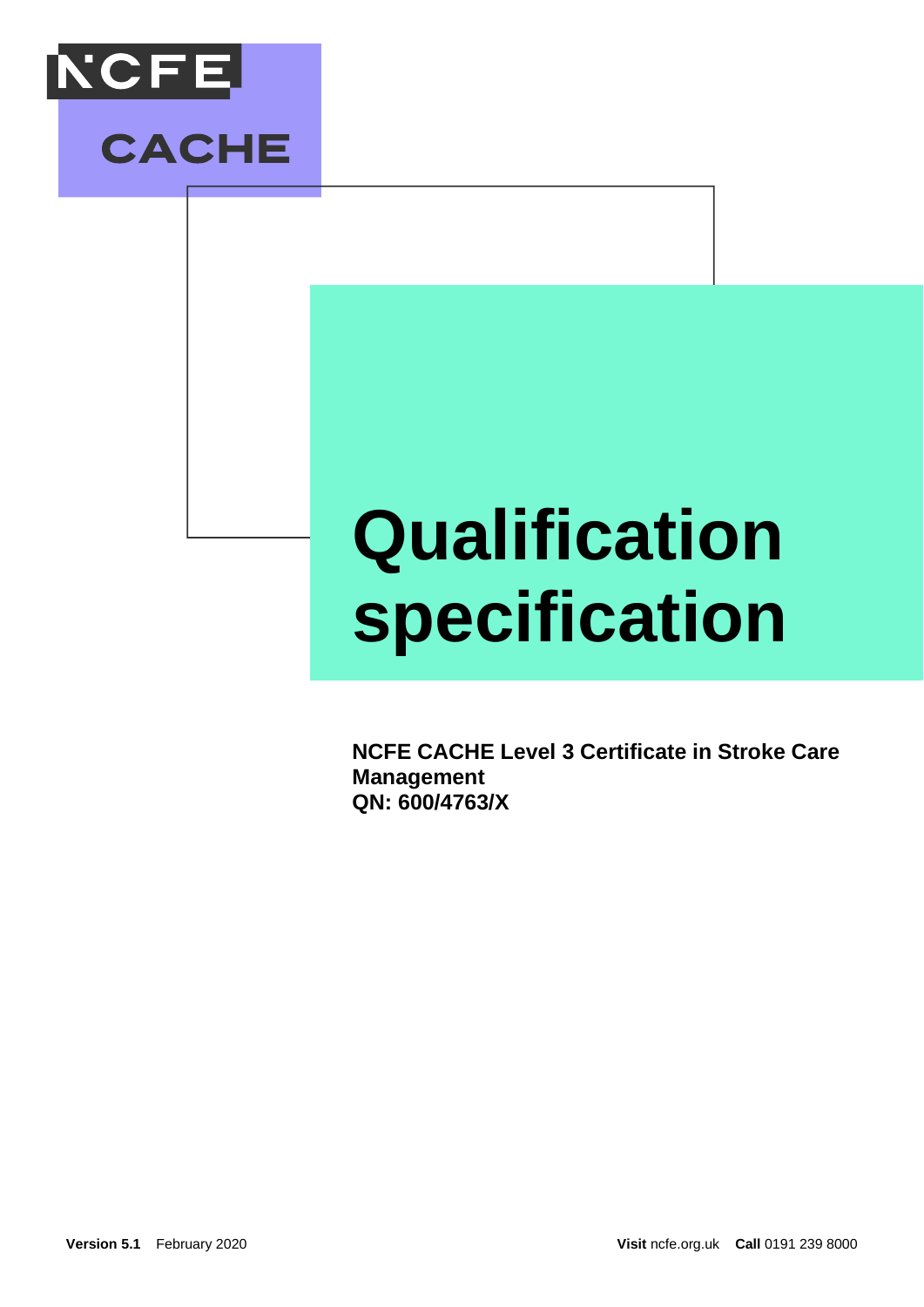# **Contents**

| <b>Summary of changes</b>                                                                       | 5  |
|-------------------------------------------------------------------------------------------------|----|
| <b>Section 1: General introduction</b>                                                          | 6  |
| About this qualification specification                                                          | 7  |
| <b>Total Qualification Time</b>                                                                 | 7  |
| Recognition of Prior Learning (RPL)                                                             | 7  |
| Credit transfer                                                                                 | 8  |
| Understanding learning outcomes                                                                 | 8  |
| Entry guidance                                                                                  | 9  |
| Our website                                                                                     | 9  |
| The Centre Secure website                                                                       | 9  |
| Equal opportunities                                                                             | 10 |
| Diversity, access and inclusion                                                                 | 10 |
| <b>Support for Centres</b>                                                                      | 10 |
| Section 2: About this qualification                                                             | 11 |
| <b>Qualification summary</b>                                                                    | 12 |
| <b>Qualification support</b>                                                                    | 14 |
| Useful websites                                                                                 | 14 |
| <b>Section 3: Units</b>                                                                         | 15 |
| Mandatory units                                                                                 | 16 |
| Optional units                                                                                  | 17 |
| Unit layout                                                                                     | 20 |
| Explanation of terms used at Level 3                                                            | 21 |
| Unit 01: Stroke awareness                                                                       | 24 |
| Unit 02: Understand stroke care management                                                      | 26 |
| Unit 03: Support individuals to manage dysphagia                                                | 29 |
| Unit 04: Support individuals with specific communication needs                                  | 31 |
| Unit 05: Assist others to monitor individuals' progress in managing dysphagia                   | 35 |
| Unit 06: Introductory awareness of sensory loss                                                 | 37 |
| Unit 07: Support individuals during a period of change                                          | 39 |
| Unit 08: Understand sensory loss                                                                | 41 |
| Unit 09: Support individuals at the end of life                                                 | 43 |
| Unit 10: Provide support to manage pain and discomfort                                          | 47 |
| Unit 11: Support individuals who are bereaved                                                   | 49 |
| Unit 12: Support families of individuals with Acquired Brain Injury                             | 51 |
| Unit 13: Understand the impact of Acquired Brain Injury on individuals                          | 53 |
| Unit 14: Support individuals to eat and drink                                                   | 55 |
| Unit 15: Promote nutrition and hydration in health and social care settings                     | 57 |
| Unit 16: Enable individuals with behavioural difficulties to develop strategies to change their |    |
| behaviour                                                                                       | 61 |
| Unit 17: Promote positive behaviour                                                             | 65 |
| Unit 18: Implement the positive behavioural support model                                       | 69 |
| Unit 19: Provide support to maintain and develop skills for everyday life                       | 73 |
| Unit 20: Provide support for therapy sessions                                                   | 75 |
| Unit 21: Provide support to continue recommended therapies                                      | 77 |
| Unit 22: Promote person-centred approaches in health and social care                            | 79 |
| Section 4: Assessment and quality assurance information                                         | 81 |
| Assessment strategies and principles relevant to this qualification                             | 82 |
| <b>Internal Assessment</b>                                                                      | 83 |
| Supervision of learners and your role as an Assessor                                            | 83 |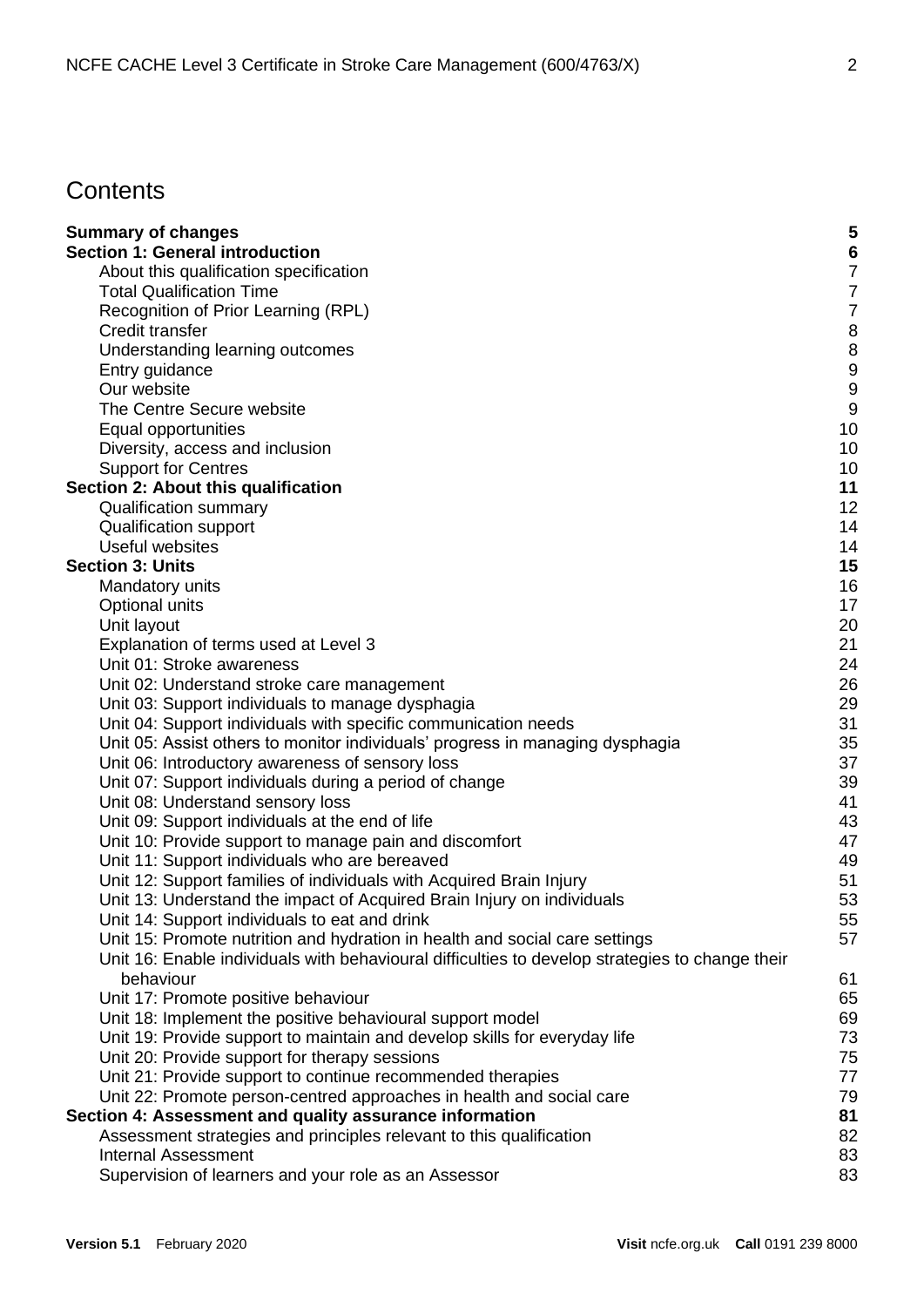| Feedback to learners                     | 83 |
|------------------------------------------|----|
| Presenting evidence                      | 84 |
| <b>Quality Assurance</b>                 | 85 |
| Internal quality assurance               | 85 |
| External quality assurance               | 85 |
| <b>Staffing requirements</b>             | 86 |
| Assessors and Internal Quality Assurance | 86 |
| <b>Section 5: Documents</b>              | 87 |
| Mandatory documents                      | 88 |
| Resources                                | 88 |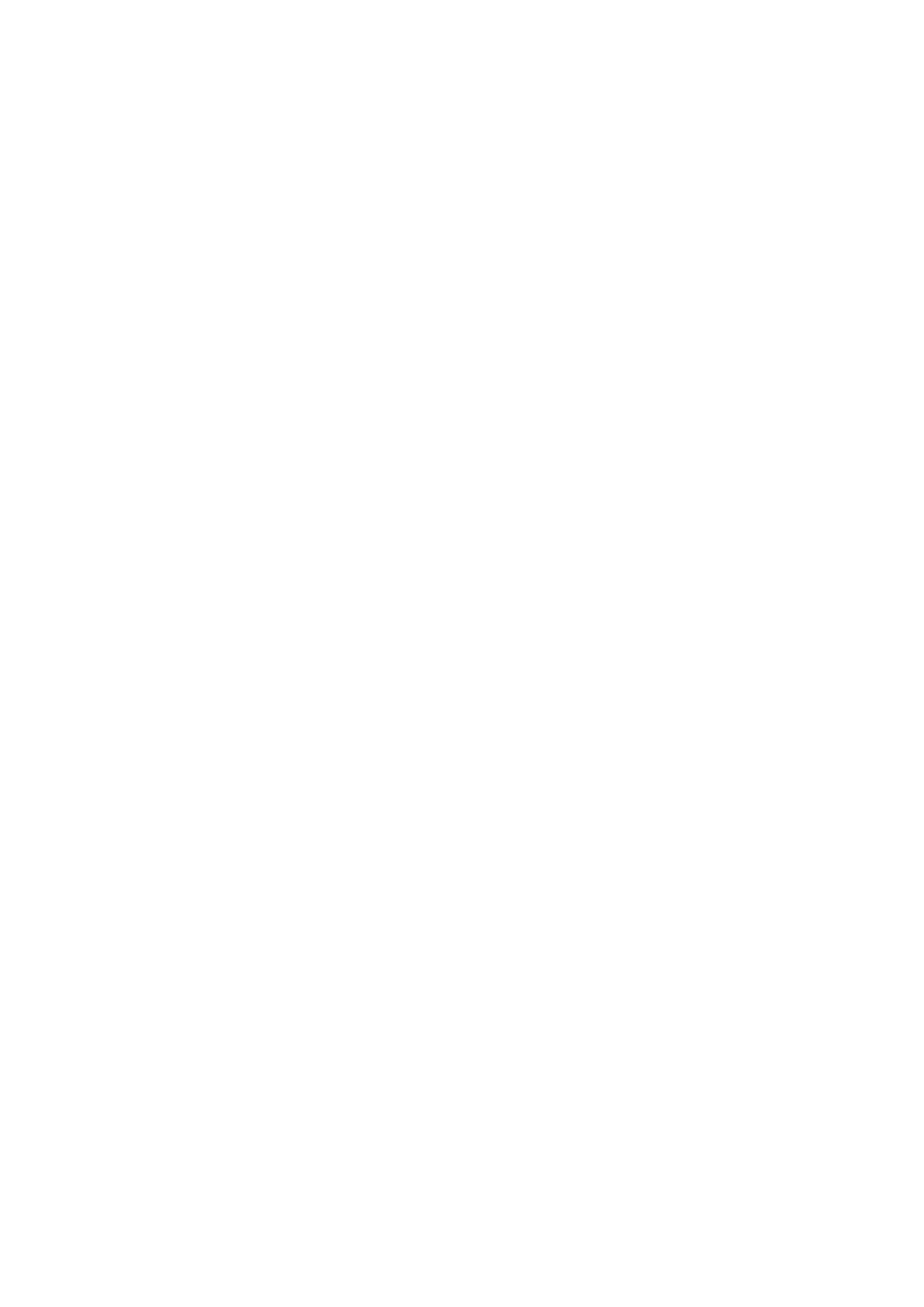# <span id="page-4-0"></span>**Summary of changes**

This section summarises the changes to this Qualification Specification.

|      | Version   Publication Date | <b>Summary of amendments</b> |
|------|----------------------------|------------------------------|
| v5.1 | February 2020              | Resources section added.     |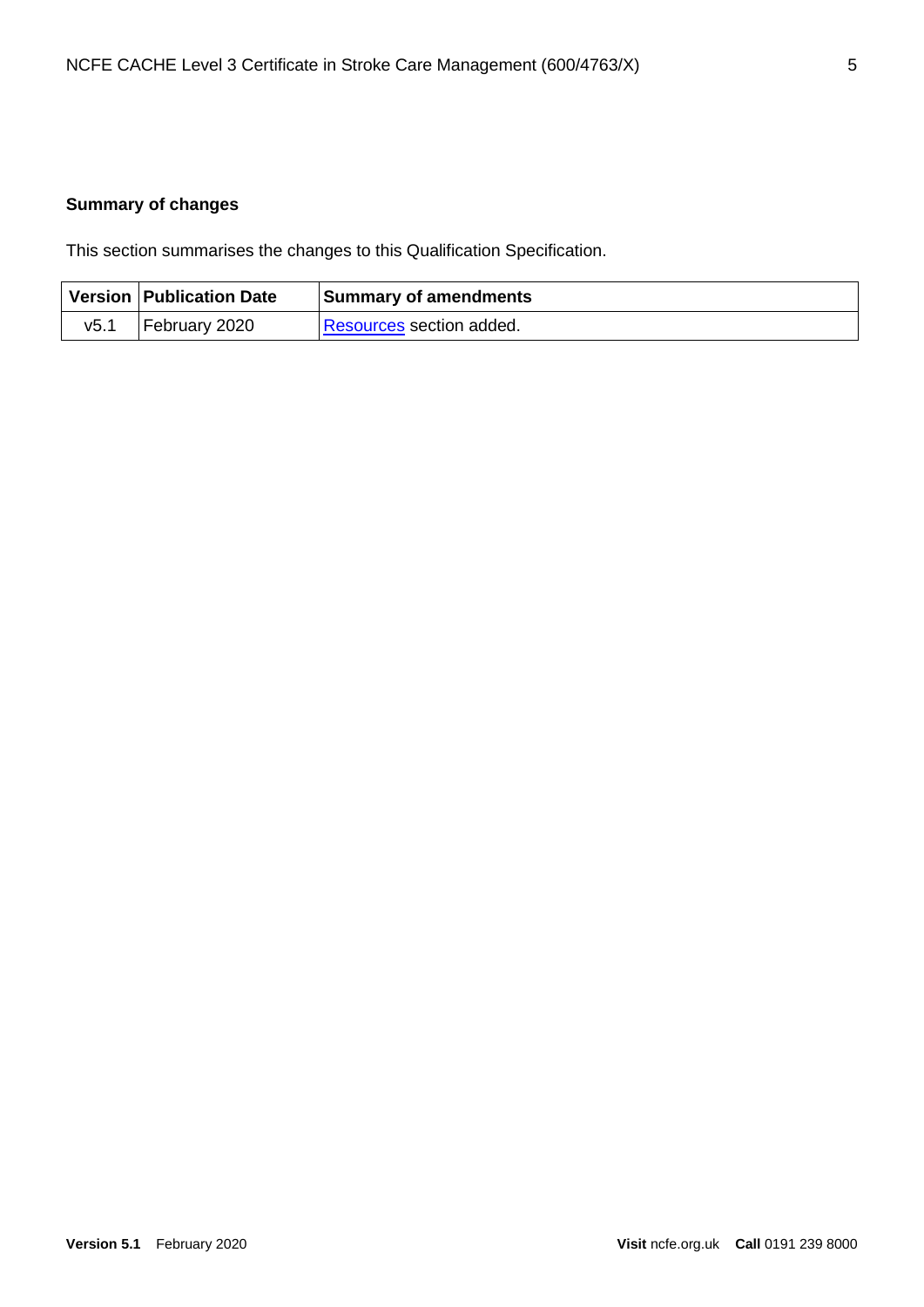<span id="page-5-0"></span>**Section 1: General introduction**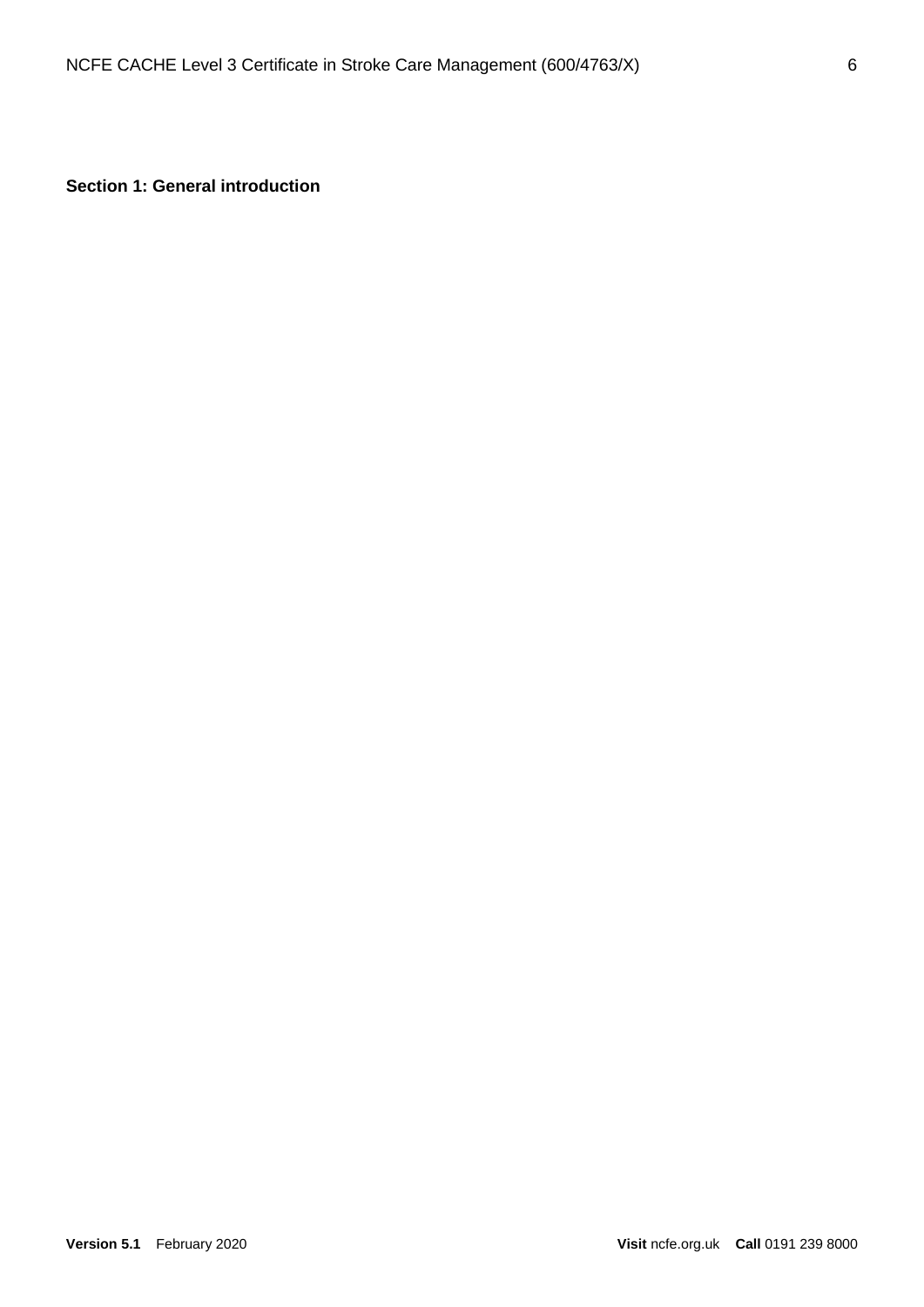# **About this qualification specification**

<span id="page-6-0"></span>This qualification specification contains everything you need to know about this qualification and should be used by everyone involved in the planning, delivery and assessment of the NCFE CACHE Level 3 Certificate in Stroke Care Management 600/4763/X.

# **Total Qualification Time**

<span id="page-6-1"></span>Total Qualification Time is the number of notional hours which represents an estimate of the total amount of time that could reasonably be expected to be required in order for a learner to achieve and demonstrate the achievement of the level of attainment necessary for the award of a qualification.

Total Qualification Time comprises:

- the Guided Learning Hours for the qualification
- an estimate of the number of hours a learner will reasonably be likely to spend in preparation, study or any other form of participation in education or training, including assessment, which takes place as directed by – but not under the immediate guidance or supervision of – a lecturer, supervisor, Tutor or other appropriate provider of education or training.

## **Recognition of Prior Learning (RPL)**

<span id="page-6-2"></span>Centres may recognise prior learning at their discretion if they are satisfied that the evidence provided by the learner meets the requirements of a qualification. Where RPL is to be used extensively (for a whole unit or more), advice must be given by your External Quality Advisor.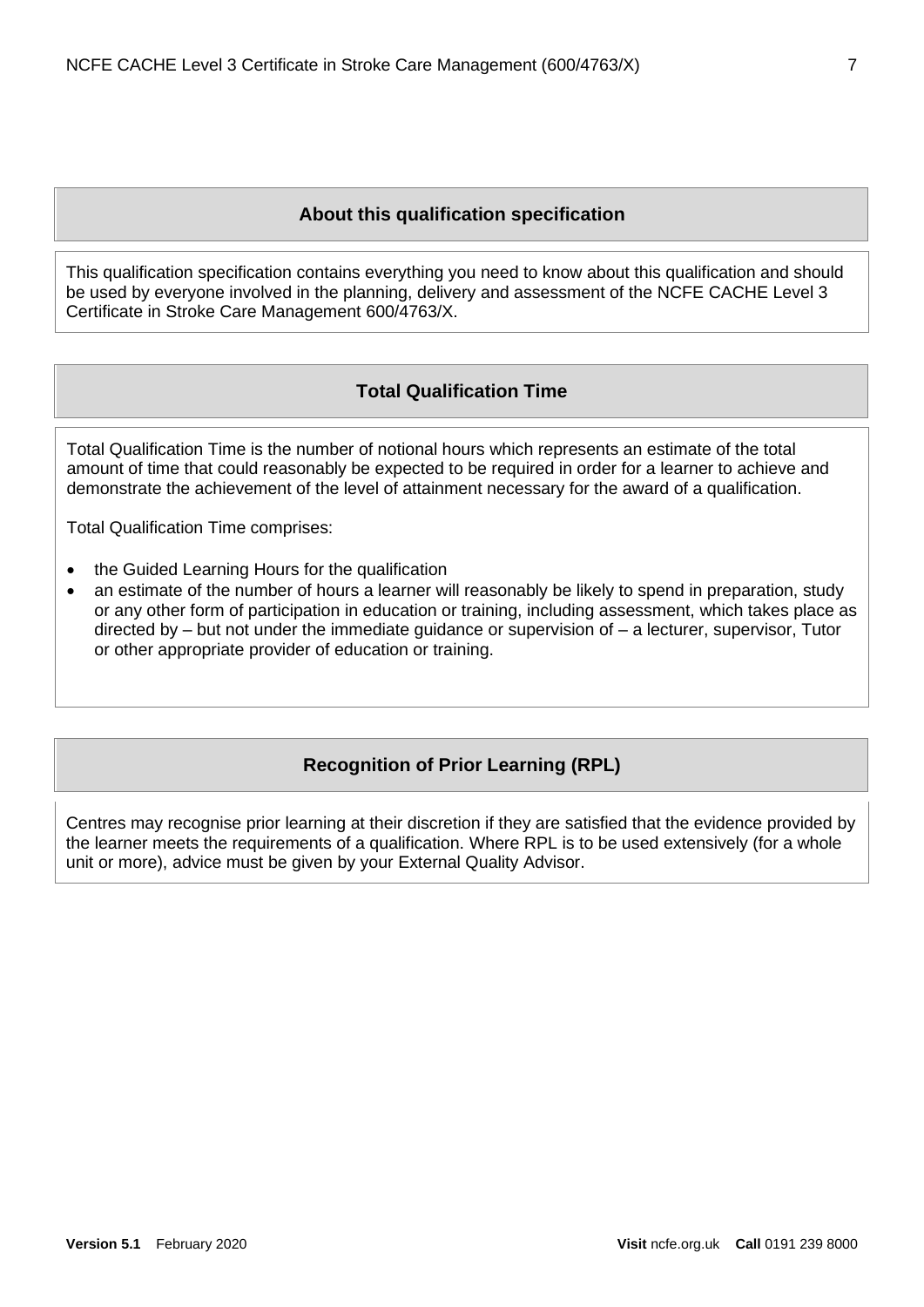#### **Credit transfer**

<span id="page-7-0"></span>Where a learner has already achieved a unit with credit, we will recognise that prior learning and will allow the credit to be transferred onto a new qualification, provided that the units have the same Ofqual reference number.

#### **Understanding learning outcomes**

<span id="page-7-1"></span>There are two main types of learning outcome:

- **Skills** that can be performed
- **Knowledge** that can be learnt.

Sometimes they can cover a combination of the two.

#### **Competence-/Skills-based learning outcomes:**

• begin with 'Be able to'. The assessment criteria usually show that the evidence could be observable within a real work environment. Other methods may be applied, please see chart in Assessment Guidance section. All evidence must be based on the learner's experience in a real work environment.

#### **Knowledge-based learning outcomes:**

• begin with 'Know', 'Understand' or 'Know how to'.



For your convenience, knowledge-only units are indicated by a star in both the Unit Achievement Log and at the top of the units.

If a unit is not marked with a star, it is a skills unit or contains a mix of knowledge and skills.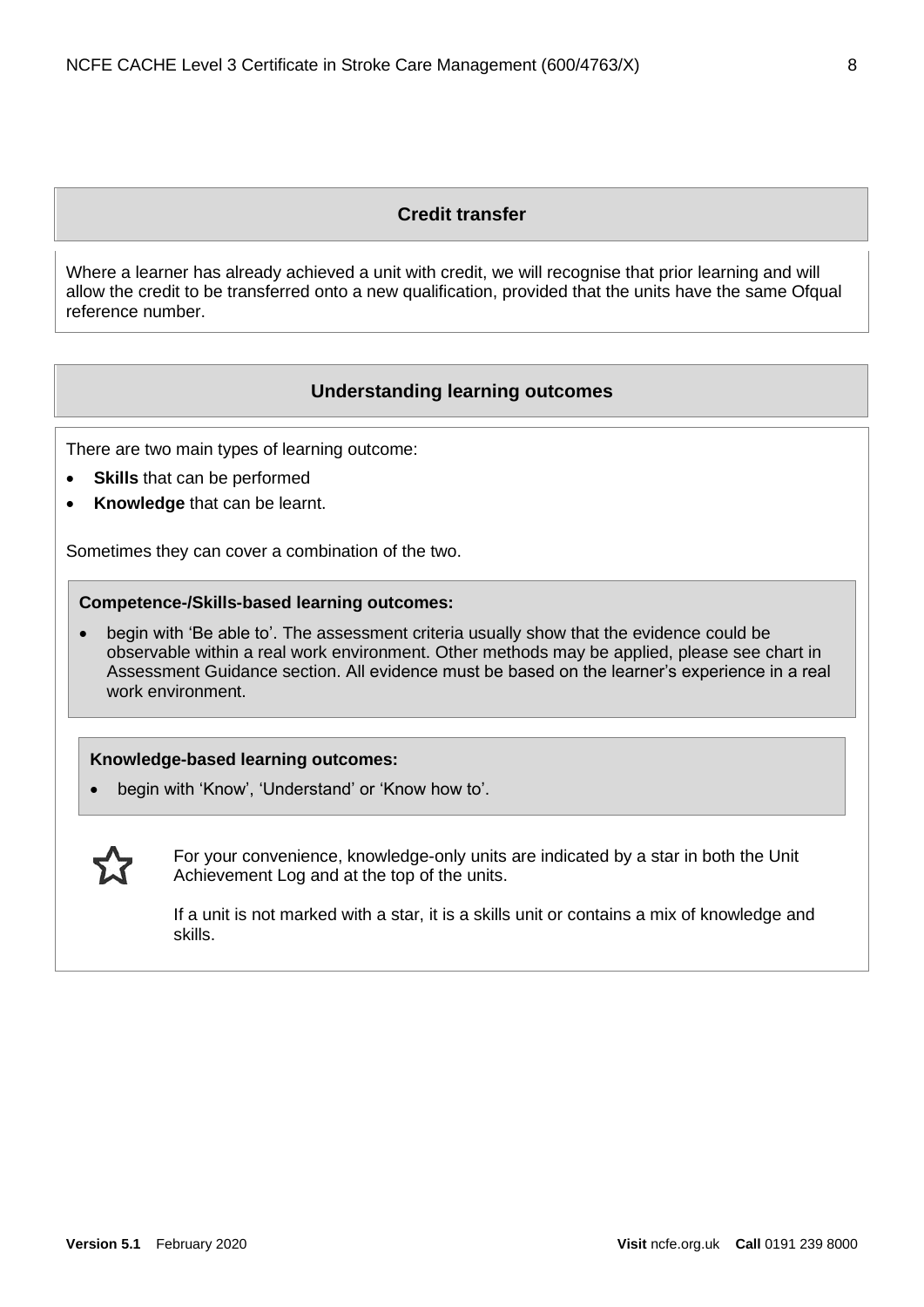#### **Entry guidance**

<span id="page-8-0"></span>Centres are responsible for ensuring that this qualification is appropriate for the age and ability of learners. They need to make sure that learners can fulfil the requirements of the learning outcomes and comply with the relevant literacy, numeracy and health and safety aspects of this qualification.

<span id="page-8-1"></span>Learners registered on this qualification shouldn't undertake another qualification at the same level with the same or a similar title, as duplication of learning may affect funding eligibility.

#### **Our website**

The most recent version of our qualification specification and supporting documents can be found on the NCFE website. To ensure that you're using the most up-to-date version, please check the version number in the page footers against that of the qualification specification.

The website also contains information about all our qualifications, including a qualification factsheet and other support materials.

#### **The Centre Secure website**

<span id="page-8-2"></span>More specific information to support Centre delivery can be found on our secure website.

To access the secure site, click the link on the NCFE website and log in using the details provided by the Centre administrator.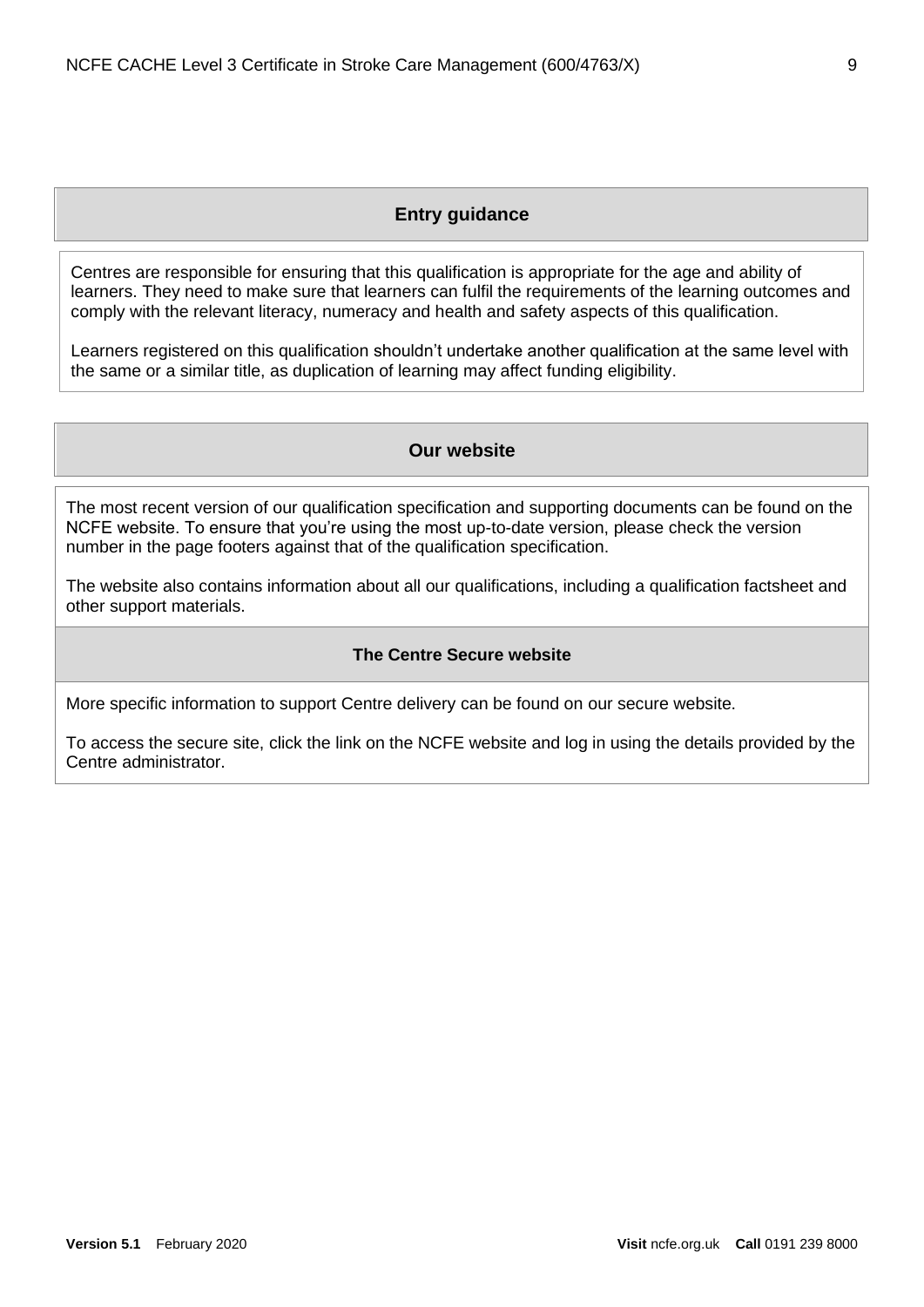#### **Equal opportunities**

<span id="page-9-0"></span>NCFE fully supports the principle of equal opportunities and opposes all unlawful or unfair discrimination on the grounds of ability, age, colour, culture, disability, domestic circumstances, employment status, gender, marital status, nationality, political orientation, racial origin, religious beliefs, sexual orientation and social background. NCFE aims to ensure that equality of opportunity is promoted and that unlawful or unfair discrimination, whether direct or indirect, is eliminated both in its own employment practices and in access to its qualifications. A copy of our Equal Opportunities Policy is available on request.

#### **Diversity, access and inclusion**

<span id="page-9-1"></span>Our qualifications and associated assessments are designed to be accessible, inclusive and nondiscriminatory. NCFE regularly evaluates and monitors the 6 diversity strands (gender, age, race, disability, religion, sexual orientation) throughout the development process as well as throughout the delivery, external quality assurance and external assessment processes of live qualifications. This ensures that positive attitudes and good relations are promoted, discriminatory language is not used and our assessment procedures are fully inclusive.

Learners who require reasonable adjustments or special consideration should discuss their requirements with their Tutor, who should refer to our Reasonable Adjustments and Special Considerations policy for guidance. For more information on the Reasonable Adjustments and Special Considerations policy please see the NCFE website.

#### **Support for Centres**

<span id="page-9-2"></span>There are a number of support documents available that you might find useful for delivery. These are available to download from the NCFE website or can be requested from the Customer Support team on 0191 239 8000 or email [customersupport@ncfe.org.uk.](file://///citygate.local/data/QualityControlled/Rebrand%202021/Health,%20Public%20Services%20and%20Care/501-0037-3/customersupport@ncfe.org.uk)

Our Customer Support team will support you with approvals, registrations, external quality assurance, external assessment, results and certification.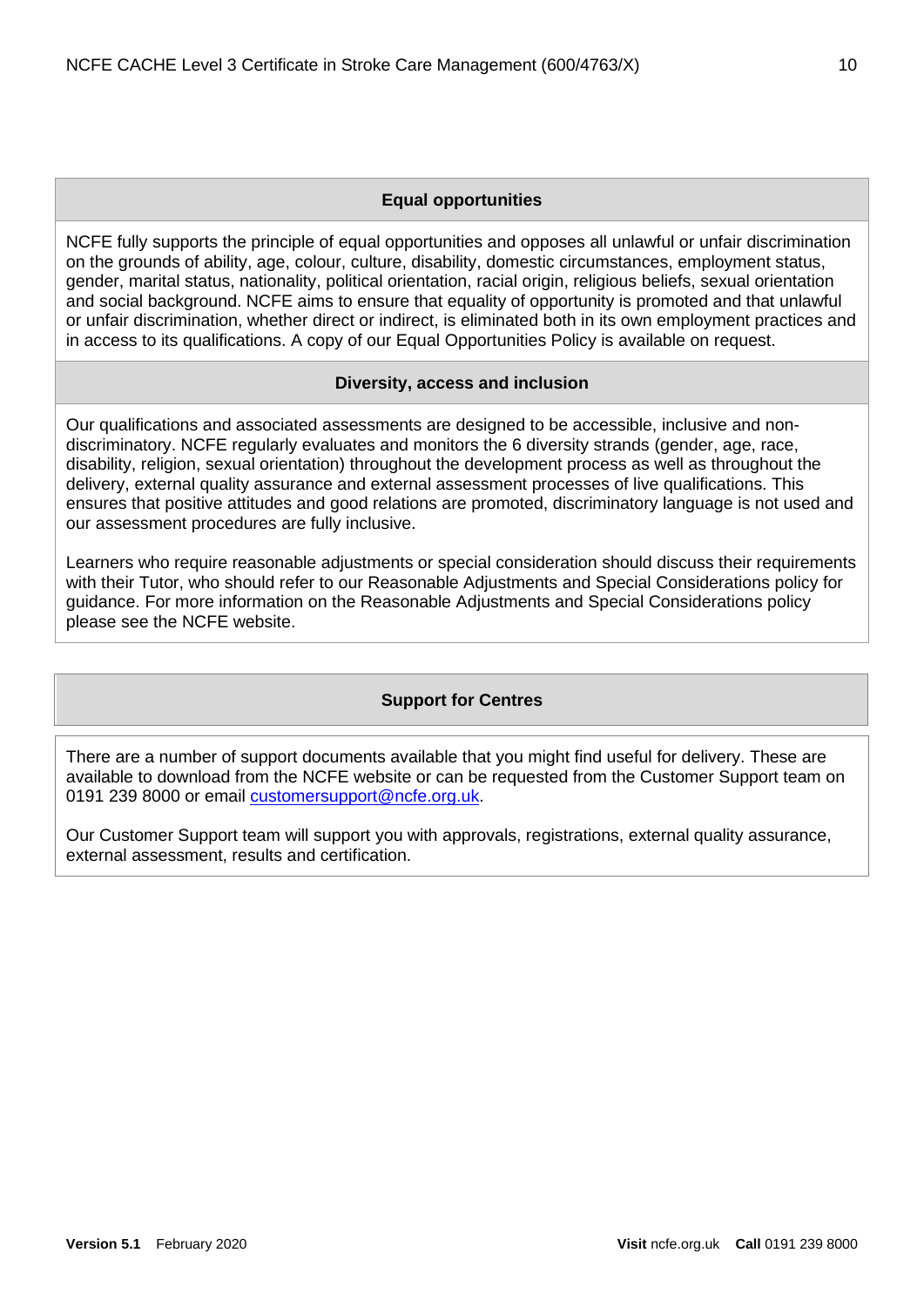<span id="page-10-0"></span>**Section 2: About this qualification**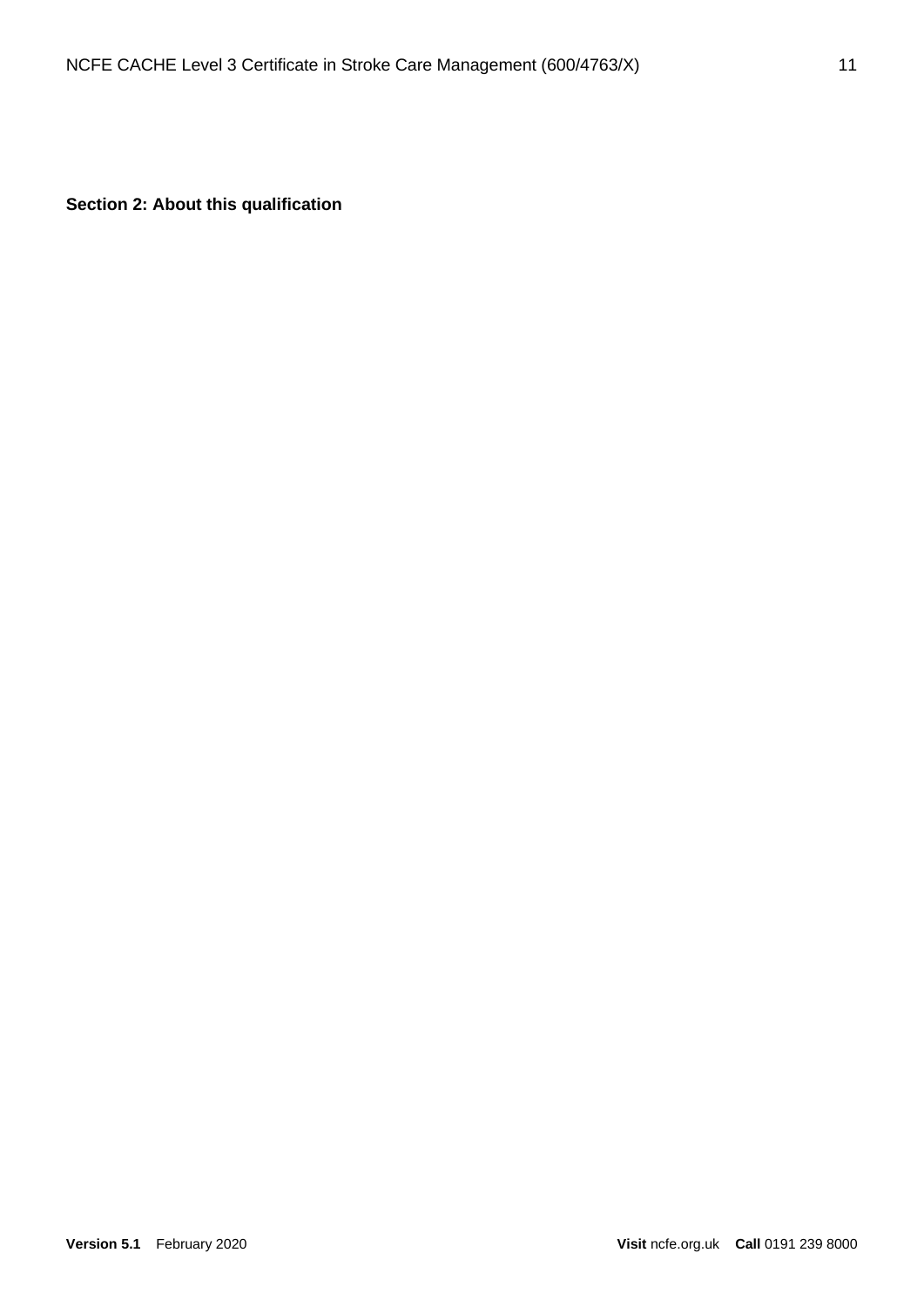|                                                                      | <b>Qualification summary</b>                                                                                                                                                                                                                                                                                                                                                                                |  |  |  |  |
|----------------------------------------------------------------------|-------------------------------------------------------------------------------------------------------------------------------------------------------------------------------------------------------------------------------------------------------------------------------------------------------------------------------------------------------------------------------------------------------------|--|--|--|--|
| <b>Title</b>                                                         | NCFE CACHE Level 3 Certificate in Stroke Care Management                                                                                                                                                                                                                                                                                                                                                    |  |  |  |  |
| <b>Qualification number</b>                                          | 600/4763/X                                                                                                                                                                                                                                                                                                                                                                                                  |  |  |  |  |
| <b>Aims and objectives</b>                                           | This qualification aims to upskill the workforce in Stroke Care to improve<br>services and to meet the projected outcomes of the National Stroke<br>Strategy for England. It has been developed in conjunction with the NHS<br>Stroke Improvement Lead and draws on the National Stroke Specific<br><b>Education Framework.</b><br>This qualification provides the opportunity to further develop knowledge |  |  |  |  |
|                                                                      | and skills around supporting individuals with stroke. It helps learners to<br>understand:                                                                                                                                                                                                                                                                                                                   |  |  |  |  |
|                                                                      | the impact of the effects of stroke on daily living<br>٠<br>associated complications for an individual with stroke<br>$\bullet$<br>changing physical needs of individuals affected by stroke<br>$\bullet$<br>communication factors affecting individuals following a stroke.<br>$\bullet$                                                                                                                   |  |  |  |  |
| <b>Total Qualification Time</b><br>(hours)                           | 260                                                                                                                                                                                                                                                                                                                                                                                                         |  |  |  |  |
| <b>Guided Learning (hours)</b>                                       | 189                                                                                                                                                                                                                                                                                                                                                                                                         |  |  |  |  |
| <b>Credit value</b>                                                  | 26                                                                                                                                                                                                                                                                                                                                                                                                          |  |  |  |  |
| Minimum credits at/above<br>level                                    | 20                                                                                                                                                                                                                                                                                                                                                                                                          |  |  |  |  |
| <b>Grading system</b>                                                | Achieved/Not Yet Achieved                                                                                                                                                                                                                                                                                                                                                                                   |  |  |  |  |
| Minimum age of learner                                               | 16                                                                                                                                                                                                                                                                                                                                                                                                          |  |  |  |  |
| <b>Real work environment</b><br>(RWE) requirement/<br>recommendation | You will need to be working, volunteering or on practical placement as<br>you need to show competence in both knowledge and skills.                                                                                                                                                                                                                                                                         |  |  |  |  |
| <b>Rule of combination</b>                                           | To be awarded this qualification learners are required to successfully<br>complete 26 credits: 17 credits must be from the 4 mandatory units and<br>9 credits (minimum of 2 units) from the optional units. A minimum of 20<br>credits must be achieved at Level 3.                                                                                                                                         |  |  |  |  |

<span id="page-11-0"></span>r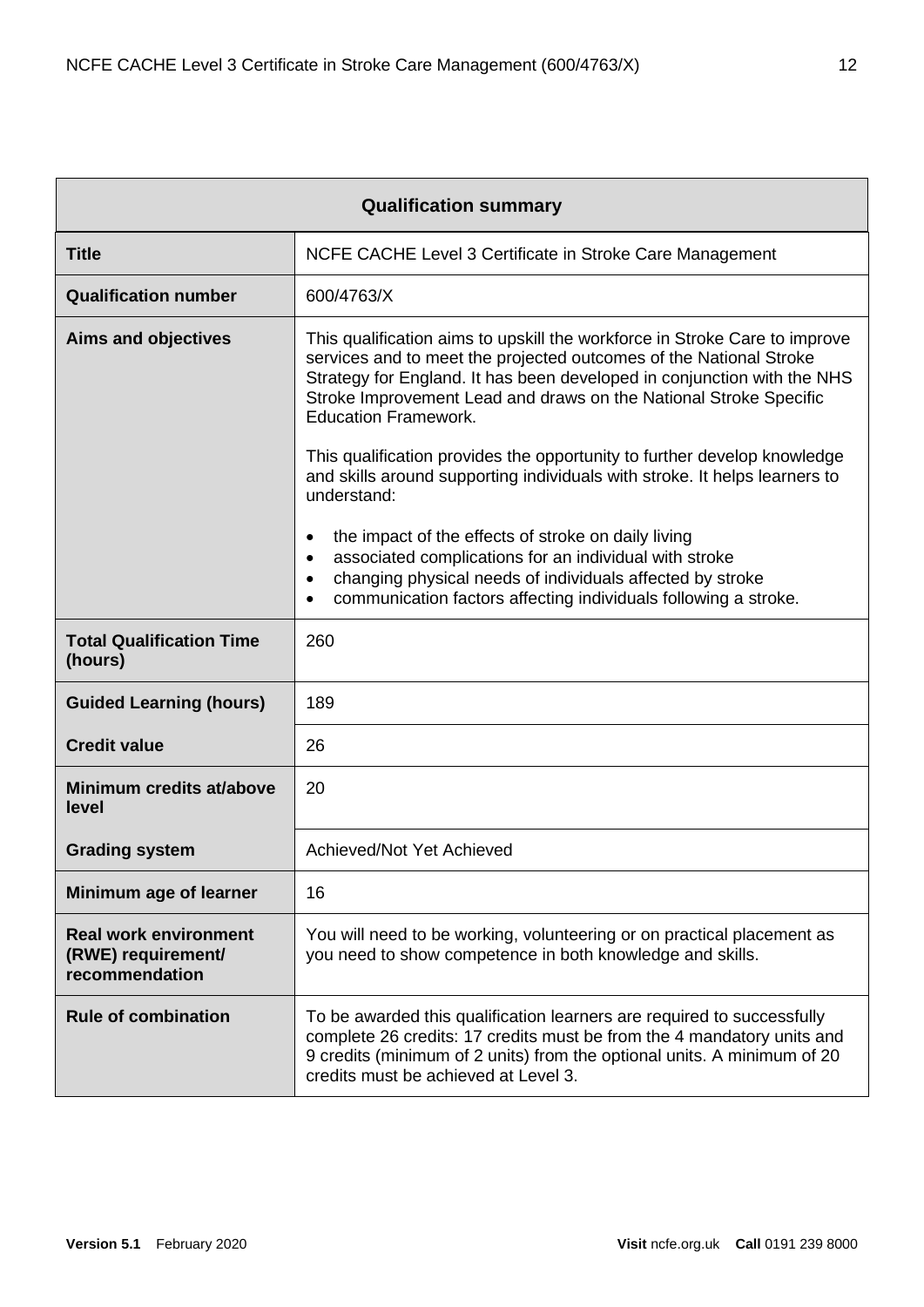| <b>Entry requirements/</b><br>recommendations                                    | There aren't any specific recommended prior learning requirements for<br>this qualification; however learners might find it helpful if they've already<br>achieved a Level 2 qualification in a health and social care related area.<br>This qualification is suitable for learners aged 16 and above. |  |
|----------------------------------------------------------------------------------|--------------------------------------------------------------------------------------------------------------------------------------------------------------------------------------------------------------------------------------------------------------------------------------------------------|--|
| <b>Progression</b><br>Learners who achieve this qualification could progress to: |                                                                                                                                                                                                                                                                                                        |  |
|                                                                                  | Level 3 Diploma in Adult Care<br>Level 4 Diploma in Adult Care<br>Level 3 Diploma in Healthcare Support                                                                                                                                                                                                |  |
| <b>Assessment methods</b>                                                        | Portfolio of evidence                                                                                                                                                                                                                                                                                  |  |
| <b>Additional assessment</b><br>requirements                                     | This qualification is internally assessed and externally quality assured.<br>This qualification must be assessed in accordance with Skills for Care<br>and Development's Assessment Principles                                                                                                         |  |
| About this qualification                                                         | This is a regulated qualification. The regulated number for this<br>qualification is 600/4763/X.                                                                                                                                                                                                       |  |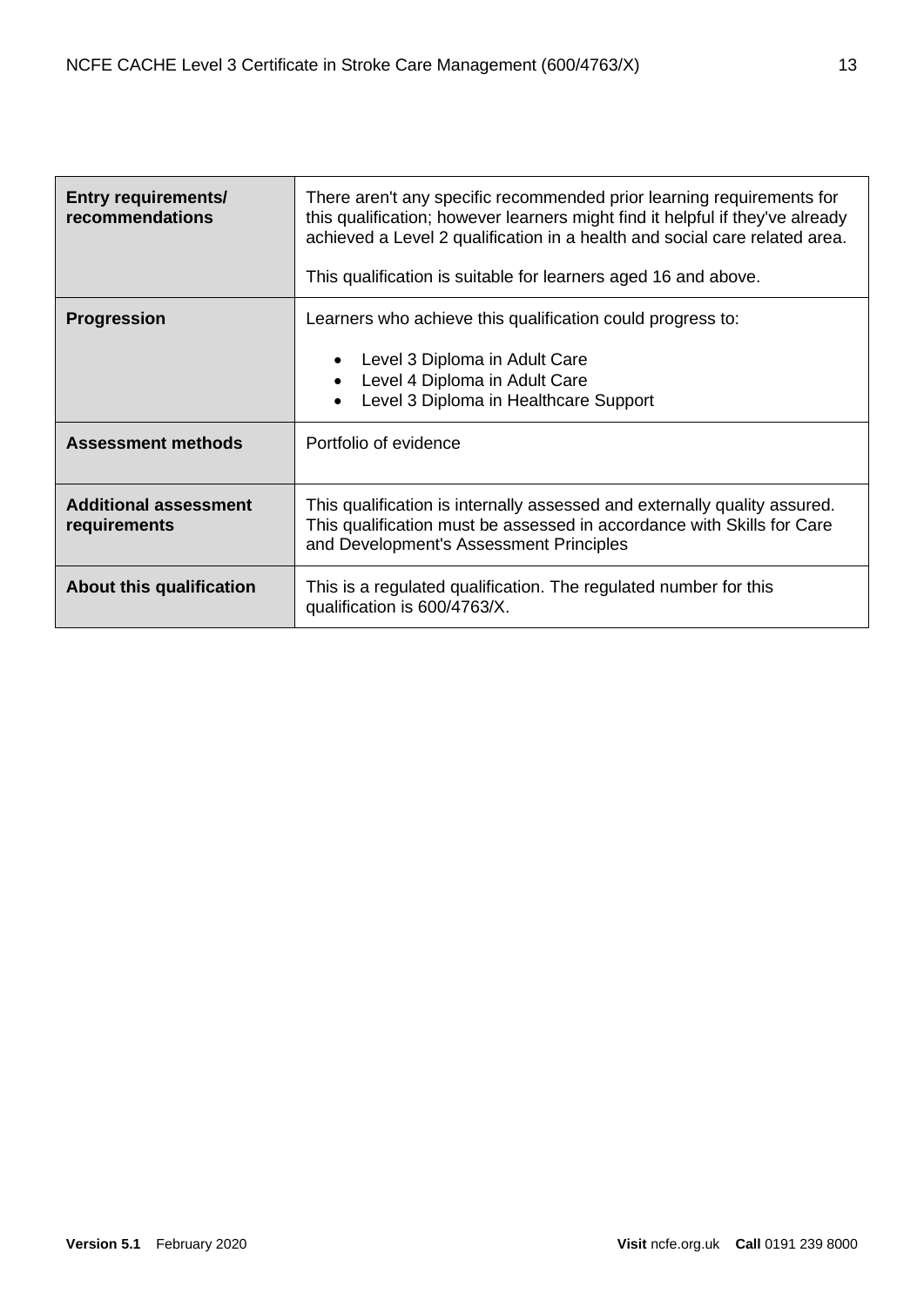## **Qualification support**

<span id="page-13-1"></span><span id="page-13-0"></span>This qualification is supported by Skills for Care.

#### **Useful websites**

Centres may find the following websites helpful for materials and resources to assist with the delivery of this qualification:

- National Institute for Health and Care Excellence: [www.nice.org.uk](http://www.nice.org.uk/)
- The Stroke Association: [www.stroke.org.uk](http://www.stroke.org.uk/)
- NHS Choices: [www.nhs.uk/Conditions/Stroke/Pages/Introduction.aspx](http://www.nhs.uk/Conditions/Stroke/Pages/Introduction.aspx)
- Stroke Specific Education Framework: [www.stroke-education.org.uk](http://www.stroke-education.org.uk/)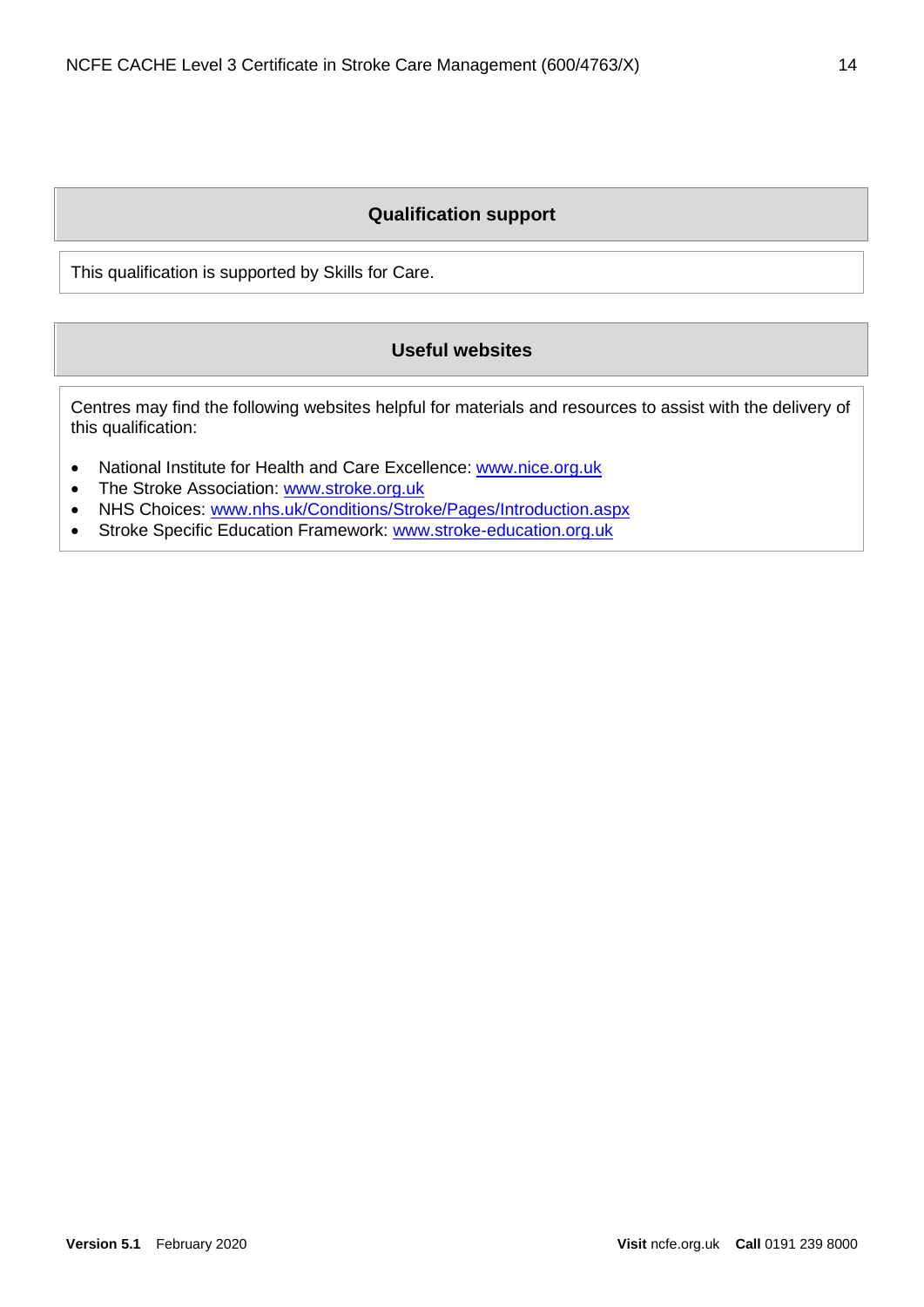<span id="page-14-0"></span>**Section 3: Units**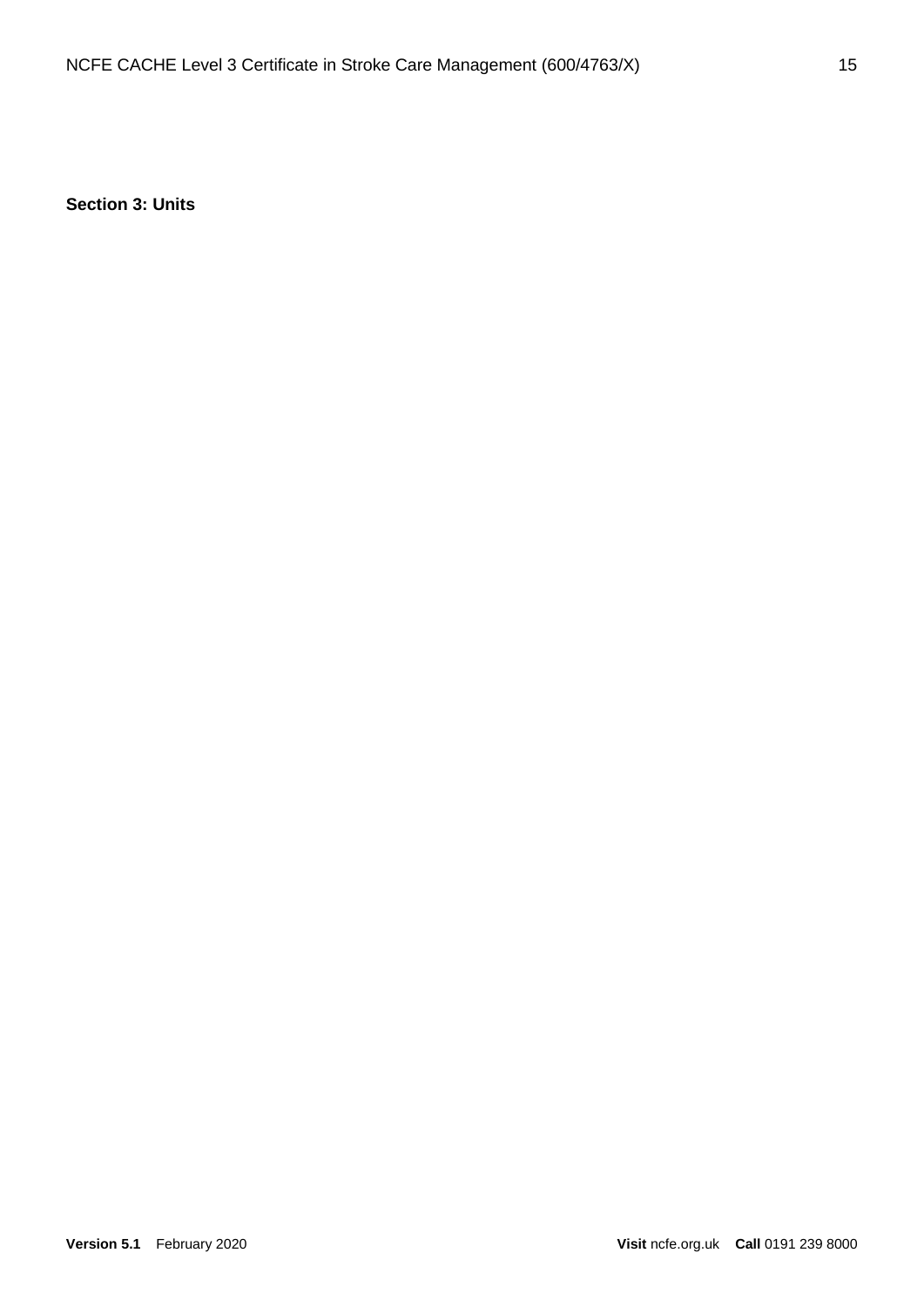|   |                                 |            | <b>Mandatory units</b>                                |                             |                |               |                                           |
|---|---------------------------------|------------|-------------------------------------------------------|-----------------------------|----------------|---------------|-------------------------------------------|
|   | Unit ref<br>(assigned<br>by AO) | Unit no.   | Unit title                                            | Unit type                   | Level          | <b>Credit</b> | <b>Guided</b><br>Learning<br><b>Hours</b> |
| 公 | Unit 01                         | F/503/7150 | Stroke awareness                                      | Knowledge                   | $\overline{2}$ | 3             | 28                                        |
| ☆ | Unit 02                         | J/503/7165 | Understand stroke care management                     | Knowledge                   | 3              | 4             | 36                                        |
|   | Unit 03                         | L/602/4007 | Support individuals to manage dysphagia               | Knowledge/<br><b>Skills</b> | 3              | 5             | 35                                        |
|   | Unit 04                         | T/601/8282 | Support individuals with specific communication needs | Knowledge/<br><b>Skills</b> | 3              | 5             | 35                                        |

# <span id="page-15-0"></span>The star icon  $\sum$  indicates that a unit is knowledge based.

The units above may be available as stand-alone unit programmes. Please visit the Secure website for further information.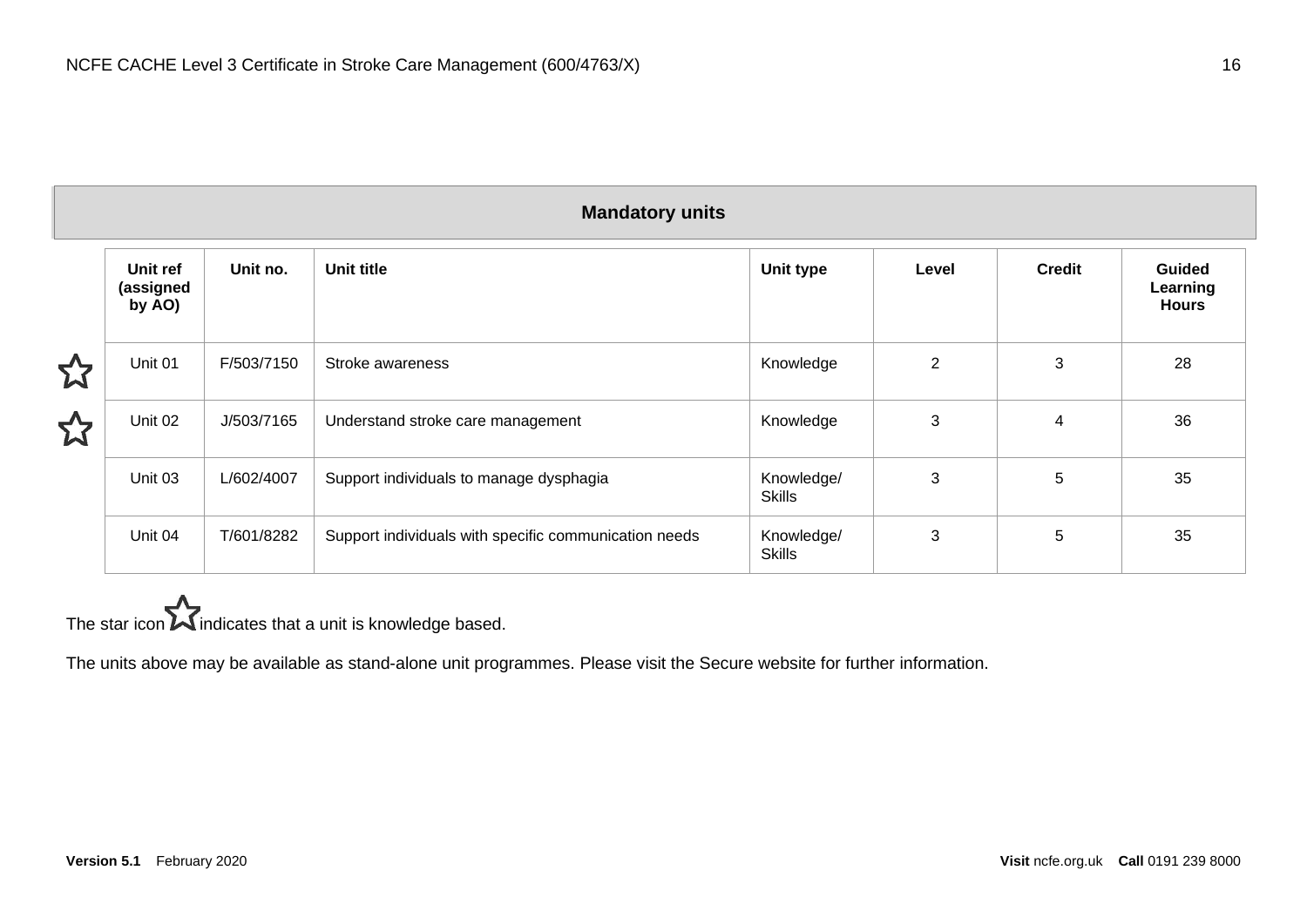|  | <b>Optional units</b> |
|--|-----------------------|
|  |                       |
|  |                       |

<span id="page-16-0"></span>

| Unit ref<br>(assigned<br>by AO) | Unit no.   | Unit title                                                              | Unit type                   | Level          | <b>Credit</b>  | Guided<br>Learning<br><b>Hours</b> |
|---------------------------------|------------|-------------------------------------------------------------------------|-----------------------------|----------------|----------------|------------------------------------|
| Unit 05                         | R/602/4008 | Assist others to monitor individuals' progress in managing<br>dysphagia | Knowledge/<br><b>Skills</b> | 3              | 5              | 38                                 |
| Unit 06                         | F/601/3442 | Introductory awareness of sensory loss                                  | Knowledge                   | $\overline{2}$ | $\overline{2}$ | 16                                 |
| Unit 07                         | M/601/7907 | Support individuals during a period of change                           | Knowledge/<br><b>Skills</b> | 3              | 4              | 29                                 |
| Unit 08                         | M/601/3467 | Understand sensory loss                                                 | Knowledge                   | 3              | 3              | 21                                 |
| Unit 09                         | T/601/9495 | Support individuals at the end of life                                  | Knowledge/<br><b>Skills</b> | 3              | $\overline{7}$ | 53                                 |
| Unit 10                         | K/601/9025 | Provide support to manage pain and discomfort                           | Knowledge/<br><b>Skills</b> | $\overline{2}$ | $\overline{2}$ | 15                                 |
| Unit 11                         | A/601/7909 | Support individuals who are bereaved                                    | Knowledge/<br><b>Skills</b> | 3              | 4              | 30                                 |
| Unit 12                         | T/601/5804 | Support families of individuals with Acquired Brain Injury              | Knowledge/<br><b>Skills</b> | $\overline{2}$ | 3              | 24                                 |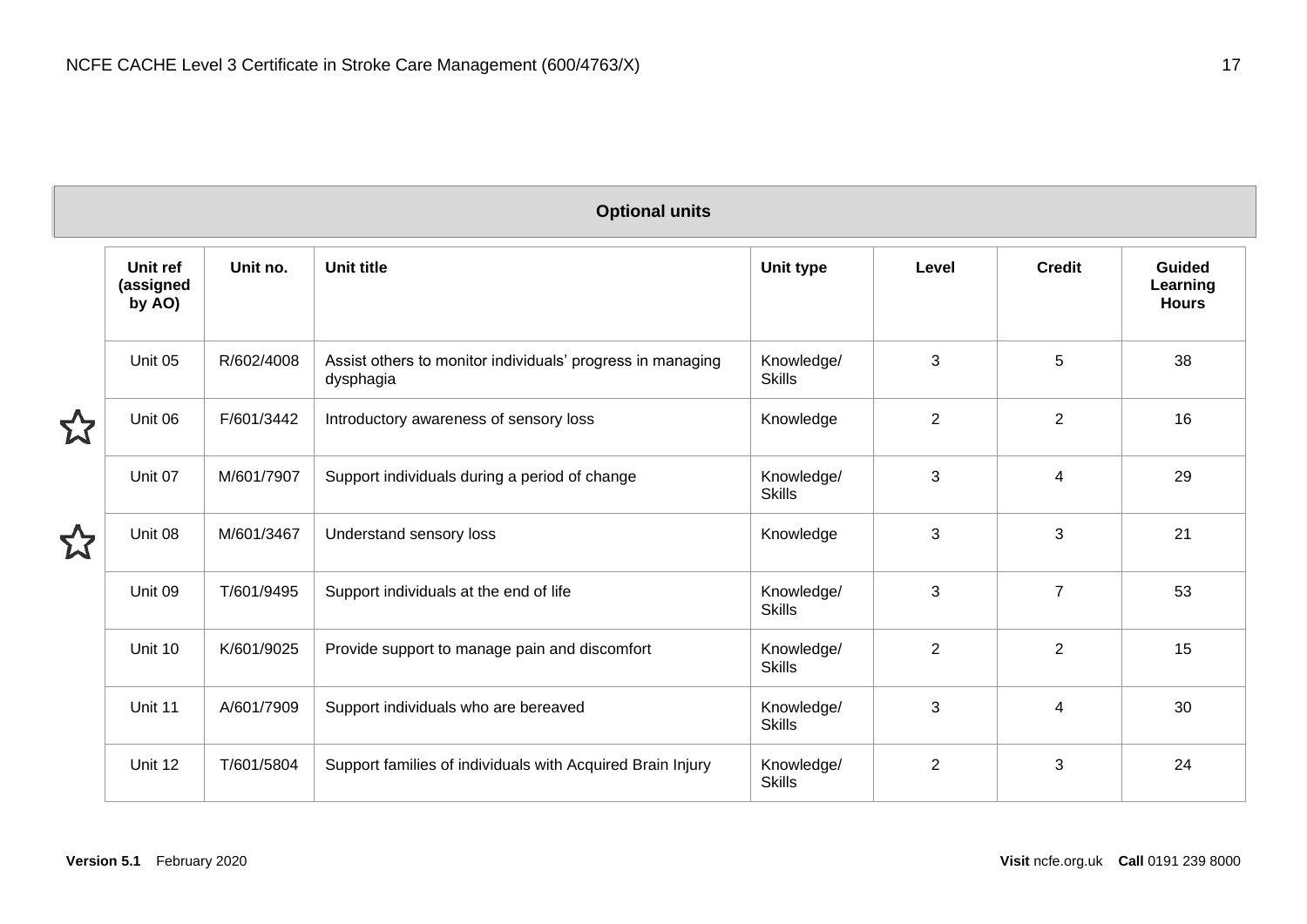| Unit ref<br>(assigned<br>by AO) | Unit no.   | Unit title                                                                                          | Unit type                   | Level          | <b>Credit</b>  | Guided<br>Learning<br><b>Hours</b> |
|---------------------------------|------------|-----------------------------------------------------------------------------------------------------|-----------------------------|----------------|----------------|------------------------------------|
| Unit 13                         | J/601/5824 | Understand the impact of Acquired Brain Injury on<br>individuals                                    | Knowledge                   | $\overline{2}$ | 3              | 25                                 |
| Unit 14                         | M/601/8054 | Support individuals to eat and drink                                                                | <b>Skills</b>               | $\overline{2}$ | $\overline{2}$ | 15                                 |
| Unit 15                         | T/503/2575 | Promote nutrition and hydration in health and social care<br>settings                               | Knowledge/<br><b>Skills</b> | 3              | 4              | 32                                 |
| Unit 16                         | L/601/9034 | Enable individuals with behavioural difficulties to develop<br>strategies to change their behaviour | Knowledge/<br><b>Skills</b> | 3              | 8              | 41                                 |
| Unit 17                         | F/601/3764 | Promote positive behaviour                                                                          | Knowledge/<br><b>Skills</b> | 3              | 6              | 44                                 |
| Unit 18                         | T/601/9738 | Implement the positive behavioural support model                                                    | Knowledge/<br><b>Skills</b> | 4              | 8              | 61                                 |
| Unit 19                         | L/601/8028 | Provide support to maintain and develop skills for everyday<br>life                                 | Knowledge/<br><b>Skills</b> | 3              | 4              | 28                                 |
| Unit 20                         | D/601/9023 | Provide support for therapy sessions                                                                | Knowledge/<br><b>Skills</b> | $\overline{2}$ | $\overline{2}$ | 14                                 |
| Unit 21                         | A/601/9028 | Provide support to continue recommended therapies                                                   | Knowledge/<br><b>Skills</b> | 3              | 3              | 20                                 |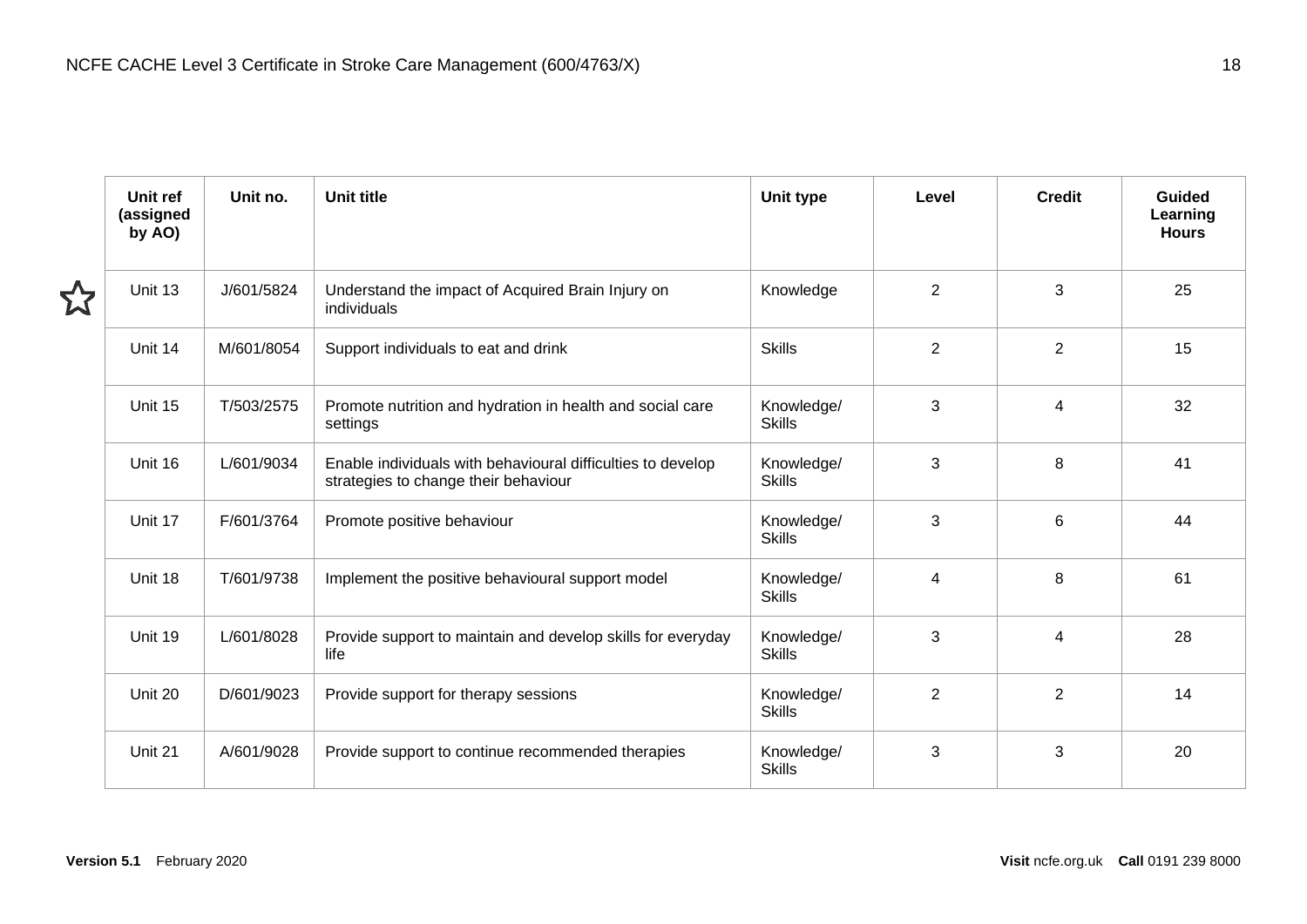| Unit ref<br>(assigned<br>by AO) | Unit no.   | Unit title                                                     | Unit type                   | Level | <b>Credit</b> | <b>Guided</b><br>Learning<br><b>Hours</b> |
|---------------------------------|------------|----------------------------------------------------------------|-----------------------------|-------|---------------|-------------------------------------------|
| Unit 22                         | Y/601/8145 | Promote person-centred approaches in health and social<br>care | Knowledge/<br><b>Skills</b> | ັ     |               | 41                                        |

# The star icon  $\sum$  indicates that a unit is knowledge based.

The units above may be available as stand-alone unit programmes. Please visit the Centre secure website for further information.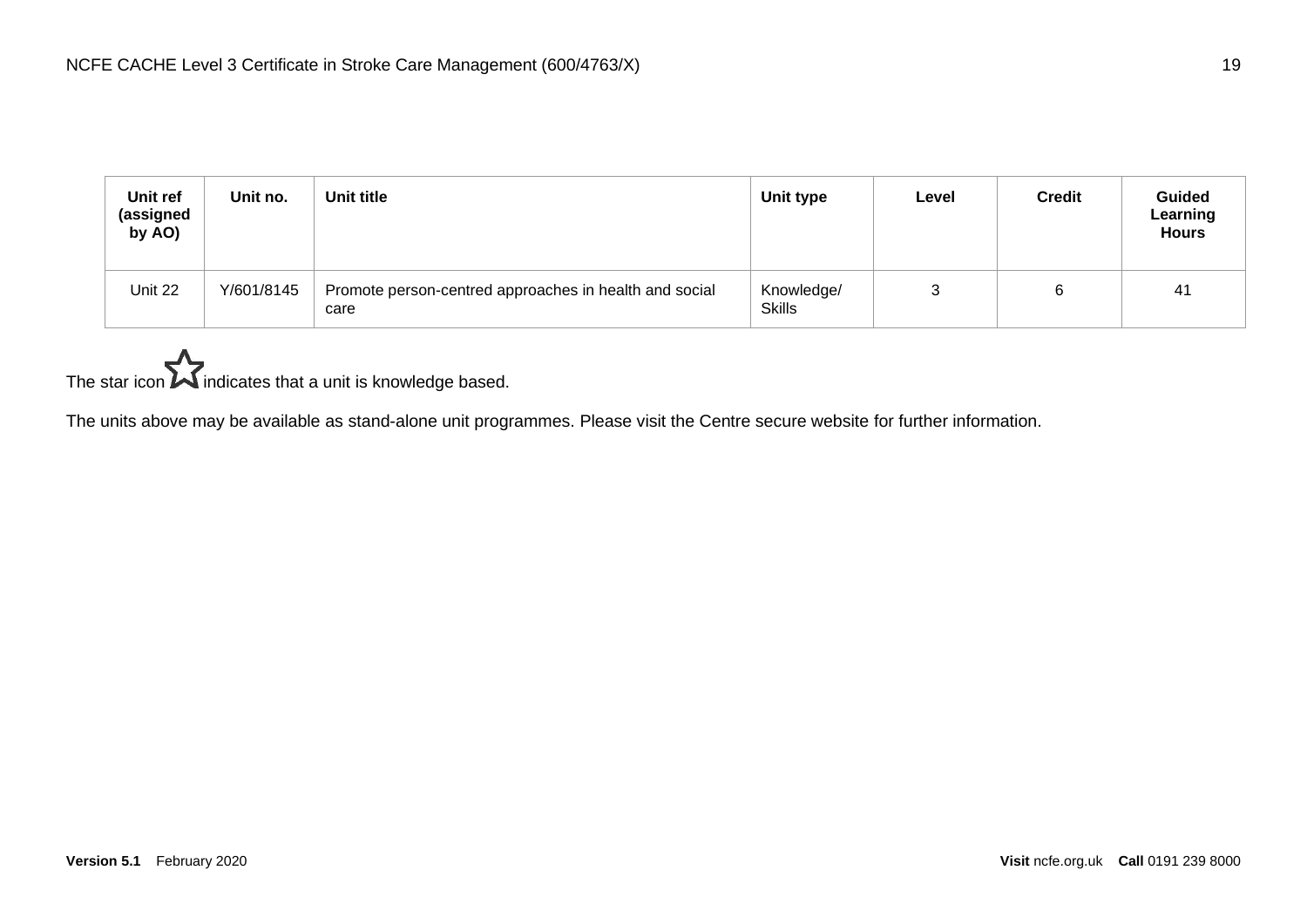<span id="page-19-0"></span>

| <b>Unit layout</b>                       |                                                                                                                                                   |  |  |  |
|------------------------------------------|---------------------------------------------------------------------------------------------------------------------------------------------------|--|--|--|
|                                          | For each unit the following information has been provided:                                                                                        |  |  |  |
| Unit title                               | Provides a clear, concise explanation of the content of the unit.                                                                                 |  |  |  |
| Unit level                               | Denotes the level of the unit within the framework.                                                                                               |  |  |  |
| Mandatory/optional                       | Explains if the unit is mandatory or optional.                                                                                                    |  |  |  |
| Unit guided learning hours               | The average number of hours of supervised or directed study time or<br>assessment required to achieve a qualification or unit of a qualification. |  |  |  |
| Unit credit value                        | The value that has been given to the unit based on the expected learning<br>time for an average learner.                                          |  |  |  |
| Unit summary                             | Provides a brief outline of the unit content.                                                                                                     |  |  |  |
| Learning outcome                         | A statement of what a learner will know, understand or be able to do, as a<br>result of a process of learning.                                    |  |  |  |
| Assessment criteria                      | A description of the requirements a learner must achieve to demonstrate<br>that a learning outcome has been met.                                  |  |  |  |
| Unit delivery and<br>assessment guidance | This includes specific guidance relating to the delivery and assessment of<br>the unit and information to support the learner.                    |  |  |  |
| Additional information                   | Any further information about the unit, eg assessment principles.                                                                                 |  |  |  |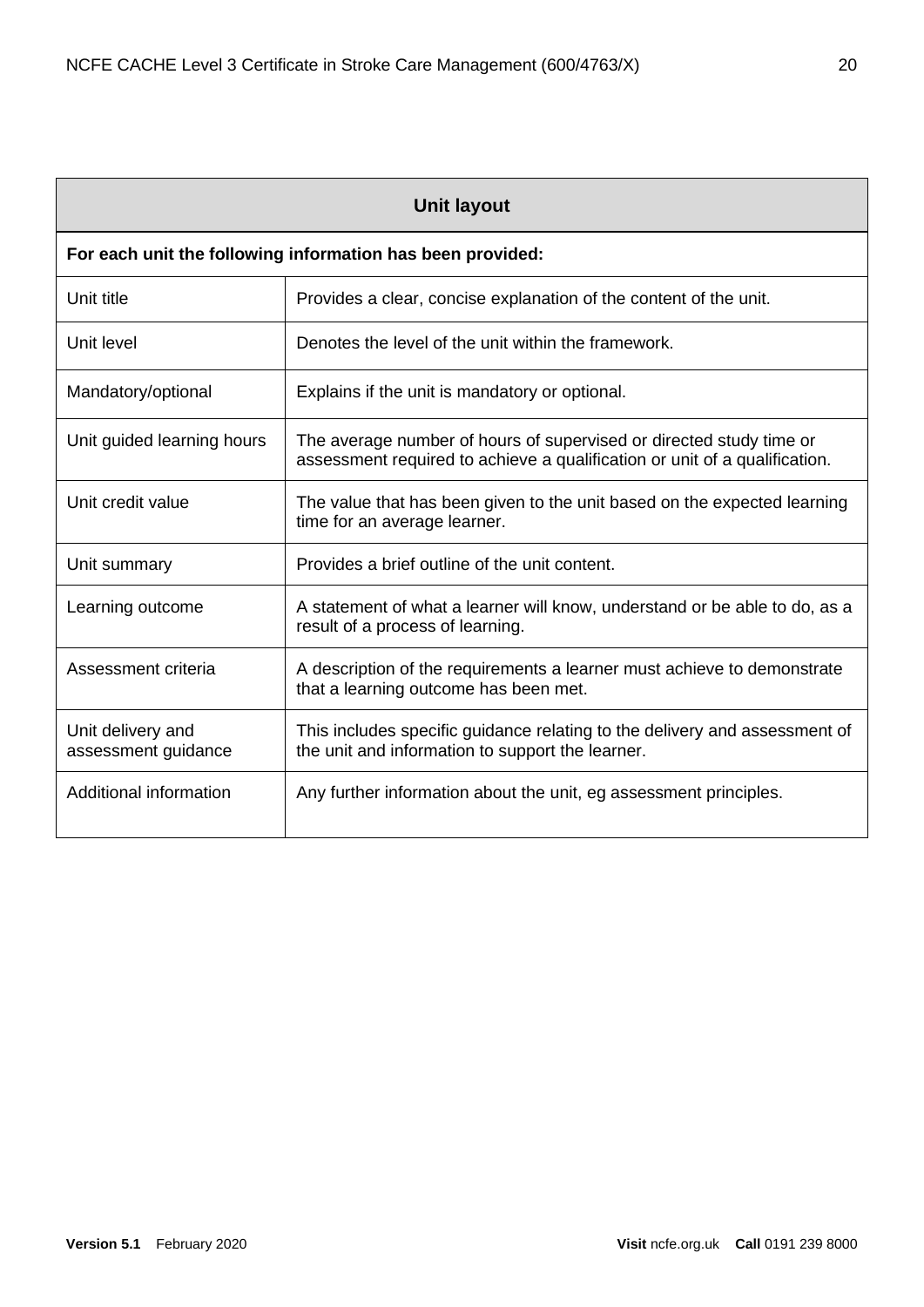#### **Explanation of terms used at Level 3**

<span id="page-20-0"></span>

| Apply                          | Explain how existing knowledge can be linked to new or different situations in<br>practice.                                                                                                               |
|--------------------------------|-----------------------------------------------------------------------------------------------------------------------------------------------------------------------------------------------------------|
| Analyse                        | Break the subject down into separate parts and examine<br>each part. Show how the main ideas are related and why they are important.<br>Reference to current research or theory may support the analysis. |
| Clarify                        | Explain the information in a clear, concise way.                                                                                                                                                          |
| Classify                       | Organise according to specific criteria.                                                                                                                                                                  |
| Collate                        | Collect and present information arranged in sequence or<br>logical order.                                                                                                                                 |
| Compare                        | Examine the subjects in detail and consider the<br>similarities and differences.                                                                                                                          |
| Critically compare             | This is a development of compare where the learner<br>considers the positive aspects and limitations of<br>the subject.                                                                                   |
| Consider                       | Think carefully and write about a problem, action<br>or decision.                                                                                                                                         |
| Demonstrate                    | Show an understanding by describing, explaining or<br>illustrating using examples.                                                                                                                        |
| Describe                       | Write about the subject giving detailed information in a<br>logical way.                                                                                                                                  |
| Develop (a plan/idea<br>which) | Expand a plan or idea by adding more detail and/or<br>depth of information.                                                                                                                               |
| Diagnose                       | Identify the cause based on valid evidence.                                                                                                                                                               |
| <b>Differentiate</b>           | Identify the differences between two or more things.                                                                                                                                                      |
| <b>Discuss</b>                 | Write a detailed account giving a range of views<br>or opinions.                                                                                                                                          |
| Distinguish                    | Explain the difference between two or more items,<br>resources, pieces of information.                                                                                                                    |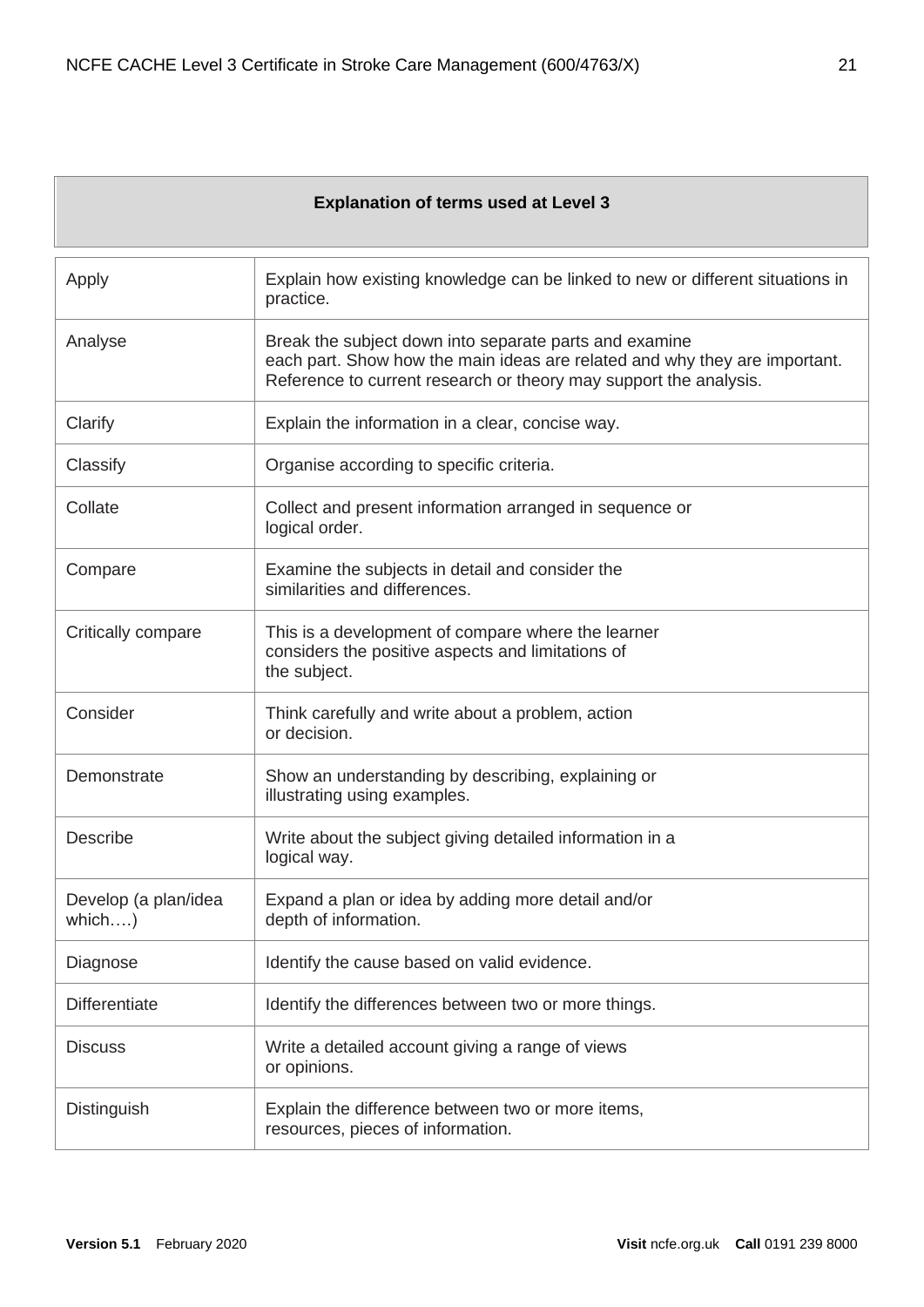| Draw conclusions<br>$(\text{which} \dots)$ | Make a final decision or judgment based on reasons.                                                                                                                                                                                                                                    |
|--------------------------------------------|----------------------------------------------------------------------------------------------------------------------------------------------------------------------------------------------------------------------------------------------------------------------------------------|
| <b>Estimate</b>                            | Form an approximate opinion or judgment using previous<br>knowledge or considering other information.                                                                                                                                                                                  |
| Evaluate                                   | Examine strengths and weaknesses, arguments for and<br>against and/or similarities and differences. Judge the<br>evidence from the different perspectives and make a<br>valid conclusion or reasoned judgement. Reference to<br>current research or theory may support the evaluation. |
| Explain                                    | Provide detailed information about the subject with<br>reasons showing how or why. Responses could include<br>examples to support these reasons.                                                                                                                                       |
| Extrapolate                                | Use existing knowledge to predict possible outcomes<br>which might be outside the norm.                                                                                                                                                                                                |
| Identify                                   | Recognise and name the main points accurately. (Some<br>description may also be necessary to gain higher marks<br>when using compensatory marking).                                                                                                                                    |
| Implement                                  | Explain how to put an idea or plan into action.                                                                                                                                                                                                                                        |
| Interpret                                  | Explain the meaning of something.                                                                                                                                                                                                                                                      |
| Judge                                      | Form an opinion or make a decision.                                                                                                                                                                                                                                                    |
| Justify                                    | Give a satisfactory explanation for actions or decisions.                                                                                                                                                                                                                              |
| Plan                                       | Think about and organise information in a logical way<br>using an appropriate format.                                                                                                                                                                                                  |
| Perform                                    | Carry out a task or process to meet the requirements of<br>the question.                                                                                                                                                                                                               |
| Provide                                    | Identify and give relevant and detailed information in<br>relation to the subject.                                                                                                                                                                                                     |
| Review and revise                          | Look back over the subject and make corrections<br>or changes.                                                                                                                                                                                                                         |
| Reflect                                    | Learners should consider their actions, experiences or<br>learning and the implications of this for their practice<br>and/or professional development.                                                                                                                                 |
| <b>Select</b>                              | Make an informed choice for a specific purpose.                                                                                                                                                                                                                                        |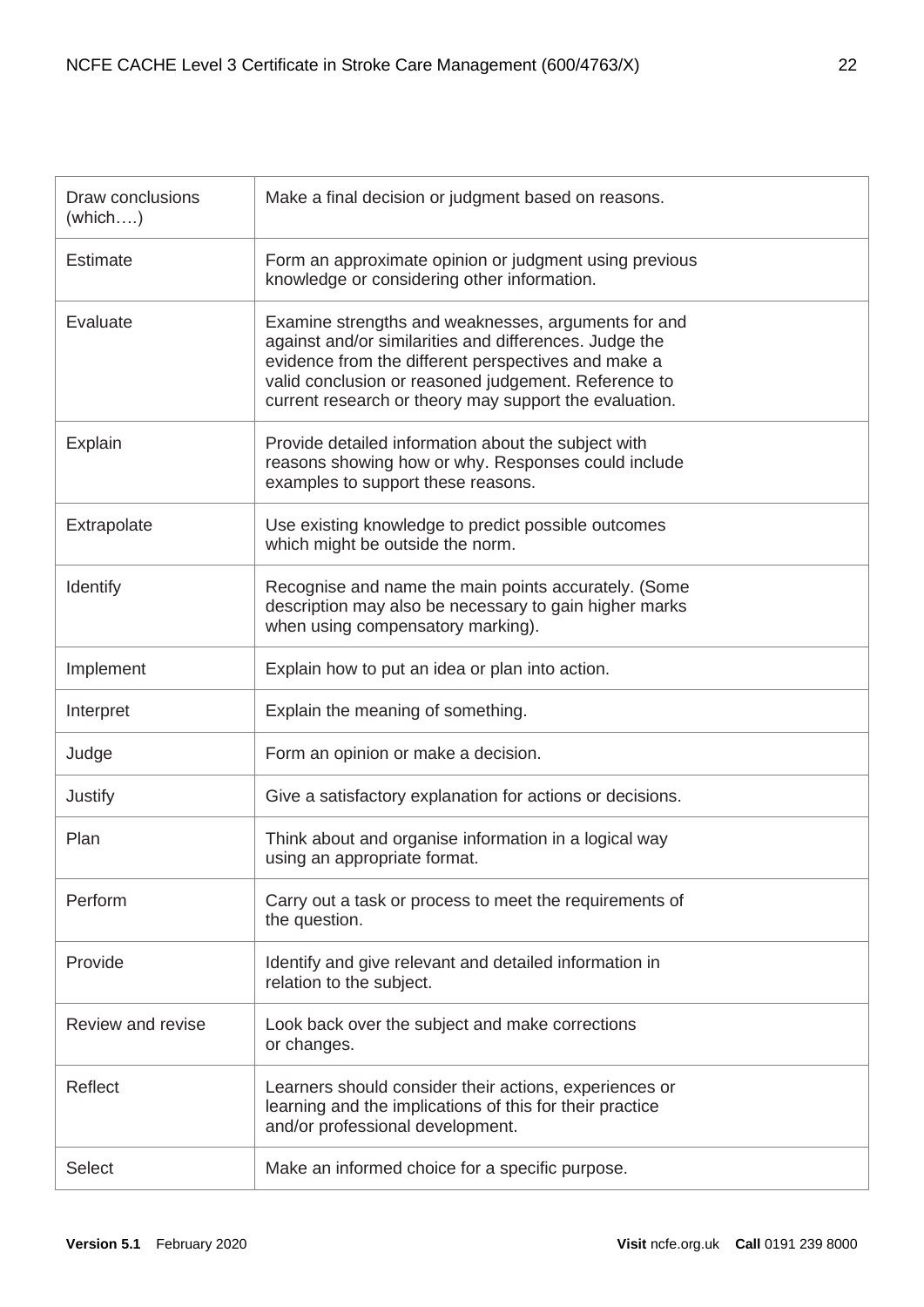| Show         | Supply evidence to demonstrate accurate knowledge<br>and understanding. |
|--------------|-------------------------------------------------------------------------|
| <b>State</b> | Give the main points clearly in sentences or paragraphs.                |
| Summarise    | Give the main ideas or facts in a concise way.                          |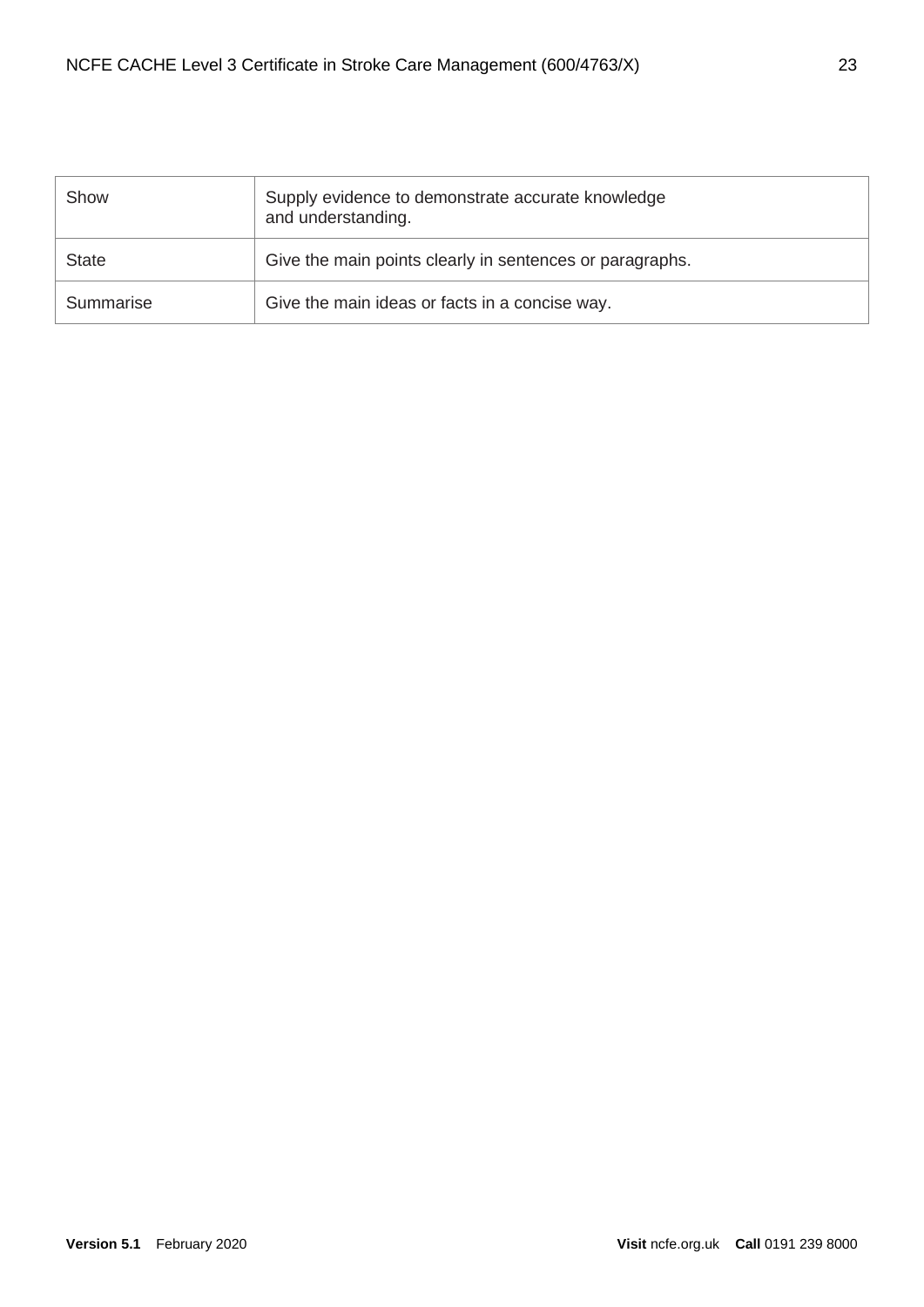## <span id="page-23-0"></span>**Unit 01: Stroke awareness**

| Unit reference               | F/503/7150                                                                                                                                                                                                                                                                                                                     | <b>Unit level</b> | 2 |
|------------------------------|--------------------------------------------------------------------------------------------------------------------------------------------------------------------------------------------------------------------------------------------------------------------------------------------------------------------------------|-------------------|---|
| <b>Mandatory/optional</b>    | Mandatory                                                                                                                                                                                                                                                                                                                      |                   |   |
| <b>Credit value</b>          | 3                                                                                                                                                                                                                                                                                                                              |                   |   |
| <b>Guided learning hours</b> | 28                                                                                                                                                                                                                                                                                                                             |                   |   |
| Unit summary                 | The aim of this unit is to provide an understanding of the different types<br>of stroke, signs and symptoms and effects on individuals. It will also help<br>learners to gain knowledge of the response needed in the event of an<br>emergency stroke incident, managing stroke and the support available<br>following stroke. |                   |   |

| <b>Learning outcomes</b><br>The learner will:              | <b>Assessment criteria</b><br>The learner can:                                                       |
|------------------------------------------------------------|------------------------------------------------------------------------------------------------------|
| 1. Know what a stroke is                                   | 1.1. Identify the changes in the brain associated with stroke                                        |
|                                                            | 1.2. Outline other conditions that may be mistaken for stroke                                        |
|                                                            | 1.3. Define the differences between stroke and Transient<br>Ischaemic Attack (TIA)                   |
| 2. Know how to recognise stroke                            | 2.1. List the signs and symptoms of stroke                                                           |
|                                                            | 2.2. Identify the key stages of stroke                                                               |
|                                                            | 2.3. Identify the assessment tests that are available to enable<br>listing of the signs and symptoms |
|                                                            | 2.4. Describe the potential changes that an individual may<br>experience as a result of stroke       |
| 3. Understand the management of<br>risk factors for stroke | 3.1. State the prevalence of stroke in the UK                                                        |
|                                                            | 3.2. Identify the common risk factors for stroke                                                     |
|                                                            | 3.3. Describe how risk factors may vary in different settings                                        |
|                                                            | 3.4. Define the steps that can be taken to reduce the risk of<br>stroke and subsequent stroke        |
| 4. Understand the importance of                            | 4.1. Describe why stroke is a medical emergency                                                      |

ኢን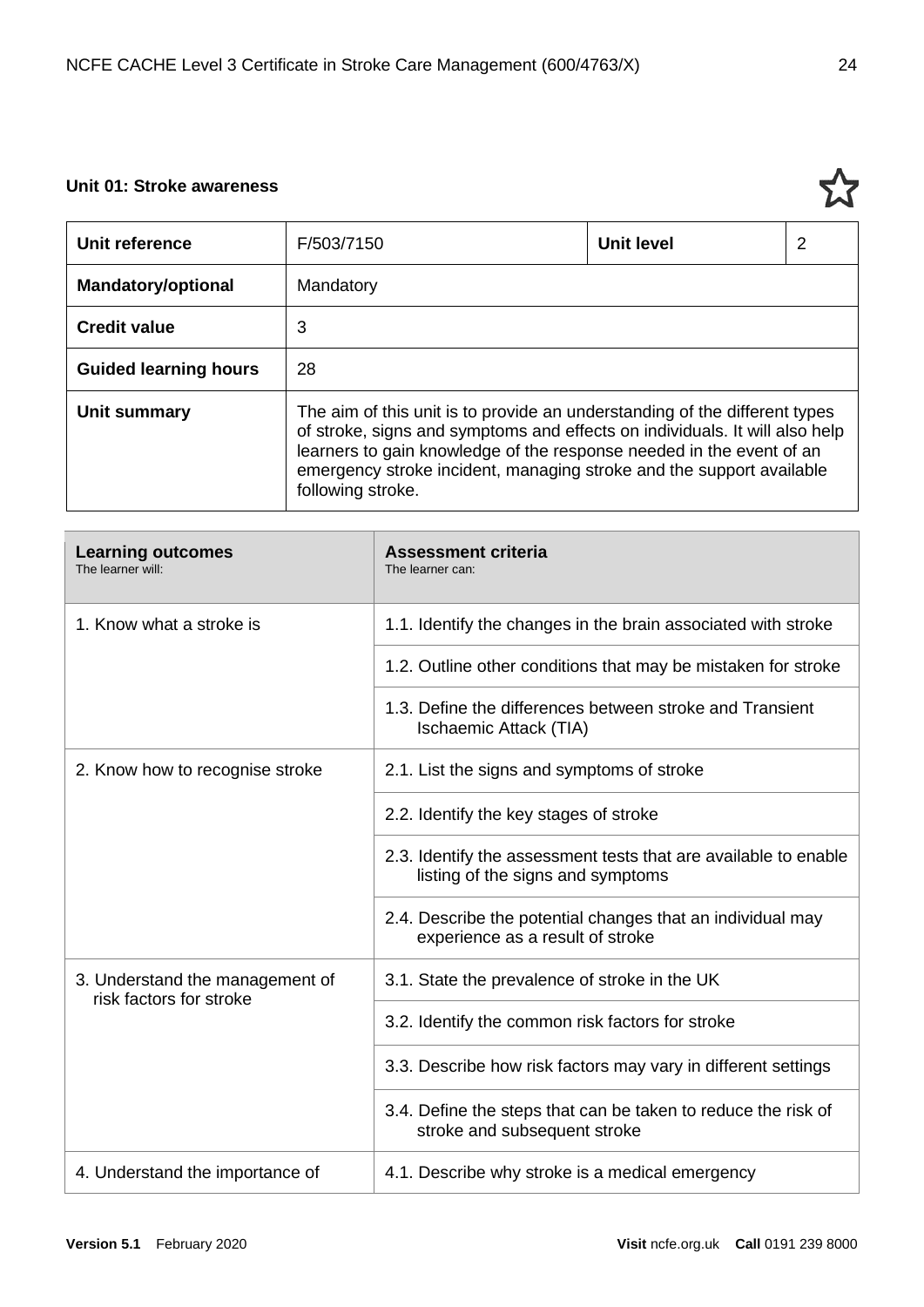| <b>Learning outcomes</b><br>The learner will:  | <b>Assessment criteria</b><br>The learner can:                                                                              |
|------------------------------------------------|-----------------------------------------------------------------------------------------------------------------------------|
| emergency response and treatment<br>for stroke | 4.2. Describe the actions to be taken in response to an<br>emergency stroke incident in line with agreed ways of<br>working |
|                                                | 4.3. Identify the impact on the individual of the key stages of<br>stroke                                                   |
|                                                | 4.4. Identify the correct early positioning for airway<br>management                                                        |
|                                                | 4.5. Identify the information that needs to be included in<br>reporting relevant and accurate history of the incident       |
| 5. Understand the management of<br>stroke      | 5.1. Describe why effective stroke care is important to the<br>management of stroke                                         |
|                                                | 5.2. Identify support available to individuals and others<br>affected by stroke                                             |
|                                                | 5.3. Identify other agencies or resources to signpost<br>individual or others for additional support and guidance           |

| <b>Additional information</b> |                                                               |
|-------------------------------|---------------------------------------------------------------|
| Additional unit assessment    | This unit must be assessed in accordance with Skills for Care |
| requirements                  | and Development's Assessment Principles.                      |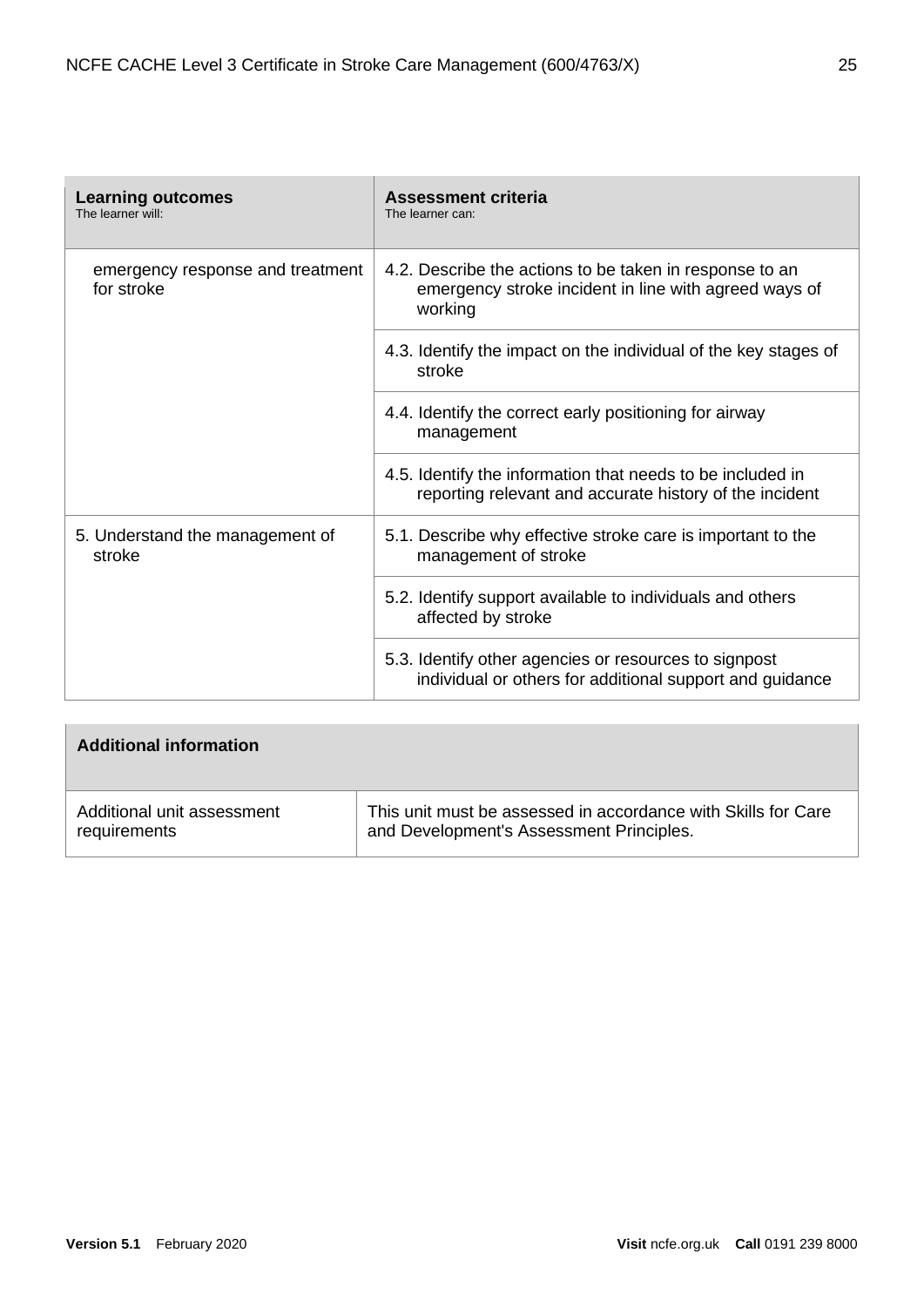# <span id="page-25-0"></span>**Unit 02: Understand stroke care management**

| Unit reference               | J/503/7165                                                                                                                                   | Unit level | 3 |
|------------------------------|----------------------------------------------------------------------------------------------------------------------------------------------|------------|---|
| <b>Mandatory/optional</b>    | Mandatory                                                                                                                                    |            |   |
| <b>Credit value</b>          | 4                                                                                                                                            |            |   |
| <b>Guided learning hours</b> | 36                                                                                                                                           |            |   |
| Unit summary                 | The aim of this unit is to provide an understanding of how a stroke may<br>impact upon an individual and how to provide appropriate support. |            |   |

| <b>Learning outcomes</b><br>The learner will:                             | <b>Assessment criteria</b><br>The learner can:                                                                               |
|---------------------------------------------------------------------------|------------------------------------------------------------------------------------------------------------------------------|
| 1. Understand how to<br>support individuals to<br>manage stroke according | 1.1. Summarise current legislation, policy and guidance related to<br>supporting individuals with stroke                     |
| to legislation, policy and<br>guidance                                    | 1.2. Explain what current best practice is in the initial stages of stroke<br>care management                                |
|                                                                           | 1.3. Explain how an individual could be encouraged to review their<br>lifestyle and promote their own health and well-being  |
|                                                                           | 1.4. Describe the potential implications of mental capacity for an<br>individual following a stroke                          |
| 2. Understand specific<br>communication factors<br>affecting individuals  | 2.1. Evaluate the effects of stroke on the brain in relation to the ability<br>to communicate                                |
| following a stroke                                                        | 2.2. Describe a range of common communication methods and aids<br>to support individuals affected by a stroke                |
|                                                                           | 2.3. Analyse methods of facilitating communication using supported<br>conversation techniques                                |
|                                                                           | 2.4. Identify any pre-existing illnesses or disabilities that need to be<br>taken into account when addressing communication |
|                                                                           | 2.5. Describe the effects on the individual of experiencing<br>communication difficulties                                    |
|                                                                           | 2.6. Identify additional agencies and resources to support with<br>communication needs                                       |

ኢን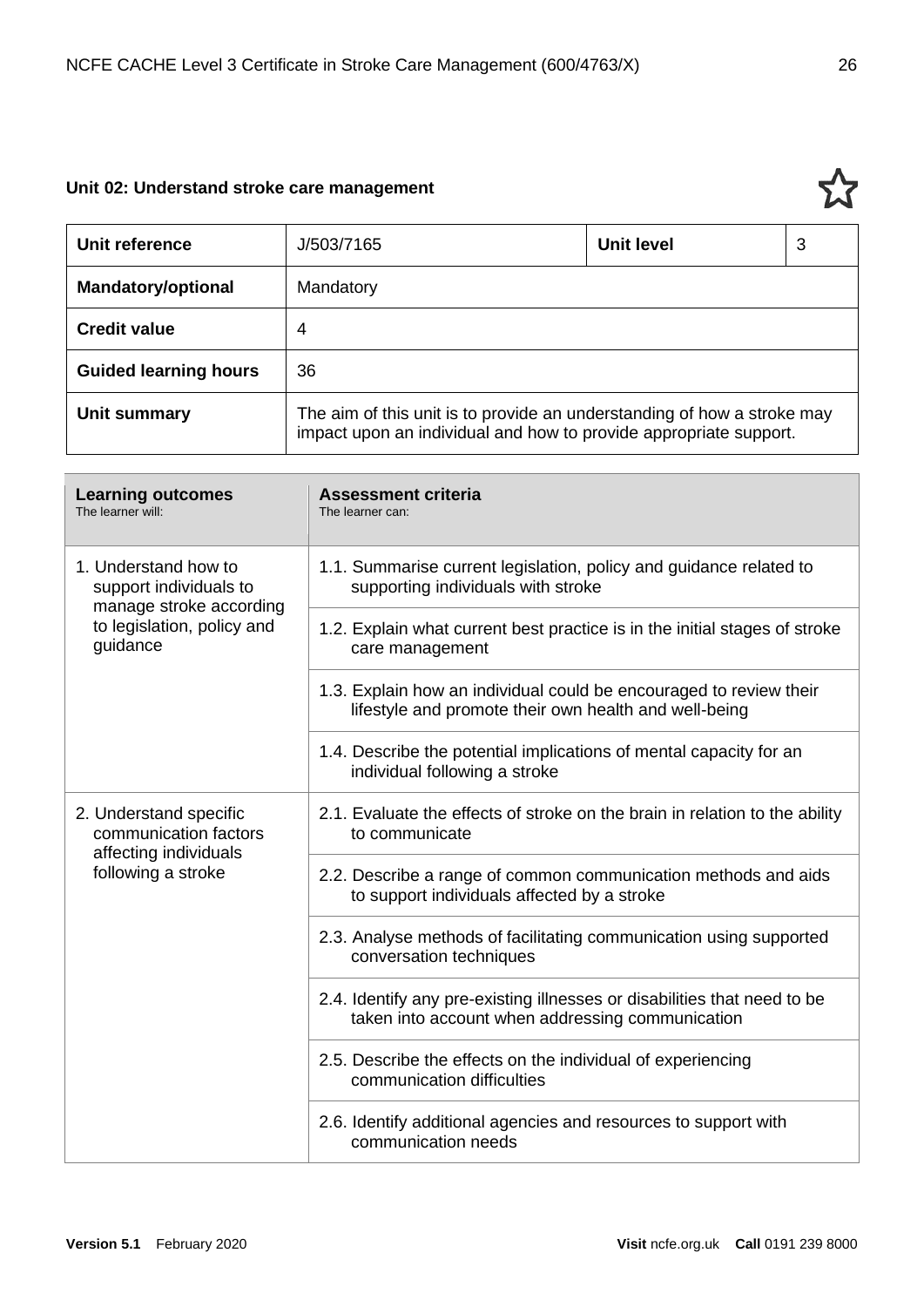| <b>Learning outcomes</b><br>The learner will:                                                            | <b>Assessment criteria</b><br>The learner can:                                                                 |
|----------------------------------------------------------------------------------------------------------|----------------------------------------------------------------------------------------------------------------|
| 3. Understand changing<br>physical needs of<br>individuals affected by                                   | 3.1. Describe the changes in the brain of an individual affected by a<br>stroke                                |
| stroke                                                                                                   | 3.2. Describe the physical effects of stroke on an individual                                                  |
|                                                                                                          | 3.3. Explain the impact a stroke may have on swallowing and nutrition                                          |
|                                                                                                          | 3.4. Describe the possible effects of stroke on sensory ability                                                |
|                                                                                                          | 3.5. Analyse the fluctuating nature of effects of stroke on an individual                                      |
| 4. Understand the impact of<br>the effects of stroke on                                                  | 4.1. Explain the use of daily activities to promote recovery and<br>independence                               |
| daily living                                                                                             | 4.2. Explain the importance of repetition to promote recovery                                                  |
|                                                                                                          | 4.3. Identify the effects of fatigue in stroke rehabilitation                                                  |
|                                                                                                          | 4.4. Describe the implication of stroke on lifestyle                                                           |
| 5. Understand the<br>associated complications<br>for an individual with                                  | 5.1. Explain the psychological and emotional effects on the individual<br>with stroke                          |
| stroke                                                                                                   | 5.2. Describe the cognitive needs of the individual with stroke                                                |
|                                                                                                          | 5.3. Describe the health needs that may be associated with stroke                                              |
| 6. Understand the<br>importance of adopting a<br>person-centred approach<br>in stroke care<br>management | 6.1. Explain how person-centred values must influence all aspects of<br>stroke care management                 |
|                                                                                                          | 6.2. Explain the importance of working in partnership with others to<br>support care management                |
|                                                                                                          | 6.3. Describe the importance of working in ways that promote active<br>participation in stroke care management |

| <b>Additional information</b> |                                                                   |
|-------------------------------|-------------------------------------------------------------------|
| Additional unit assessment    | This unit must be assessed in accordance with Skills for Care and |
| requirements                  | Development's Assessment Principles.                              |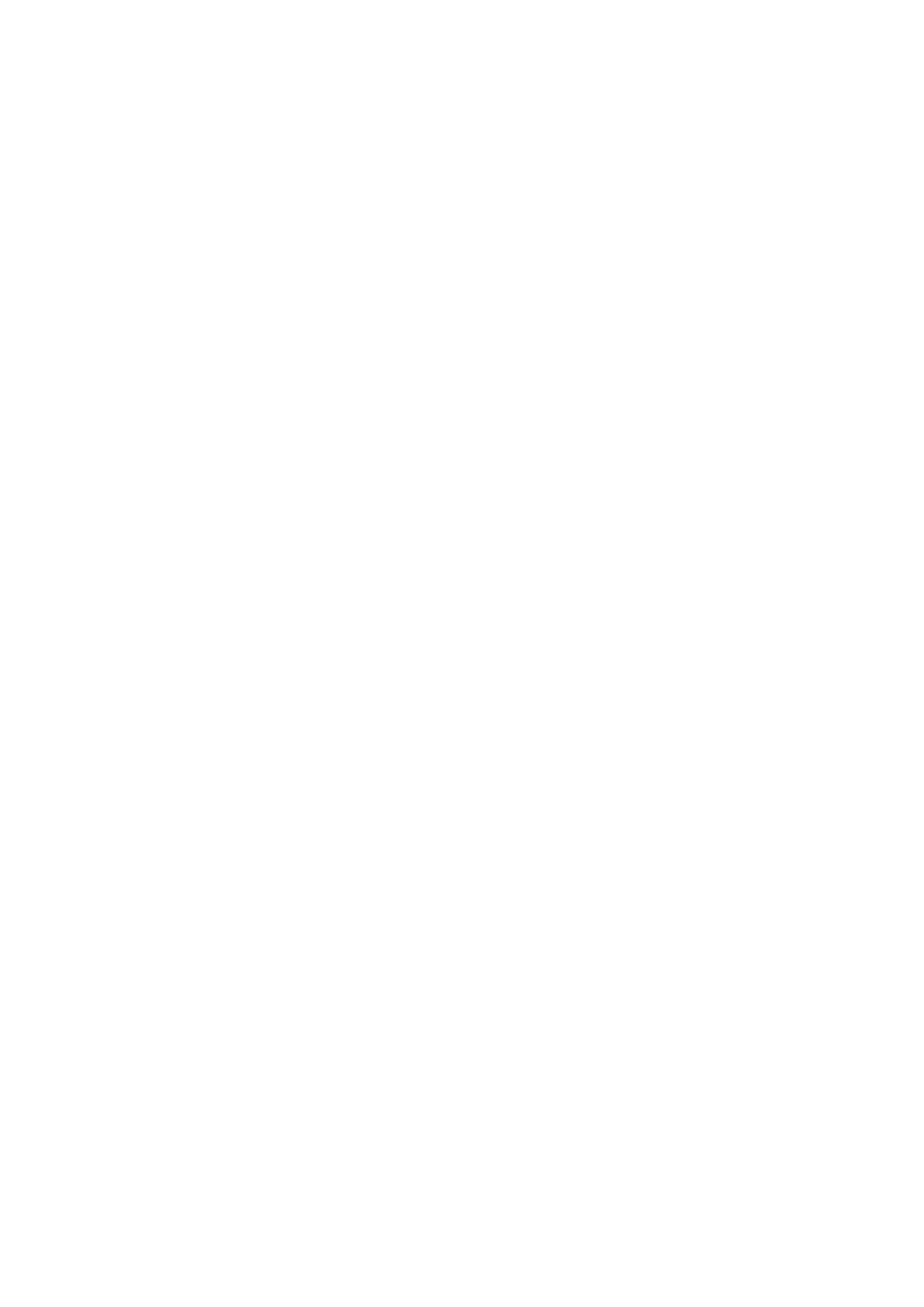# <span id="page-28-0"></span>**Unit 03: Support individuals to manage dysphagia**

| Unit reference               | L/602/4007                                                                                                                                           | <b>Unit level</b> | 3 |
|------------------------------|------------------------------------------------------------------------------------------------------------------------------------------------------|-------------------|---|
| <b>Mandatory/optional</b>    | Mandatory                                                                                                                                            |                   |   |
| <b>Credit value</b>          | 5                                                                                                                                                    |                   |   |
| <b>Guided learning hours</b> | 35                                                                                                                                                   |                   |   |
| Unit summary                 | This unit will introduce learners to the causes of dysphagia, its effect on<br>individuals and how to provide support to individuals to manage this. |                   |   |

| <b>Learning outcomes</b><br>The learner will:                                                                                                                                       | <b>Assessment criteria</b><br>The learner can:                                                                                                        |
|-------------------------------------------------------------------------------------------------------------------------------------------------------------------------------------|-------------------------------------------------------------------------------------------------------------------------------------------------------|
| 1. Understand how to support<br>individuals to manage<br>dysphagia in line with current<br>legislation, national guidelines,<br>policies, protocols and good<br>practice guidelines | 1.1. Summarise current legislation, national guidelines, policies,<br>protocols and good practice related to supporting individuals<br>with dysphagia |
|                                                                                                                                                                                     | 1.2. Describe why individuals with dysphagia should be<br>encouraged to promote their own health and well-being                                       |
|                                                                                                                                                                                     | 1.3. Describe the types of skill development activities that can be<br>carried out with individuals to help them develop swallowing<br>skills         |
| 2. Understand how dysphagia<br>affects individuals                                                                                                                                  | 2.1. Describe the main clinical causes of dysphagia                                                                                                   |
|                                                                                                                                                                                     | 2.2. Outline how to recognise the main types of dysphagia                                                                                             |
|                                                                                                                                                                                     | 2.3. Identify major risks and secondary difficulties associated with<br>dysphagia                                                                     |
|                                                                                                                                                                                     | 2.4. Describe the anatomy and physiology relevant to maintaining<br>a safe swallow                                                                    |
|                                                                                                                                                                                     | 2.5. Explain how an individual's ability to swallow is affected by:<br>• sensory impairment<br>• loss of bodily function<br>• loss of cognition       |
|                                                                                                                                                                                     | 2.6. Explain how to provide a suitable environment for affected<br>individuals                                                                        |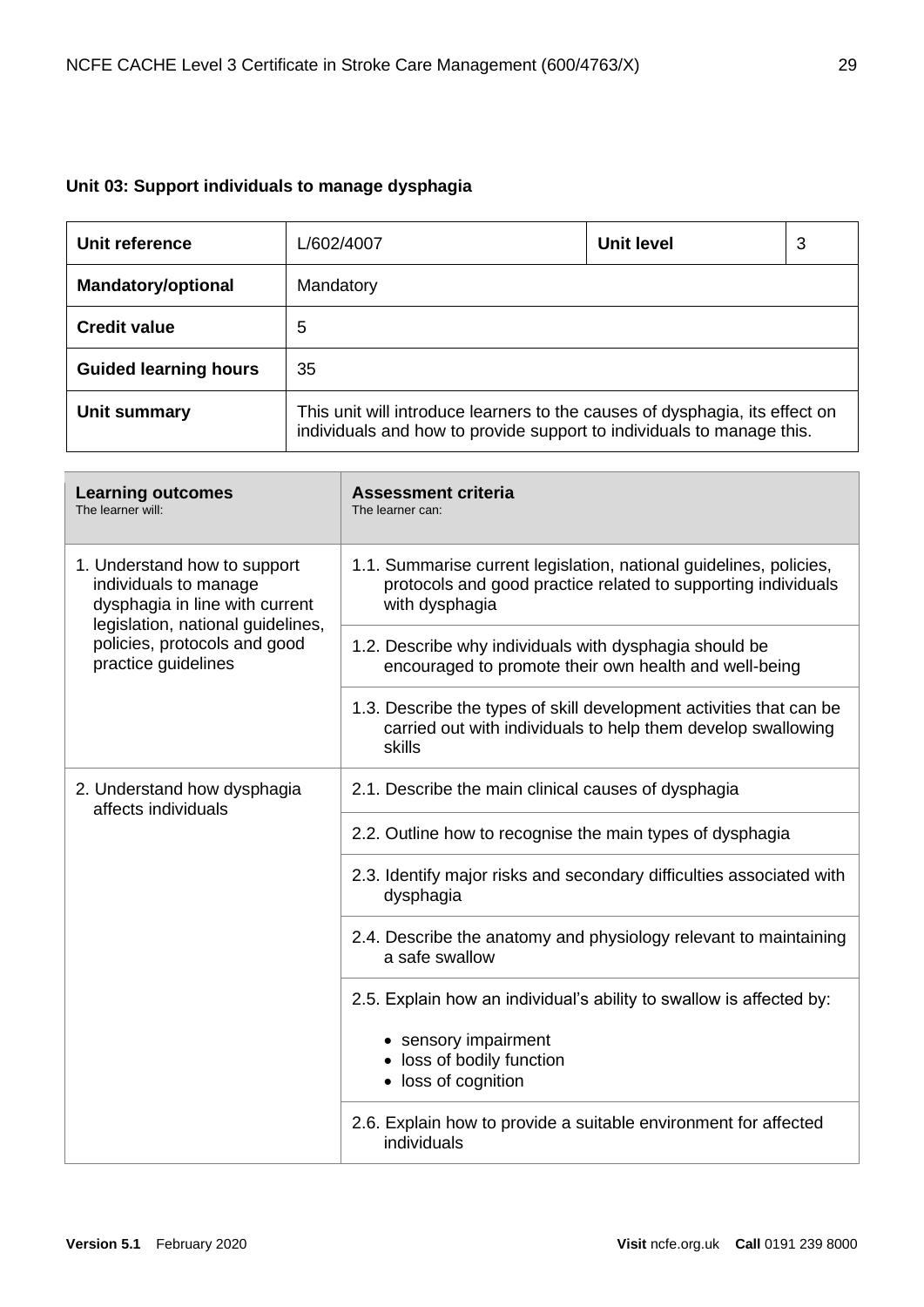| <b>Learning outcomes</b><br>The learner will:                                                                                        | <b>Assessment criteria</b><br>The learner can:                                                                                                                                                                                                                         |
|--------------------------------------------------------------------------------------------------------------------------------------|------------------------------------------------------------------------------------------------------------------------------------------------------------------------------------------------------------------------------------------------------------------------|
| 3. Know the importance of<br>nutritional intake for individuals                                                                      | 3.1. Describe the impact of oral intake on nutrition for an<br>individual with dysphagia                                                                                                                                                                               |
| with dysphagia                                                                                                                       | 3.2. Describe safe practices with regard to preparing oral intake                                                                                                                                                                                                      |
|                                                                                                                                      | 3.3. Identify reasons for modifying the consistency and<br>appearance of oral intake for an individual with dysphagia                                                                                                                                                  |
| 4. Be able to support individuals<br>in managing dysphagia by<br>developing skills through<br>participating in therapy<br>programmes | 4.1. Confirm the individual's identity and gain valid consent prior<br>to carrying out the therapy programme                                                                                                                                                           |
|                                                                                                                                      | 4.2. Explain the skill development activities to the individual/carer                                                                                                                                                                                                  |
|                                                                                                                                      | 4.3. Support the individual's active participation with skill<br>development activities as specified in the individual's care<br>programme, seeking advice from the care team if the level of<br>support required by the individual is beyond own scope of<br>practice |
|                                                                                                                                      | 4.4. Provide oral intake in the consistency and appearance<br>outlined in the individual's care programme                                                                                                                                                              |
|                                                                                                                                      | 4.5. Provide the individual with sufficient time to practise newly<br>developed skills                                                                                                                                                                                 |
|                                                                                                                                      | 4.6. Provide the individual/carer with information and advice, as<br>instructed by the specialist, in regards to self-management                                                                                                                                       |
| 5. Be able to provide information<br>to colleagues regarding<br>individuals' treatment                                               | 5.1. Update records regarding the support provided, in line with<br>local policy and protocol                                                                                                                                                                          |
|                                                                                                                                      | 5.2. Provide feedback to the individual's therapist and care team<br>to aid future care planning                                                                                                                                                                       |

| <b>Additional information</b> |                                                               |
|-------------------------------|---------------------------------------------------------------|
| Additional unit assessment    | This unit must be assessed in line with Skills for Health QCF |
| requirements                  | <b>Assessment Principles.</b>                                 |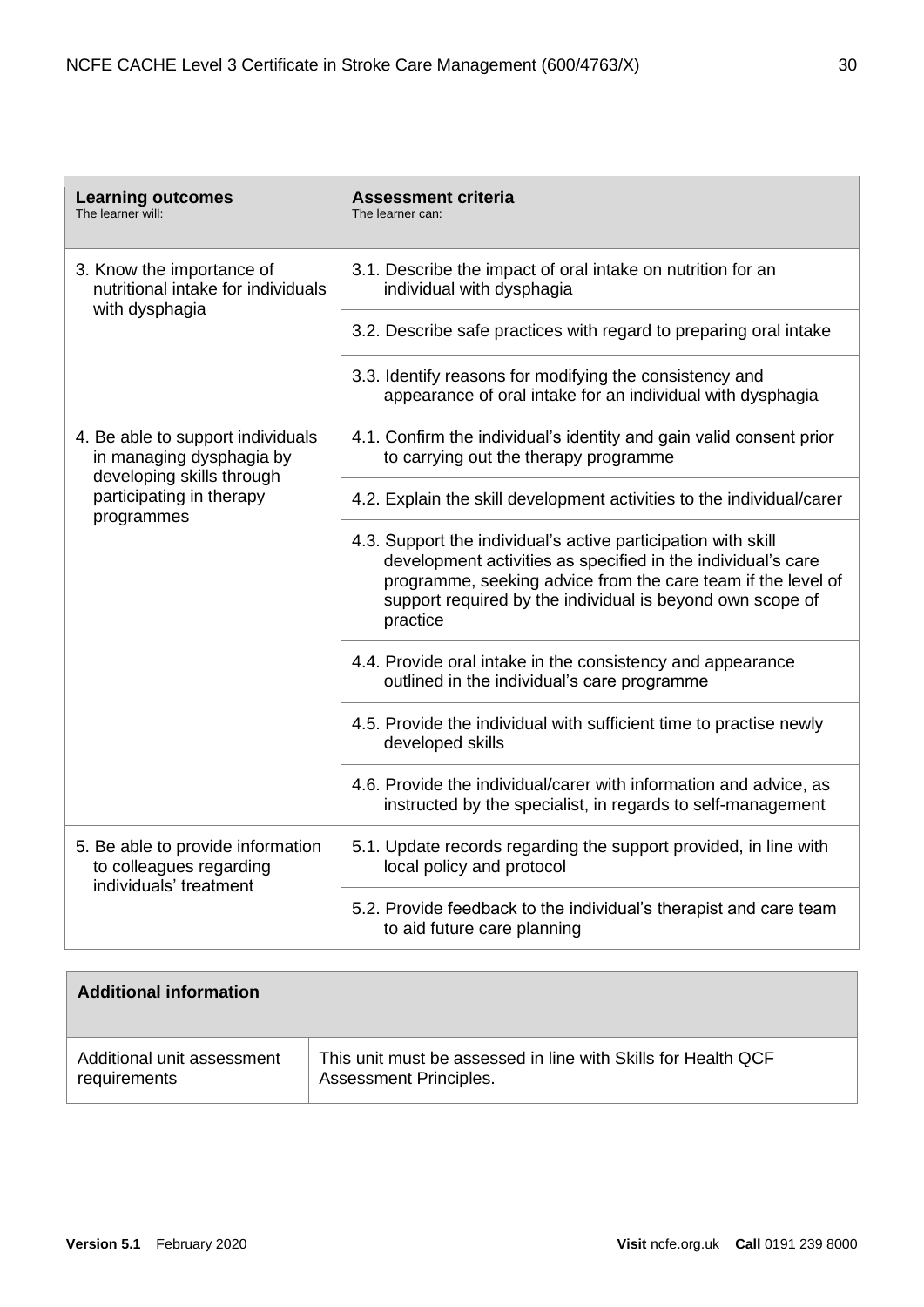# <span id="page-30-0"></span>**Unit 04: Support individuals with specific communication needs**

| Unit reference               | T/601/8282                                                                                                                                                                                                                                           | <b>Unit level</b> | 3 |
|------------------------------|------------------------------------------------------------------------------------------------------------------------------------------------------------------------------------------------------------------------------------------------------|-------------------|---|
| <b>Mandatory/optional</b>    | Mandatory                                                                                                                                                                                                                                            |                   |   |
| <b>Credit value</b>          | 5                                                                                                                                                                                                                                                    |                   |   |
| <b>Guided learning hours</b> | 35                                                                                                                                                                                                                                                   |                   |   |
| Unit summary                 | This unit is for those who support individuals with specific<br>communication needs. It provides the learner with the knowledge and<br>skills that address personal interaction and the use of special methods<br>and aids to promote communication. |                   |   |

| <b>Learning outcomes</b><br>The learner will:                                                                                           | <b>Assessment criteria</b><br>The learner can:                                                                                   |
|-----------------------------------------------------------------------------------------------------------------------------------------|----------------------------------------------------------------------------------------------------------------------------------|
| 1. Understand specific<br>communication needs and<br>factors affecting them                                                             | 1.1. Explain the importance of meeting an individual's<br>communication needs                                                    |
|                                                                                                                                         | 1.2. Explain how own role and practice can impact on<br>communication with an individual who has specific<br>communication needs |
|                                                                                                                                         | 1.3. Analyse features of the environment that may help or hinder<br>communication                                                |
|                                                                                                                                         | 1.4. Analyse reasons why an individual may use a form of<br>communication that is not based on a formal language system          |
|                                                                                                                                         | 1.5. Identify a range of communication methods and aids to support<br>individuals to communicate                                 |
|                                                                                                                                         | 1.6. Describe the potential effects on an individual of having unmet<br>communication needs                                      |
| 2. Be able to contribute to<br>establishing the nature of<br>specific communication<br>needs of individuals and<br>ways to address them | 2.1. Work in partnership with the individual and others to identify the<br>individual's specific communication needs             |
|                                                                                                                                         | 2.2. Contribute to identifying the communication methods or aids<br>that will best suit the individual                           |
|                                                                                                                                         | 2.3. Explain how and when to access information and support about<br>identifying and addressing specific communication needs     |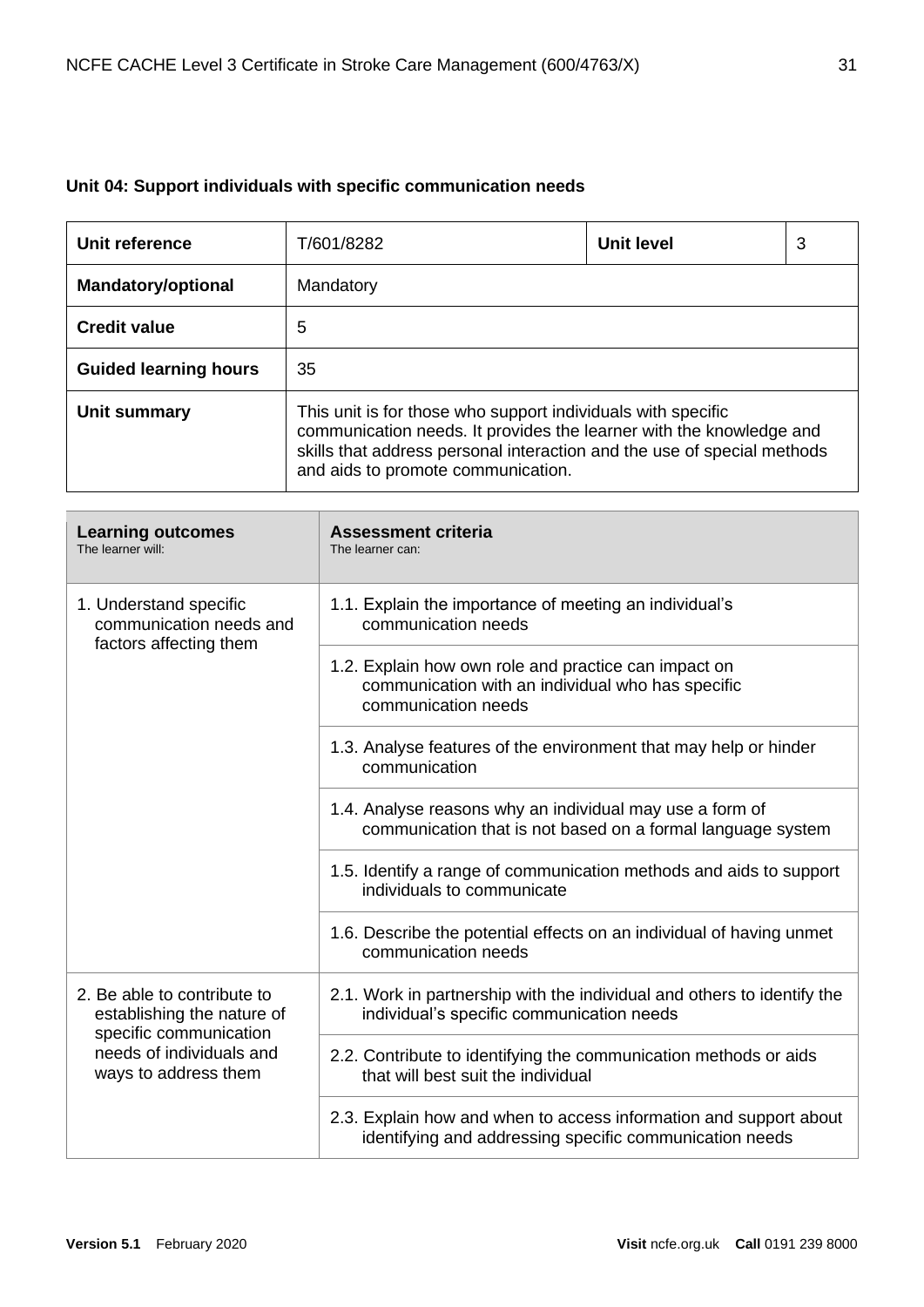| <b>Learning outcomes</b><br>The learner will:                                                              | <b>Assessment criteria</b><br>The learner can:                                                                                     |
|------------------------------------------------------------------------------------------------------------|------------------------------------------------------------------------------------------------------------------------------------|
| 3. Be able to interact with<br>individuals using their                                                     | 3.1. Prepare the environment to facilitate communication                                                                           |
| preferred communication                                                                                    | 3.2. Use agreed methods of communication to interact with the<br>individual                                                        |
|                                                                                                            | 3.3. Monitor the individual's responses during and after the<br>interaction to check the effectiveness of communication            |
|                                                                                                            | 3.4. Adapt own practice to improve communication with the<br>individual                                                            |
| 4. Be able to promote<br>communication between<br>individuals and others                                   | 4.1. Support the individual to develop communication methods that<br>will help them to understand others and be understood by them |
|                                                                                                            | 4.2. Provide opportunities for the individual to communicate with<br>others                                                        |
|                                                                                                            | 4.3. Support others to understand and interpret the individual's<br>communication                                                  |
|                                                                                                            | 4.4. Support others to be understood by the individual by use of<br>agreed communication methods                                   |
| 5. Know how to support the<br>use of communication<br>technology and aids                                  | 5.1. Identify specialist services relating to communication<br>technology and aids                                                 |
|                                                                                                            | 5.2. Describe types of support that an individual may need in order<br>to use communication technology and aids                    |
|                                                                                                            | 5.3. Explain the importance of ensuring that communication<br>equipment is correctly set up and working properly                   |
| 6. Be able to review an<br>individual's communication<br>needs and the support<br>provided to address them | 6.1. Collate information about an individual's communication and the<br>support provided                                           |
|                                                                                                            | 6.2. Contribute to evaluating the effectiveness of agreed methods of<br>communication and support provided                         |
|                                                                                                            | 6.3. Work with others to identify ways to support the continued<br>development of communication                                    |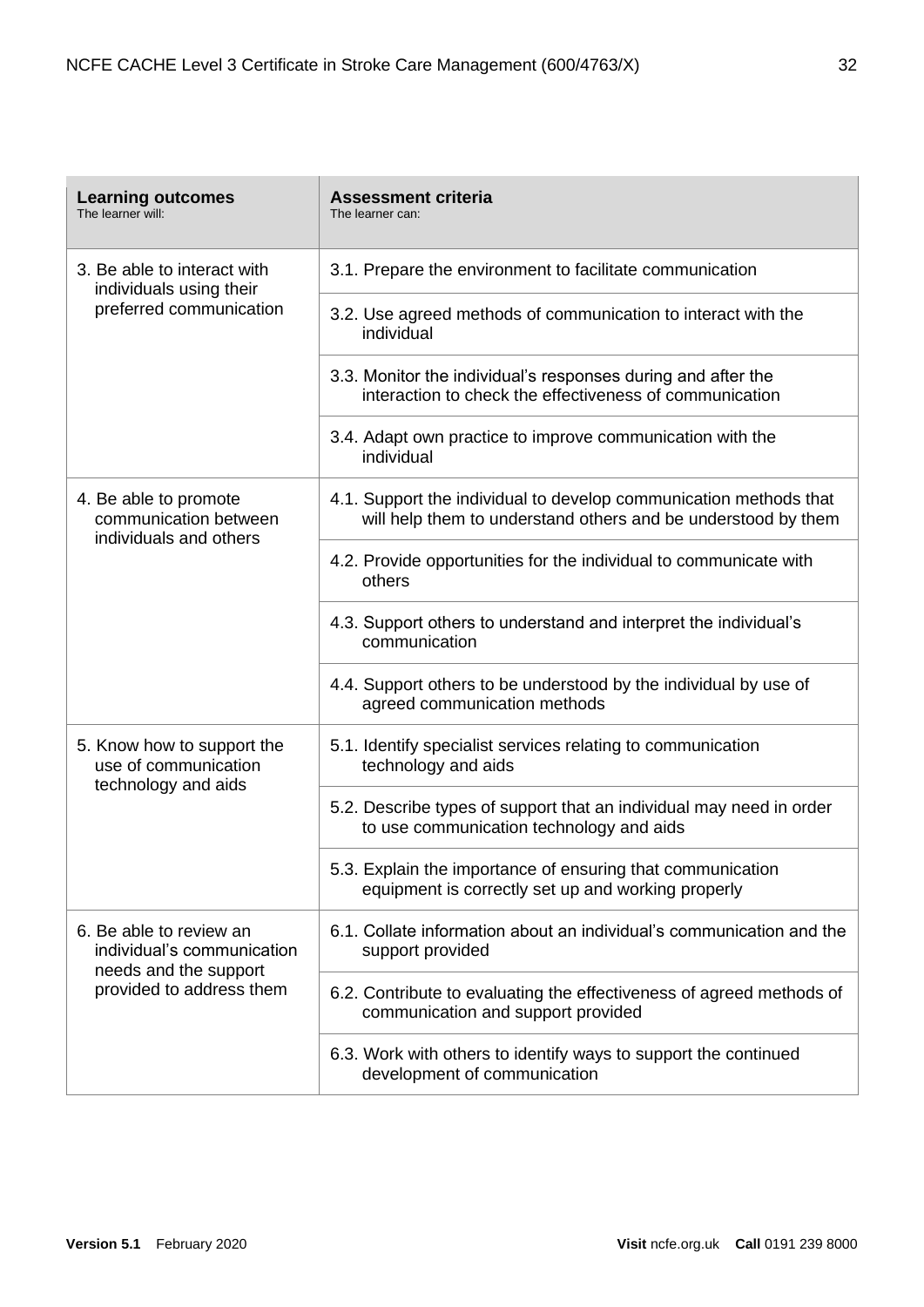| <b>Additional information</b>              |                                                                                                           |
|--------------------------------------------|-----------------------------------------------------------------------------------------------------------|
| Additional unit assessment<br>requirements | This unit must be assessed in accordance with Skills for Care and<br>Development's Assessment Principles. |
|                                            | Learning outcomes 2, 3, 4 and 6 must be assessed in a real work<br>environment.                           |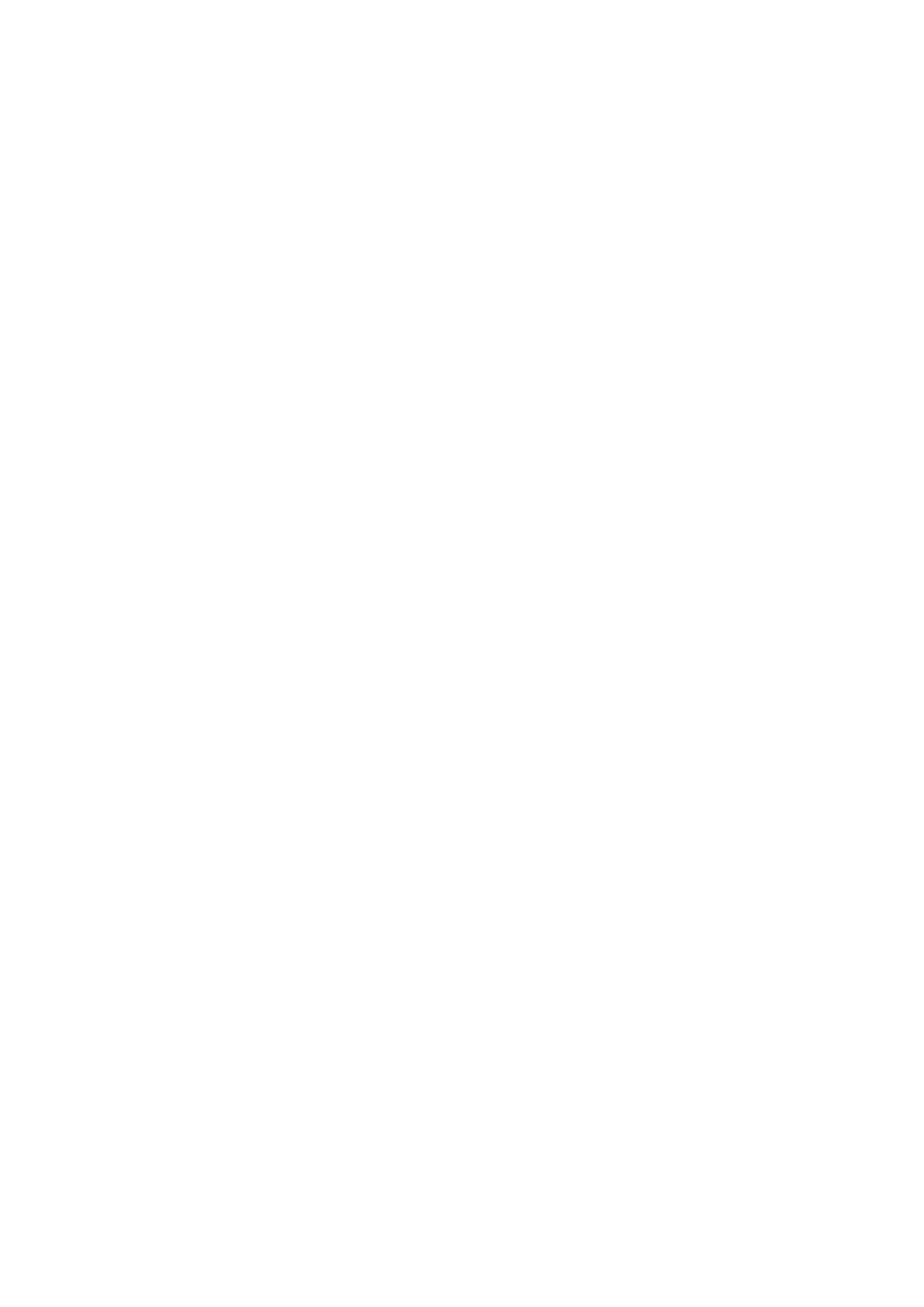# <span id="page-34-0"></span>**Unit 05: Assist others to monitor individuals' progress in managing dysphagia**

| Unit reference               | R/602/4008                                                                                                                                         | Unit level | 3 |
|------------------------------|----------------------------------------------------------------------------------------------------------------------------------------------------|------------|---|
| <b>Mandatory/optional</b>    | Optional                                                                                                                                           |            |   |
| <b>Credit value</b>          | 5                                                                                                                                                  |            |   |
| <b>Guided learning hours</b> | 38                                                                                                                                                 |            |   |
| Unit summary                 | This unit provides the learner with the knowledge and skills needed to<br>assist others to monitor an individual's progress in managing dysphagia. |            |   |

| <b>Learning outcomes</b><br>The learner will:                                                                                                                      | <b>Assessment criteria</b><br>The learner can:                                                                                                                                                     |
|--------------------------------------------------------------------------------------------------------------------------------------------------------------------|----------------------------------------------------------------------------------------------------------------------------------------------------------------------------------------------------|
| 1. Understand current legislation, national<br>guidelines, policies, protocols and good<br>practice guidelines related to<br>monitoring individuals with dysphagia | 1.1. Summarise current legislation, national guidelines,<br>policies, protocols and good practice guidelines<br>which affect own work practice related to monitoring<br>individuals with dysphagia |
| 2. Understand how to assist others in<br>monitoring the progress of individuals<br>with dysphagia                                                                  | 2.1. Explain the importance of regularly monitoring an<br>individual's progress in managing dysphagia                                                                                              |
|                                                                                                                                                                    | 2.2. Explain how to assist others to monitor an<br>individual's progress                                                                                                                           |
|                                                                                                                                                                    | 2.3. Explain the importance of monitoring an individual's<br>progress in a constructive and encouraging manner                                                                                     |
|                                                                                                                                                                    | 2.4. Outline how to create an environment where open<br>and confidential discussions with the individual can<br>take place                                                                         |
|                                                                                                                                                                    | 2.5. Explain the importance of the environmental<br>conditions required by the individual                                                                                                          |
|                                                                                                                                                                    | 2.6. Explain the importance of the support required by<br>the individual                                                                                                                           |
| 3. Know the action to take as a result of<br>the monitoring undertaken                                                                                             | 3.1. Outline the action to take if adverse issues and risks<br>emerge                                                                                                                              |
|                                                                                                                                                                    | 3.2. Outline how and when information should be fed<br>back and to whom.                                                                                                                           |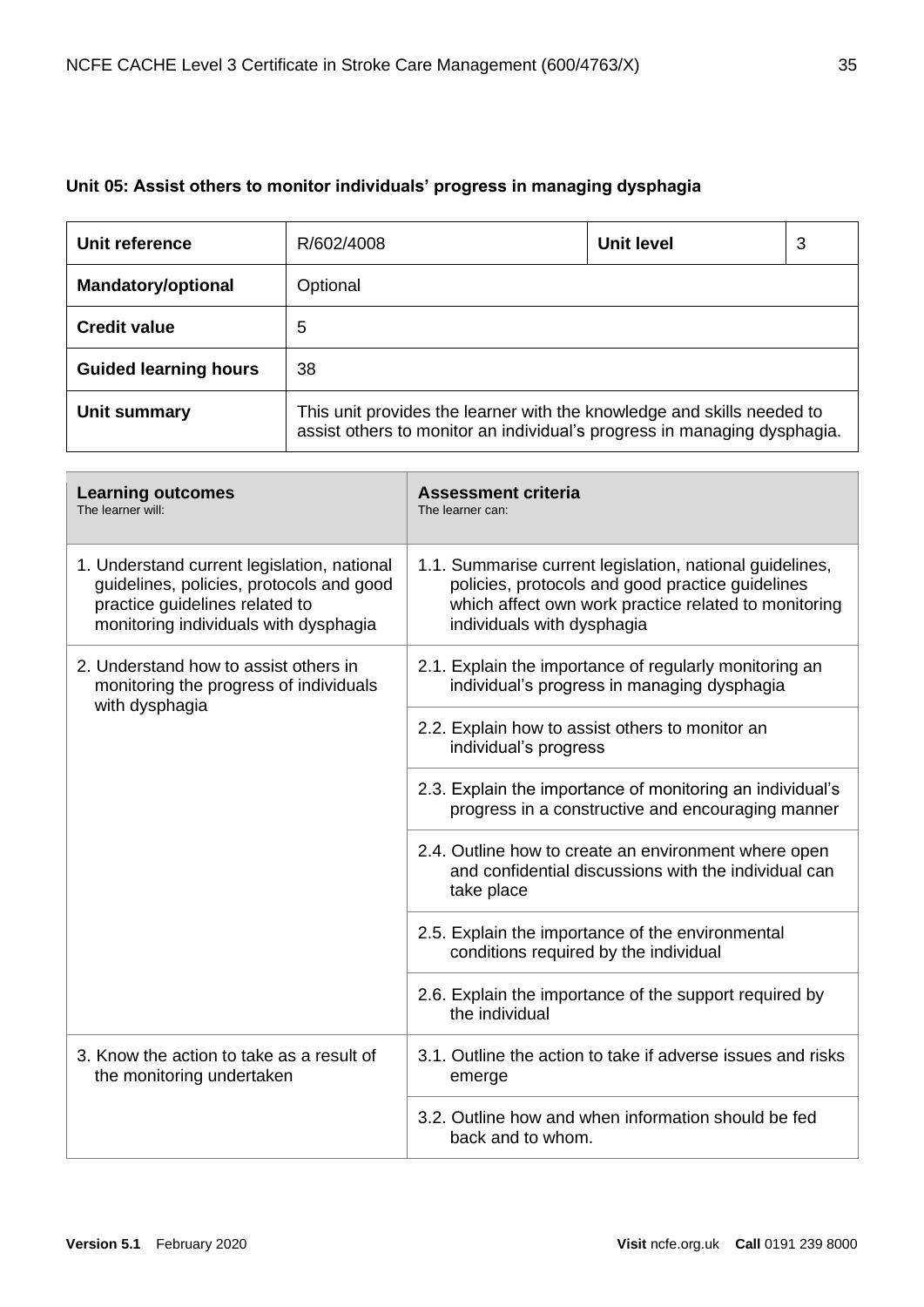| <b>Learning outcomes</b><br>The learner will:                                                | <b>Assessment criteria</b><br>The learner can:                                                                                                                                |
|----------------------------------------------------------------------------------------------|-------------------------------------------------------------------------------------------------------------------------------------------------------------------------------|
|                                                                                              | 3.3. Outline record-keeping practices and procedures in<br>relation to diagnostic and therapeutic programmes.                                                                 |
| 4. Be able to assist others in monitoring<br>individual's progress in managing<br>dysphagia. | 4.1. Confirm the individual's identity and gain valid<br>consent prior to carrying out the monitoring activity.                                                               |
|                                                                                              | 4.2. Work with the individual and others to identify areas<br>of progress and difficulty.                                                                                     |
|                                                                                              | 4.3. Assist others in recording information.                                                                                                                                  |
|                                                                                              | 4.4. Assist others in setting goals with the individual.                                                                                                                      |
|                                                                                              | 4.5. Reinforce positive feedback and advice provided by<br>others, regarding the individual's approach to<br>managing their dysphagia.                                        |
|                                                                                              | 4.6. Assist others to support the individual's active<br>participation in managing their dysphagia.                                                                           |
|                                                                                              | 4.7. Assist others to support the individual to increase<br>their understanding of dysphagia.                                                                                 |
| 5. Be able to report and record an<br>individual's progress in managing their<br>dysphagia.  | 5.1. Provide regular feedback on the individual's<br>progress to the care team, alerting them<br>immediately with any specific issues or risks that<br>need urgent attention. |
|                                                                                              | 5.2. Update records in line with local policy and protocol.                                                                                                                   |

| <b>Additional information</b>           |                                                                                                |
|-----------------------------------------|------------------------------------------------------------------------------------------------|
| Additional unit assessment requirements | This unit must be assessed in line with Skills for Health<br><b>QCF Assessment Principles.</b> |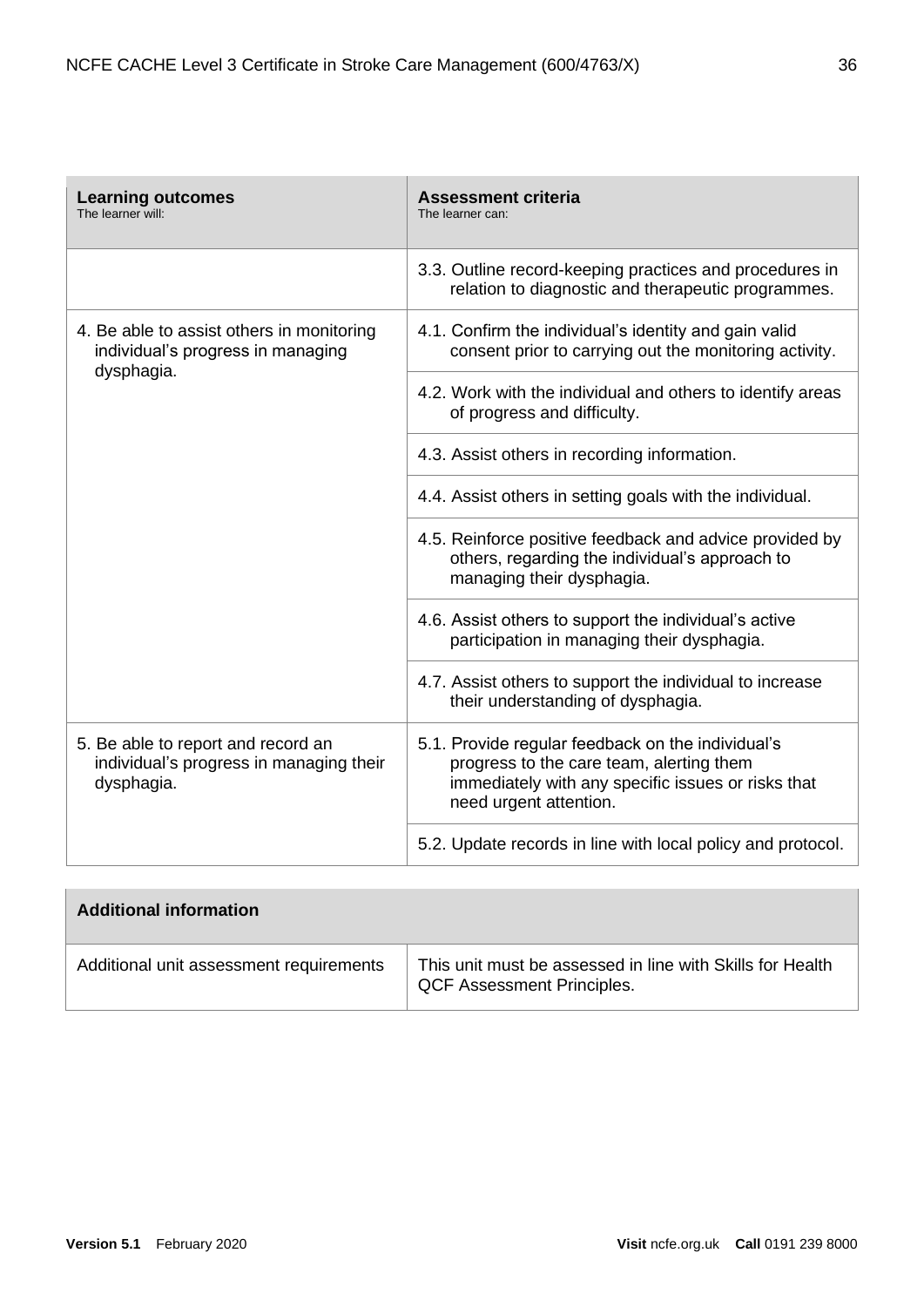## **Unit 06: Introductory awareness of sensory loss**

| Unit reference               | F/601/3442                                                                                            | <b>Unit level</b> | 2 |
|------------------------------|-------------------------------------------------------------------------------------------------------|-------------------|---|
| <b>Mandatory/optional</b>    | Optional                                                                                              |                   |   |
| <b>Credit value</b>          | 2                                                                                                     |                   |   |
| <b>Guided learning hours</b> | 16                                                                                                    |                   |   |
| Unit summary                 | The purpose of this unit is to provide the<br>learner with introductory knowledge about sensory loss. |                   |   |

| <b>Learning outcomes</b><br>The learner will:                                                                                | <b>Assessment criteria</b><br>The learner can:                                                                                                |
|------------------------------------------------------------------------------------------------------------------------------|-----------------------------------------------------------------------------------------------------------------------------------------------|
| 1. Understand the factors that impact on an individual<br>with sensory loss and steps that can be taken to<br>overcome these | 1.1. Describe how a range of factors have a<br>negative and positive impact on<br>individuals with sensory loss                               |
|                                                                                                                              | 1.2. Identify steps that can be taken to<br>overcome factors that have a negative<br>impact on individuals with sensory loss                  |
|                                                                                                                              | 1.3. Explain how individuals with sensory<br>loss can be disabled by attitudes and<br>beliefs                                                 |
|                                                                                                                              | 1.4. Identify steps that could be taken to<br>overcome disabling attitudes and beliefs                                                        |
| 2. Understand the importance of effective<br>communication for individuals with sensory loss                                 | 2.1. Outline what needs to be considered<br>when communicating with individuals<br>with:<br>• sight loss<br>• hearing loss<br>• deafblindness |
|                                                                                                                              | 2.2. Describe how effective communication<br>may have a positive impact on the lives<br>of individuals with sensory loss                      |
|                                                                                                                              | 2.3. Explain how information can be made<br>accessible to individuals with sensory<br>loss                                                    |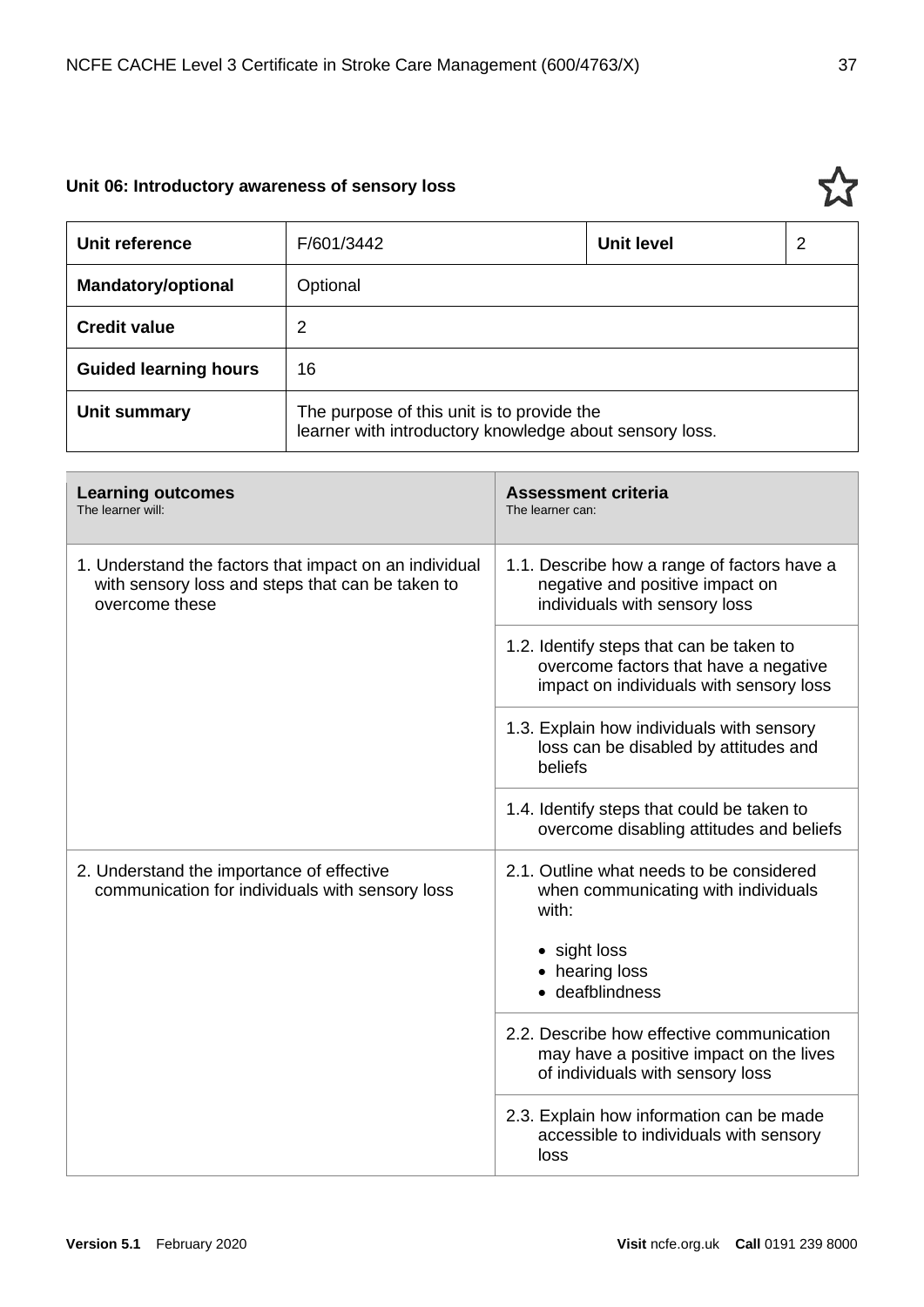| <b>Learning outcomes</b><br>The learner will:                                                | <b>Assessment criteria</b><br>The learner can:                                                    |
|----------------------------------------------------------------------------------------------|---------------------------------------------------------------------------------------------------|
| 3. Know the main causes and conditions of sensory<br>loss                                    | 3.1. Outline the main causes of sensory loss                                                      |
|                                                                                              | 3.2. Explain the difference between<br>congenital and acquired sensory loss                       |
|                                                                                              | 3.3. State what percentage of the general<br>population is likely to have sensory loss            |
| 4. Know how to recognise when an individual may be<br>experiencing sight and/or hearing loss | 4.1. Outline the indicators and signs of:<br>• sight loss<br>• deafblindness<br>• hearing loss    |
|                                                                                              | 4.2. Explain where additional advice and<br>support can be sourced in relation to<br>sensory loss |
| 5. Know how to report concerns about sensory loss                                            | 5.1. Describe to whom and how concerns<br>about sight and/or hearing loss can be<br>reported      |

| <b>Additional information</b>           |                                                                                                           |
|-----------------------------------------|-----------------------------------------------------------------------------------------------------------|
| Additional unit assessment requirements | This unit must be assessed in accordance with Skills for<br>Care and Development's Assessment Principles. |

 $\overline{\phantom{a}}$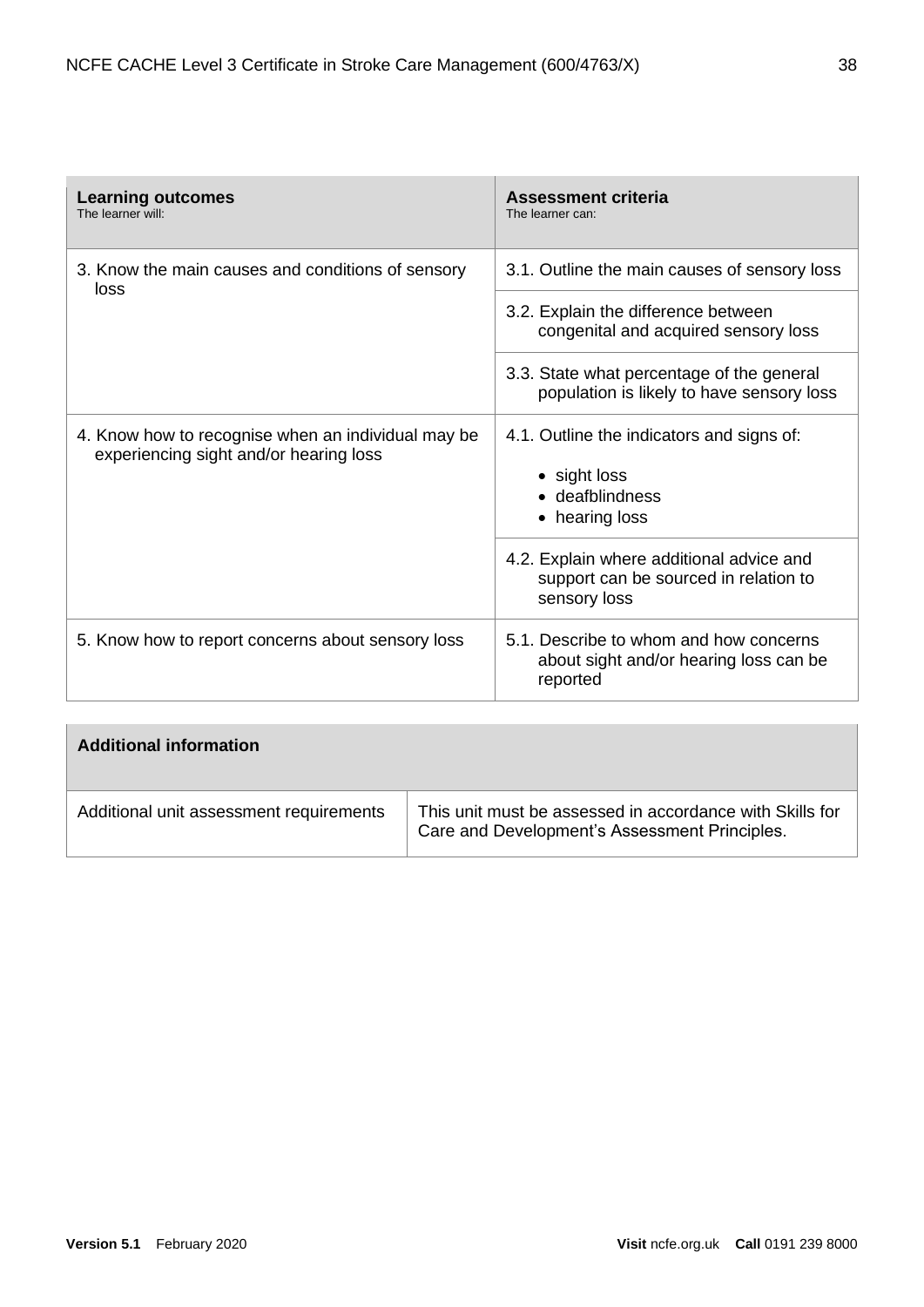## **Unit 07: Support individuals during a period of change**

| Unit reference               | M/601/7907                                                                                                                                                                              | <b>Unit level</b> | 3 |
|------------------------------|-----------------------------------------------------------------------------------------------------------------------------------------------------------------------------------------|-------------------|---|
| <b>Mandatory/optional</b>    | Optional                                                                                                                                                                                |                   |   |
| <b>Credit value</b>          | 4                                                                                                                                                                                       |                   |   |
| <b>Guided learning hours</b> | 29                                                                                                                                                                                      |                   |   |
| Unit summary                 | This unit is aimed at those working in a wide range of settings. It<br>provides the learner with the knowledge and skills required to support<br>individuals during a period of change. |                   |   |

| <b>Learning outcomes</b><br>The learner will:                                 | <b>Assessment criteria</b><br>The learner can:                                                                              |
|-------------------------------------------------------------------------------|-----------------------------------------------------------------------------------------------------------------------------|
| 1. Understand reasons for and<br>responses to change                          | 1.1. Describe types of change that may occur in the<br>course of an individual's life                                       |
|                                                                               | 1.2. Analyse factors that may make change a positive or a<br>negative experience                                            |
|                                                                               | 1.3. Describe approaches likely to enhance an individual's<br>capacity to manage change and experience change<br>positively |
| 2. Be able to support individuals to plan<br>how to manage or adapt to change | 2.1. Work with individuals and others to identify recent or<br>imminent changes affecting them                              |
|                                                                               | 2.2. Support the individual to assess the implications and<br>likely impacts of the change identified                       |
|                                                                               | 2.3. Work with the individual and others to plan how to<br>adapt to or manage the change                                    |
|                                                                               | 2.4. Explain the importance of both practical support and<br>emotional support during a time of change                      |
|                                                                               | 2.5. Identify and agree roles and responsibilities for<br>supporting a change                                               |
| 3. Be able to support individuals to<br>manage or adapt to change             | 3.1. Carry out agreed role and responsibilities for<br>supporting change, in ways that promote active<br>participation      |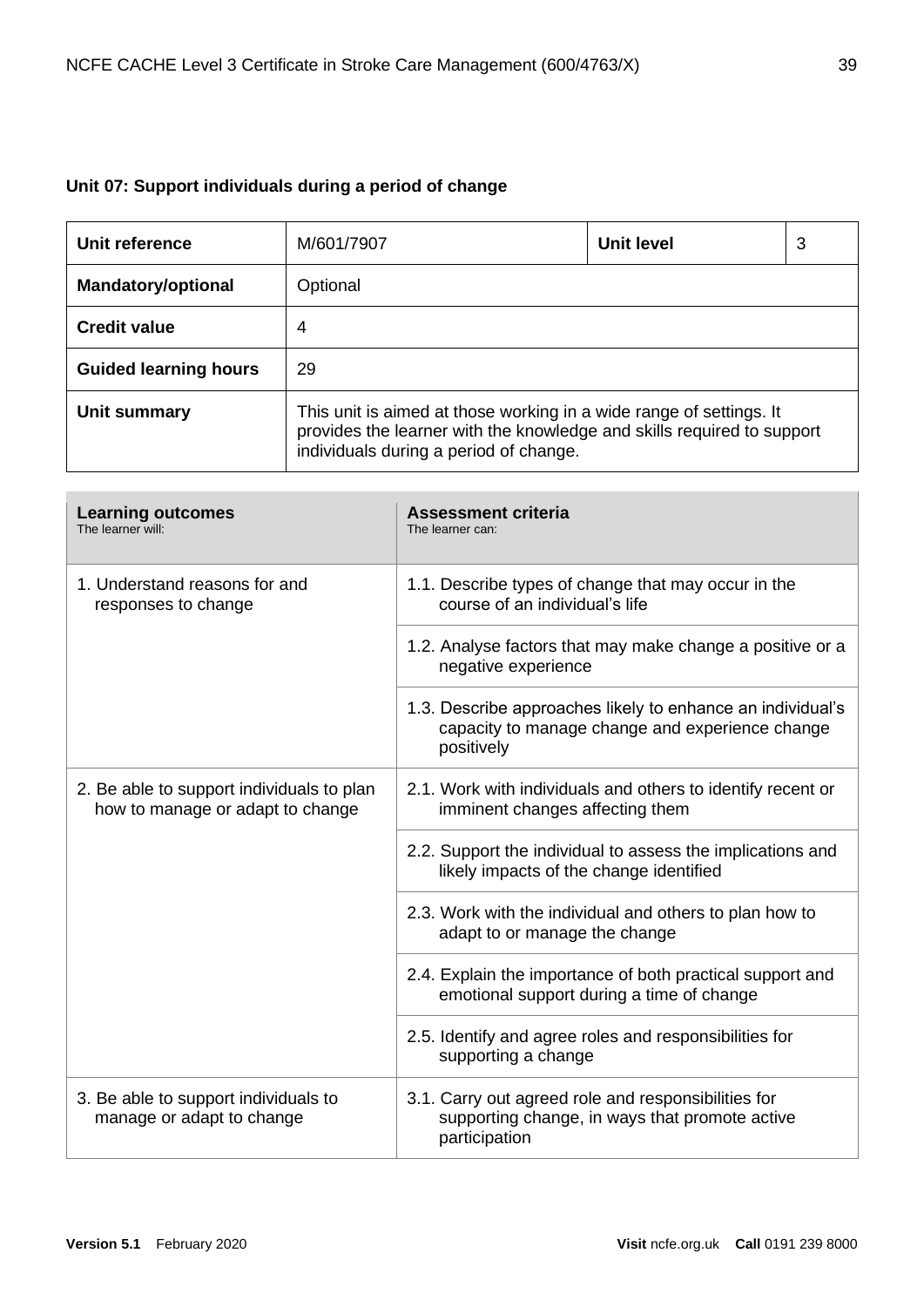| <b>Learning outcomes</b><br>The learner will:                            | <b>Assessment criteria</b><br>The learner can:                                                                             |
|--------------------------------------------------------------------------|----------------------------------------------------------------------------------------------------------------------------|
|                                                                          | 3.2. Provide information and advice to support the<br>individual to manage change                                          |
|                                                                          | 3.3. Support the individual to express preferences and<br>anxieties when going through change                              |
|                                                                          | 3.4. Adapt support methods to take account of<br>preferences or anxieties                                                  |
|                                                                          | 3.5. Describe how and when to seek additional expertise<br>and advice when supporting an individual through<br>change      |
| 4. Be able to evaluate the support<br>provided during a period of change | 4.1. Agree with the individual and others how the support<br>provided will be evaluated, and who will be involved          |
|                                                                          | 4.2. Work with the individual and others to identify positive<br>and negative aspects of a change                          |
|                                                                          | 4.3. Work with the individual and others to evaluate the<br>effectiveness of methods used to support the change<br>process |
|                                                                          | 4.4. Record and report on the effectiveness of support for<br>the change process                                           |

| <b>Additional information</b>              |                                                                                                           |
|--------------------------------------------|-----------------------------------------------------------------------------------------------------------|
| Additional unit assessment<br>requirements | This unit must be assessed in accordance with Skills for Care and<br>Development's Assessment Principles. |
|                                            | Learning outcomes 2, 3 and 4 must be assessed in a real work<br>environment.                              |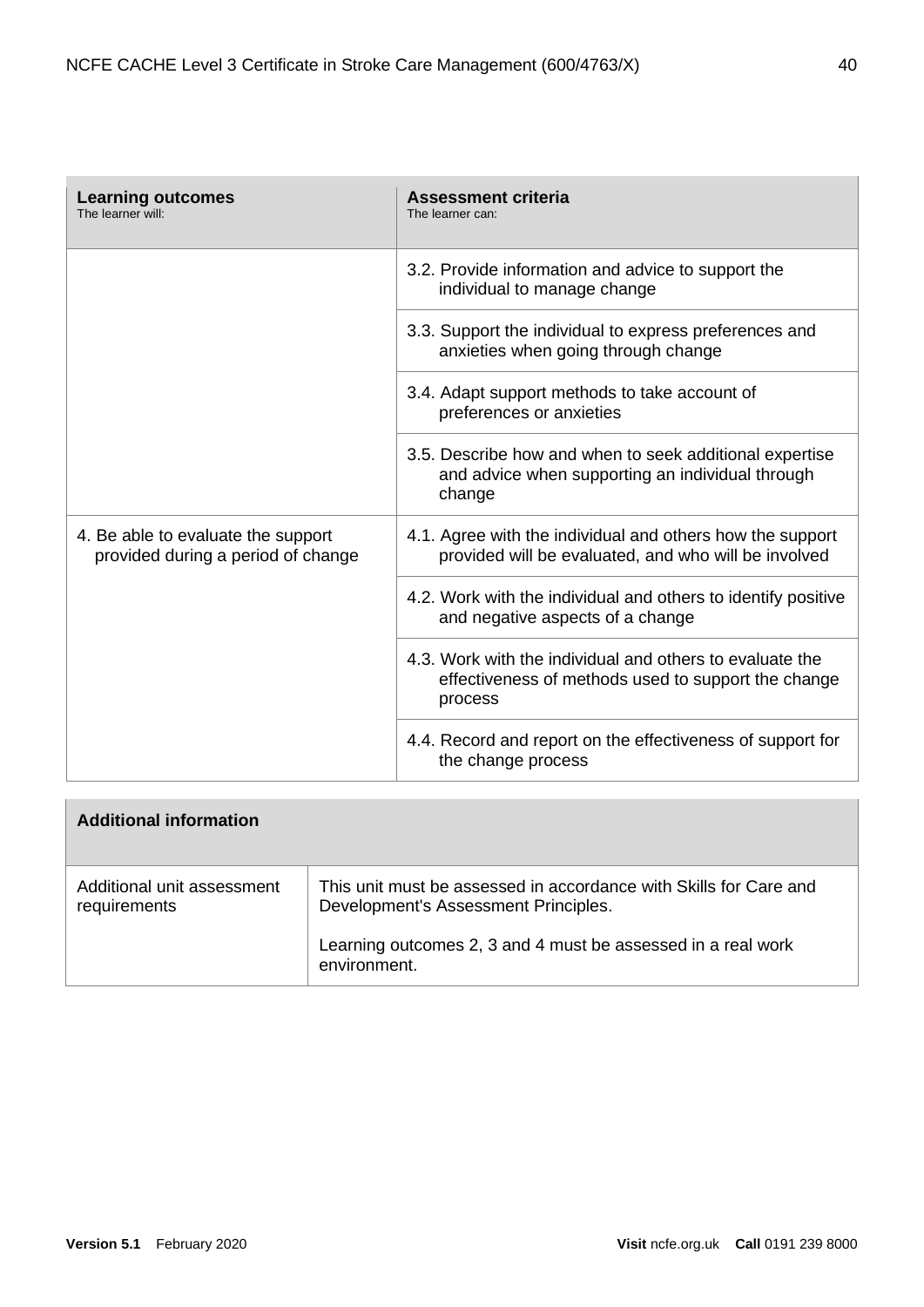## **Unit 08: Understand sensory loss**

 $\sim$ 

| Unit reference               | M/601/3467                                                                                                              | Unit level | 3 |
|------------------------------|-------------------------------------------------------------------------------------------------------------------------|------------|---|
| <b>Mandatory/optional</b>    | Optional                                                                                                                |            |   |
| <b>Credit value</b>          | 3                                                                                                                       |            |   |
| <b>Guided learning hours</b> | -21                                                                                                                     |            |   |
| Unit summary                 | The purpose of this unit is to provide the learner with introductory<br>knowledge and understanding about sensory loss. |            |   |

| <b>Learning outcomes</b><br>The learner will:                                                   | <b>Assessment criteria</b><br>The learner can:                                                                              |
|-------------------------------------------------------------------------------------------------|-----------------------------------------------------------------------------------------------------------------------------|
| 1. Understand the factors that<br>impact on an individual with<br>sensory loss                  | 1.1. Analyse how a range of factors can impact on individuals<br>with sensory loss                                          |
|                                                                                                 | 1.2. Analyse how societal attitudes and beliefs impact on<br>individuals with sensory loss                                  |
|                                                                                                 | 1.3. Explore how a range of factors, societal attitudes and<br>beliefs impact on service provision                          |
| 2. Understand the importance of<br>effective communication for<br>individuals with sensory loss | 2.1. Explain the methods of communication used by individuals<br>with:<br>• sight loss<br>• hearing loss<br>• deafblindness |
|                                                                                                 | 2.2. Describe how the environment facilitates effective<br>communication for people with sensory loss                       |
|                                                                                                 | 2.3. Explain how effective communication may have a positive<br>impact on lives of individuals with sensory loss            |
| 3. Understand the main causes<br>and conditions of sensory loss                                 | 3.1. Identify the main causes of sensory loss                                                                               |
|                                                                                                 | 3.2. Define congenital sensory loss and acquired sensory loss                                                               |
|                                                                                                 | 3.3. Identify the demographic factors that influence the<br>incidence of sensory loss in the population                     |



 $\overline{\phantom{0}}$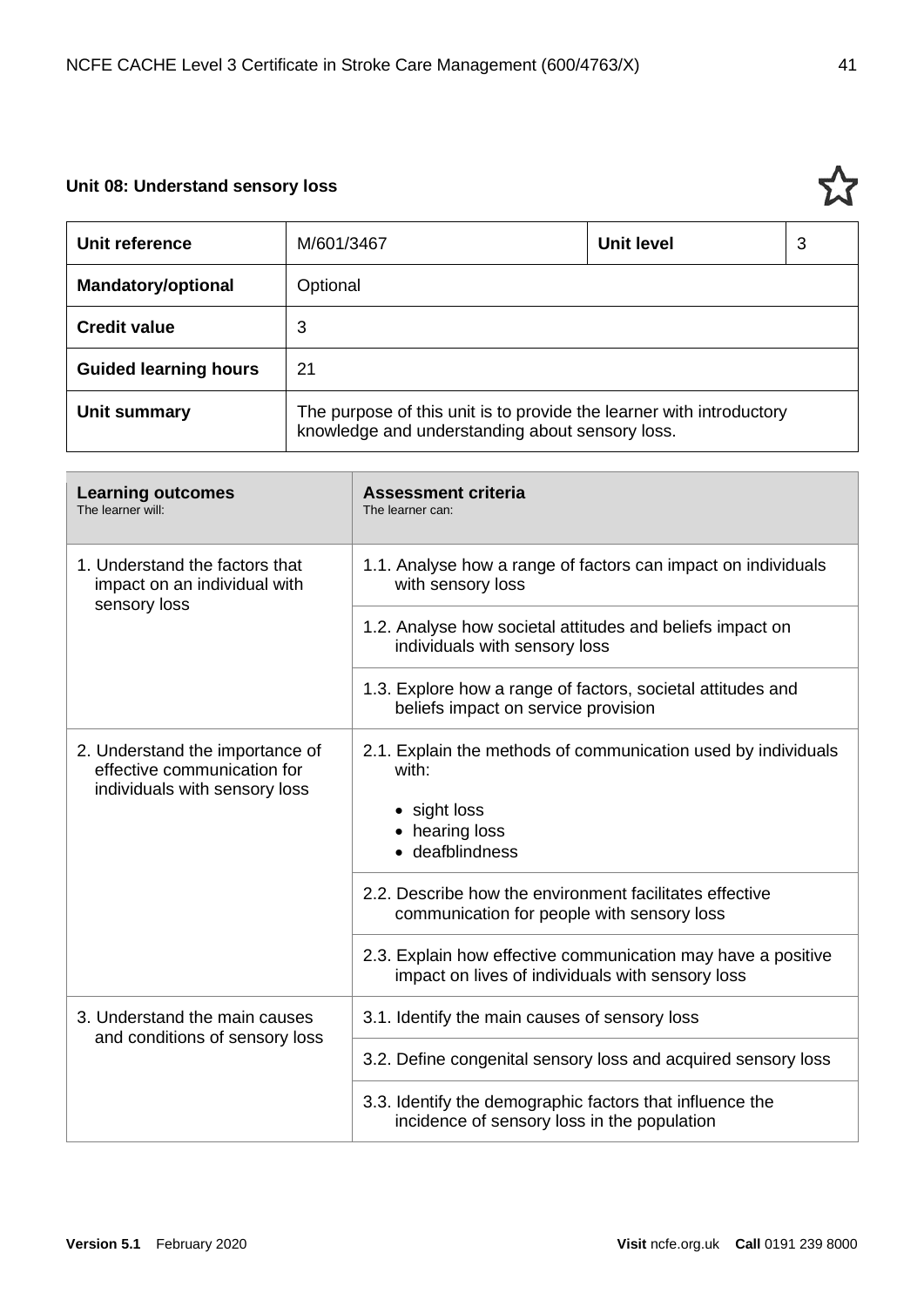| <b>Learning outcomes</b><br>The learner will:                                                                                       | <b>Assessment criteria</b><br>The learner can:                                                                              |
|-------------------------------------------------------------------------------------------------------------------------------------|-----------------------------------------------------------------------------------------------------------------------------|
| 4. Know how to recognise when<br>an individual may be<br>experiencing sight and/or<br>hearing loss and actions that<br>may be taken | 4.1. Identify the indicators and signs of:<br>$\bullet$ sight loss<br>• hearing loss<br>• deafblindness                     |
|                                                                                                                                     | 4.2. Explain actions that should be taken if there are concerns<br>about onset of sensory loss or changes in sensory status |
|                                                                                                                                     | 4.3. Identify sources of support for those who may be<br>experiencing onset of sensory loss                                 |

| <b>Additional information</b> |                                                                |
|-------------------------------|----------------------------------------------------------------|
| Additional unit assessment    | Units need to be assessed in line with the Skills for Care and |
| requirements                  | Development Assessment Principles.                             |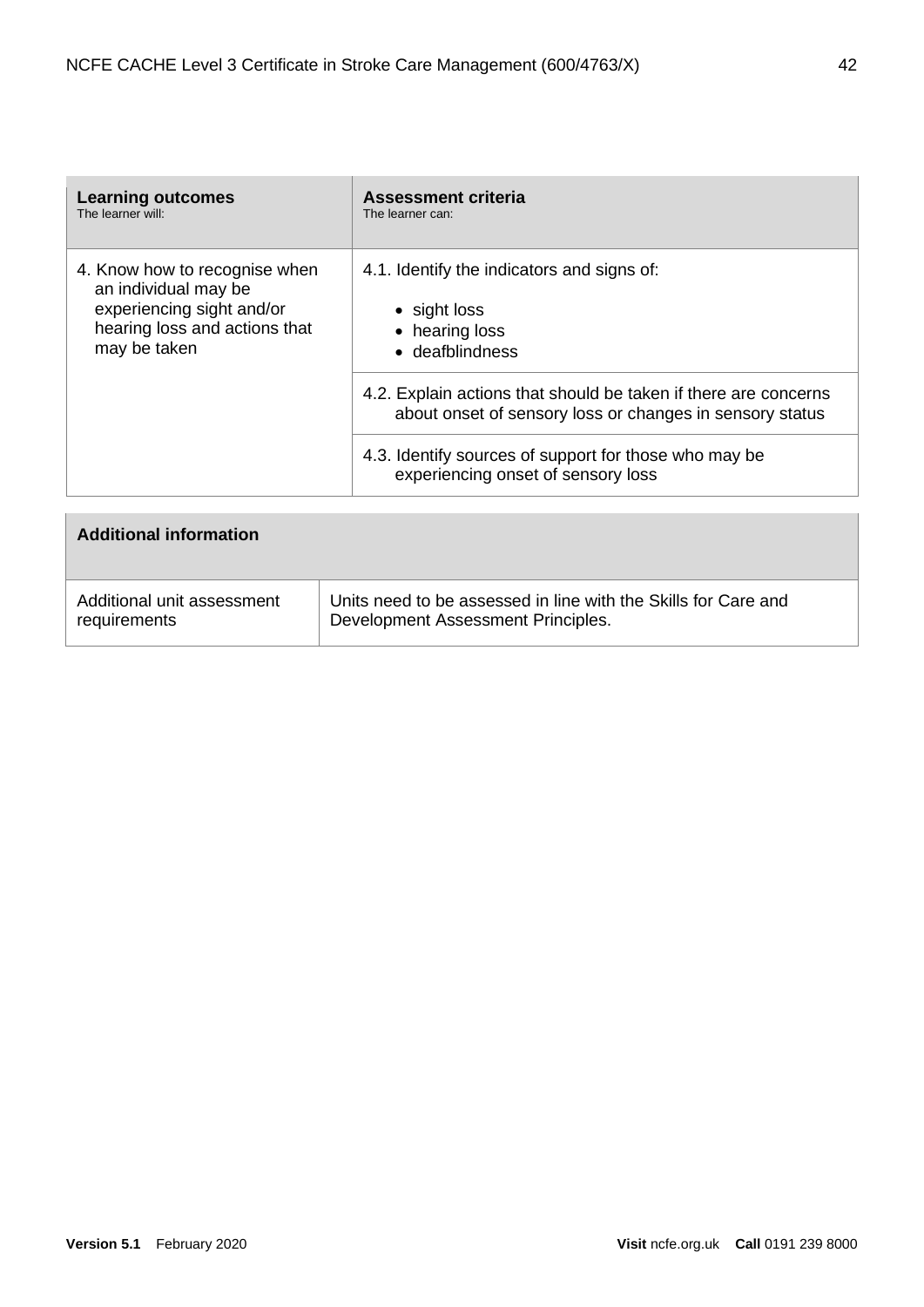## **Unit 09: Support individuals at the end of life**

| Unit reference               | T/601/9495                                                                                                                                                         | Unit level | 3 |
|------------------------------|--------------------------------------------------------------------------------------------------------------------------------------------------------------------|------------|---|
| <b>Mandatory/optional</b>    | Optional                                                                                                                                                           |            |   |
| <b>Credit value</b>          | 7                                                                                                                                                                  |            |   |
| <b>Guided learning hours</b> | 53                                                                                                                                                                 |            |   |
| Unit summary                 | This unit is aimed at those working in a wide range of settings. It<br>provides the learner with the knowledge and skills required to support<br>end of life care. |            |   |

| <b>Learning outcomes</b><br>The learner will:                                                                                             | <b>Assessment criteria</b><br>The learner can:                                                                                                                      |
|-------------------------------------------------------------------------------------------------------------------------------------------|---------------------------------------------------------------------------------------------------------------------------------------------------------------------|
| 1. Understand the requirements of<br>legislation and agreed ways of<br>working to protect the rights of<br>individuals at the end of life | 1.1. Outline legal requirements and agreed ways of working<br>designed to protect the rights of individuals in end of life<br>care                                  |
|                                                                                                                                           | 1.2. Explain how legislation designed to protect the rights of<br>individuals in end of life care applies to own job role                                           |
| 2. Understand factors affecting<br>end of life care                                                                                       | 2.1. Outline key points of theories about the emotional and<br>psychological processes that individuals and key people<br>may experience with the approach of death |
|                                                                                                                                           | 2.2. Explain how the beliefs, religion and culture of individuals<br>and key people influence end of life care                                                      |
|                                                                                                                                           | 2.3. Explain why key people may have a distinctive role in an<br>individual's end of life care                                                                      |
|                                                                                                                                           | 2.4. Explain why support for an individual's health and well-<br>being may not always relate to their terminal condition                                            |
| 3. Understand advance care<br>planning in relation to end of life<br>care                                                                 | 3.1. Describe the benefits to an individual of having as much<br>control as possible over their end of life care                                                    |
|                                                                                                                                           | 3.2. Explain the purpose of advance care planning in relation to<br>end of life care                                                                                |
|                                                                                                                                           | 3.3. Describe own role in supporting and recording decisions<br>about advance care planning                                                                         |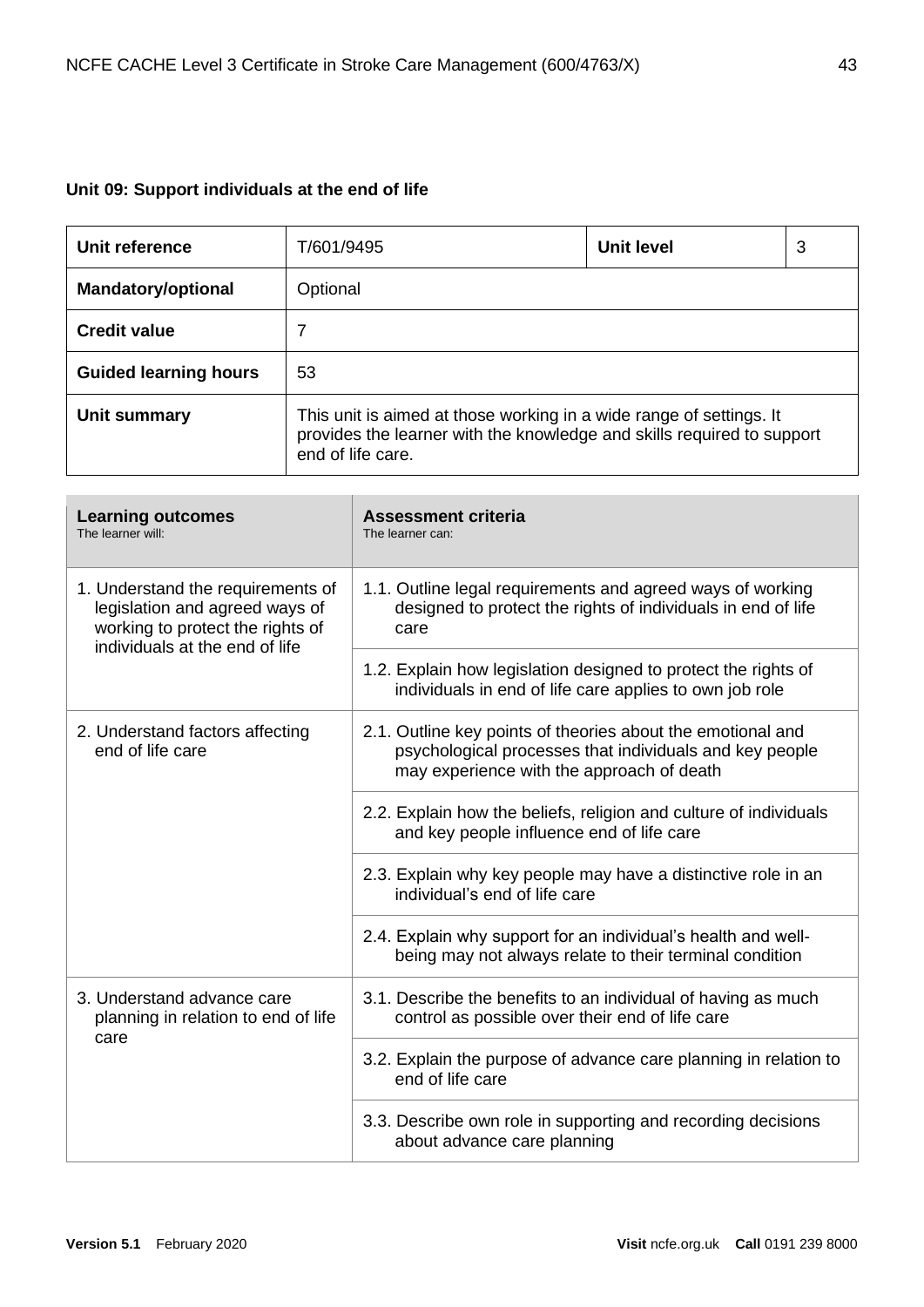| <b>Learning outcomes</b><br>The learner will:                                                                                                    | <b>Assessment criteria</b><br>The learner can:                                                                           |
|--------------------------------------------------------------------------------------------------------------------------------------------------|--------------------------------------------------------------------------------------------------------------------------|
|                                                                                                                                                  | 3.4. Outline ethical and legal issues that may arise in relation to<br>advance care planning                             |
| 4. Be able to provide support to<br>individuals and key people<br>during end of life care                                                        | 4.1. Support the individual and key people to explore their<br>thoughts and feelings about death and dying               |
|                                                                                                                                                  | 4.2. Provide support for the individual and key people that<br>respects their beliefs, religion and culture              |
|                                                                                                                                                  | 4.3. Demonstrate ways to help the individual feel respected and<br>valued throughout the end of life period              |
|                                                                                                                                                  | 4.4. Provide information to the individual and/or key people<br>about the individual's illness and the support available |
|                                                                                                                                                  | 4.5. Give examples of how an individual's well-being can be<br>enhanced by:                                              |
|                                                                                                                                                  | • environmental factors<br>• non-medical interventions                                                                   |
|                                                                                                                                                  | • use of equipment and aids<br>• alternative therapies                                                                   |
|                                                                                                                                                  | 4.6. Contribute to partnership working with key people to<br>support the individual's well-being                         |
| 5. Understand how to address<br>sensitive issues in relation to<br>end of life care                                                              | 5.1. Explain the importance of recording significant<br>conversations during end of life care                            |
|                                                                                                                                                  | 5.2. Explain factors that influence who should give significant<br>news to an individual or key people                   |
|                                                                                                                                                  | 5.3. Describe conflicts and legal or ethical issues that may arise<br>in relation to death, dying or end of life care    |
|                                                                                                                                                  | 5.4. Analyse ways to address such conflicts                                                                              |
| 6. Understand the role of<br>organisations and support<br>services available to individuals<br>and key people in relation to<br>end of life care | 6.1. Describe the role of support organisations and specialist<br>services that may contribute to end of life care       |
|                                                                                                                                                  | 6.2. Analyse the role and value of an advocate in relation to end<br>of life care                                        |
|                                                                                                                                                  | 6.3. Explain how to establish when an advocate may be<br>beneficial                                                      |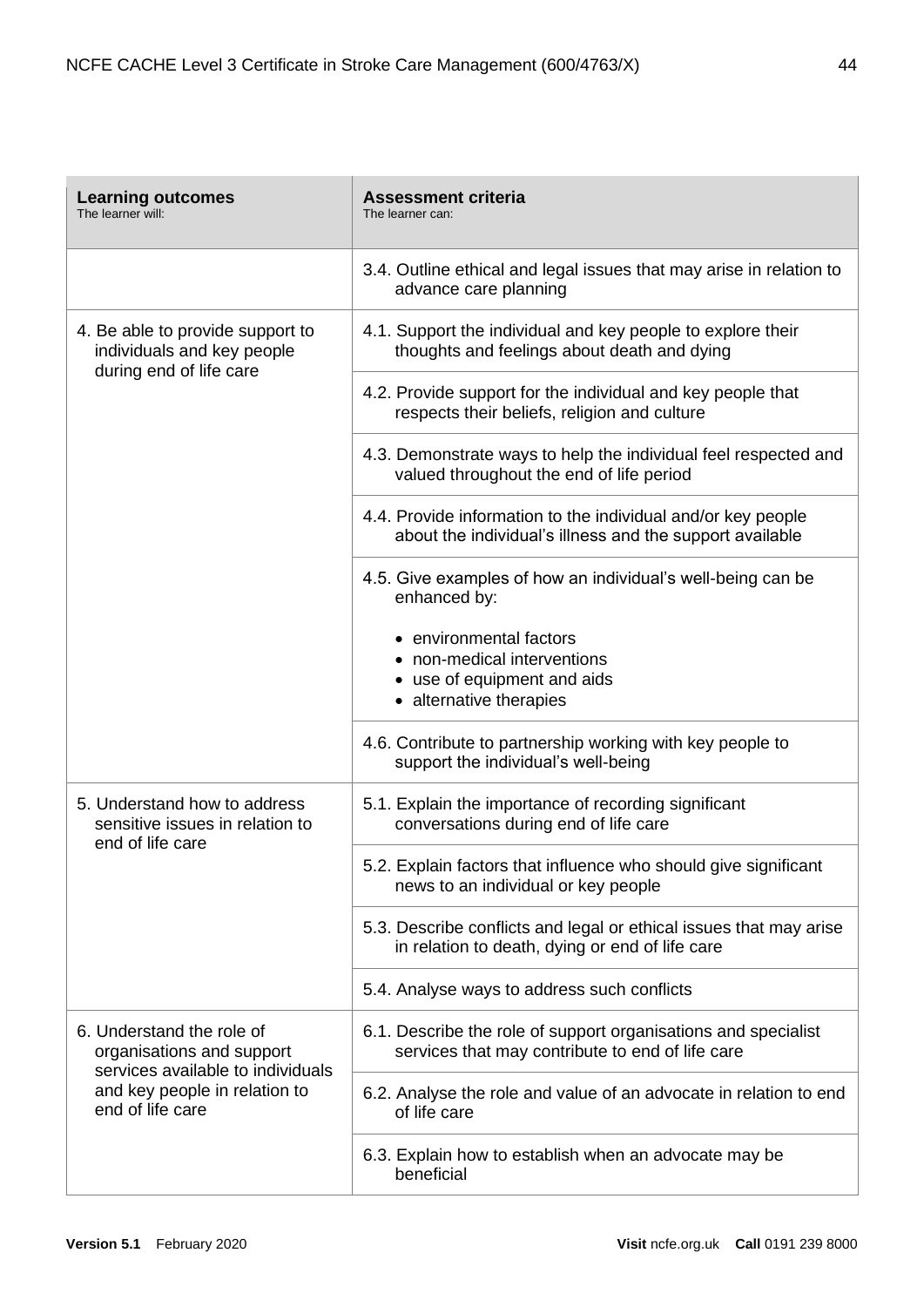| <b>Learning outcomes</b><br>The learner will:                                             | <b>Assessment criteria</b><br>The learner can:                                                                                    |
|-------------------------------------------------------------------------------------------|-----------------------------------------------------------------------------------------------------------------------------------|
|                                                                                           | 6.4. Explain why support for spiritual needs may be especially<br>important at the end of life                                    |
|                                                                                           | 6.5. Describe a range of sources of support to address spiritual<br>needs                                                         |
| 7. Be able to access support for<br>the individual or key people from<br>the wider team   | 7.1. Identify when support would best be offered by other<br>members of the team                                                  |
|                                                                                           | 7.2. Liaise with other members of the team to provide identified<br>support for the individual or key people                      |
| 8. Be able to support individuals<br>through the process of dying                         | 8.1. Carry out own role in an individual's care                                                                                   |
|                                                                                           | 8.2. Contribute to addressing any distress experienced by the<br>individual promptly and in agreed ways                           |
|                                                                                           | 8.3. Adapt support to reflect the individual's changing needs or<br>responses                                                     |
|                                                                                           | 8.4. Assess when an individual and key people need to be<br>alone                                                                 |
| 9. Be able to take action following<br>the death of individuals                           | 9.1. Explain why it is important to know about an individual's<br>wishes for their after-death care                               |
|                                                                                           | 9.2. Carry out actions immediately following a death that<br>respect the individual's wishes and follow agreed ways of<br>working |
|                                                                                           | 9.3. Describe ways to support key people immediately following<br>an individual's death                                           |
| 10. Be able to manage own<br>feelings in relation to the dying<br>or death of individuals | 10.1. Identify ways to manage own feelings in relation to an<br>individual's dying or death                                       |
|                                                                                           | 10.2. Utilise support systems to deal with own feelings in<br>relation to an individual's dying or death                          |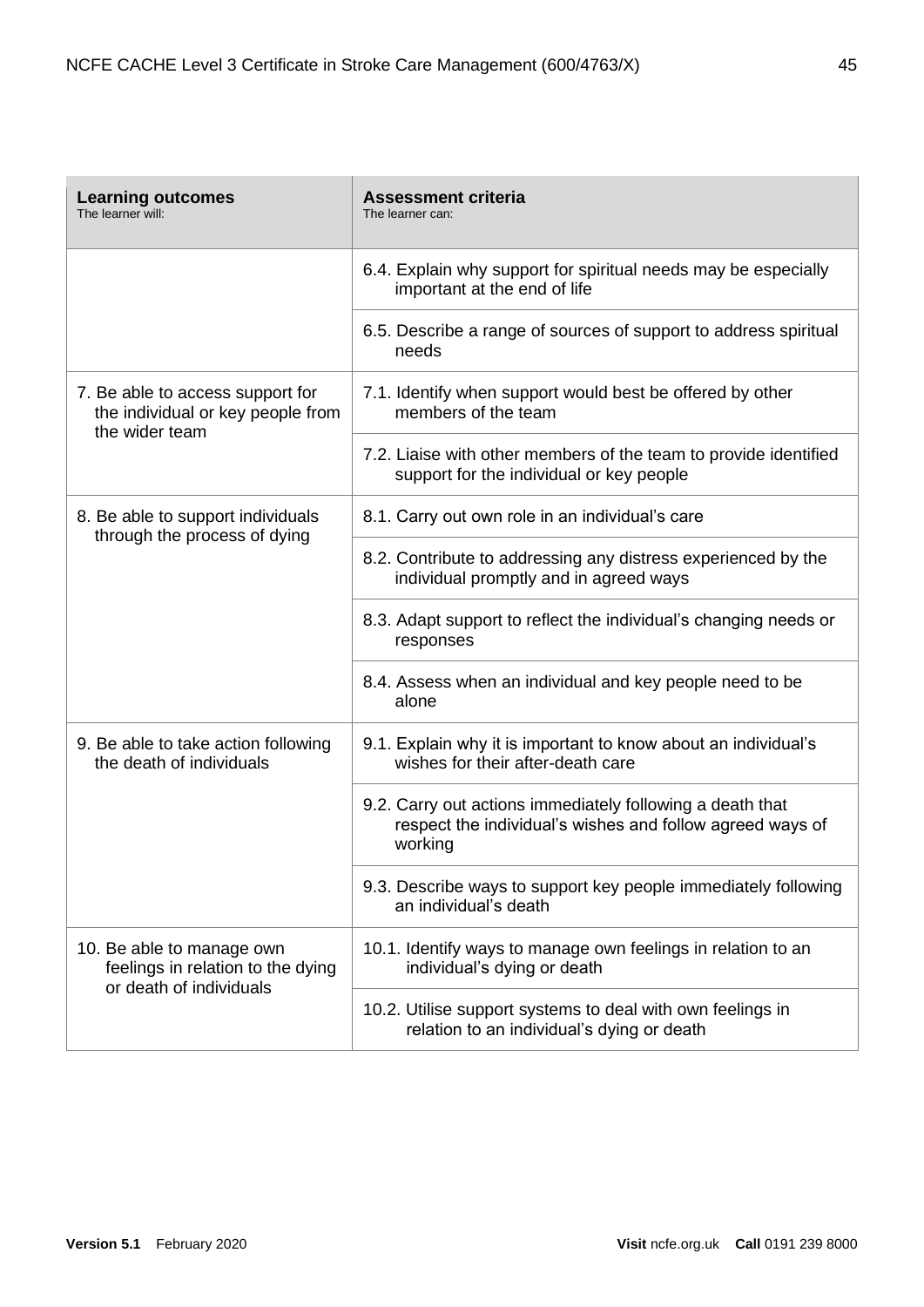| <b>Additional information</b>              |                                                                                                                                                                                                                                                                                 |
|--------------------------------------------|---------------------------------------------------------------------------------------------------------------------------------------------------------------------------------------------------------------------------------------------------------------------------------|
| Additional unit assessment<br>requirements | This unit must be assessed in accordance with Skills for Care and<br>Development's Assessment Principles.<br>Learning outcomes 4, 7, 8, 9 and 10 must be assessed in a real work<br>environment in ways that do not intrude on the care of an individual at<br>the end of life. |
|                                            |                                                                                                                                                                                                                                                                                 |

 $\sim$ 

×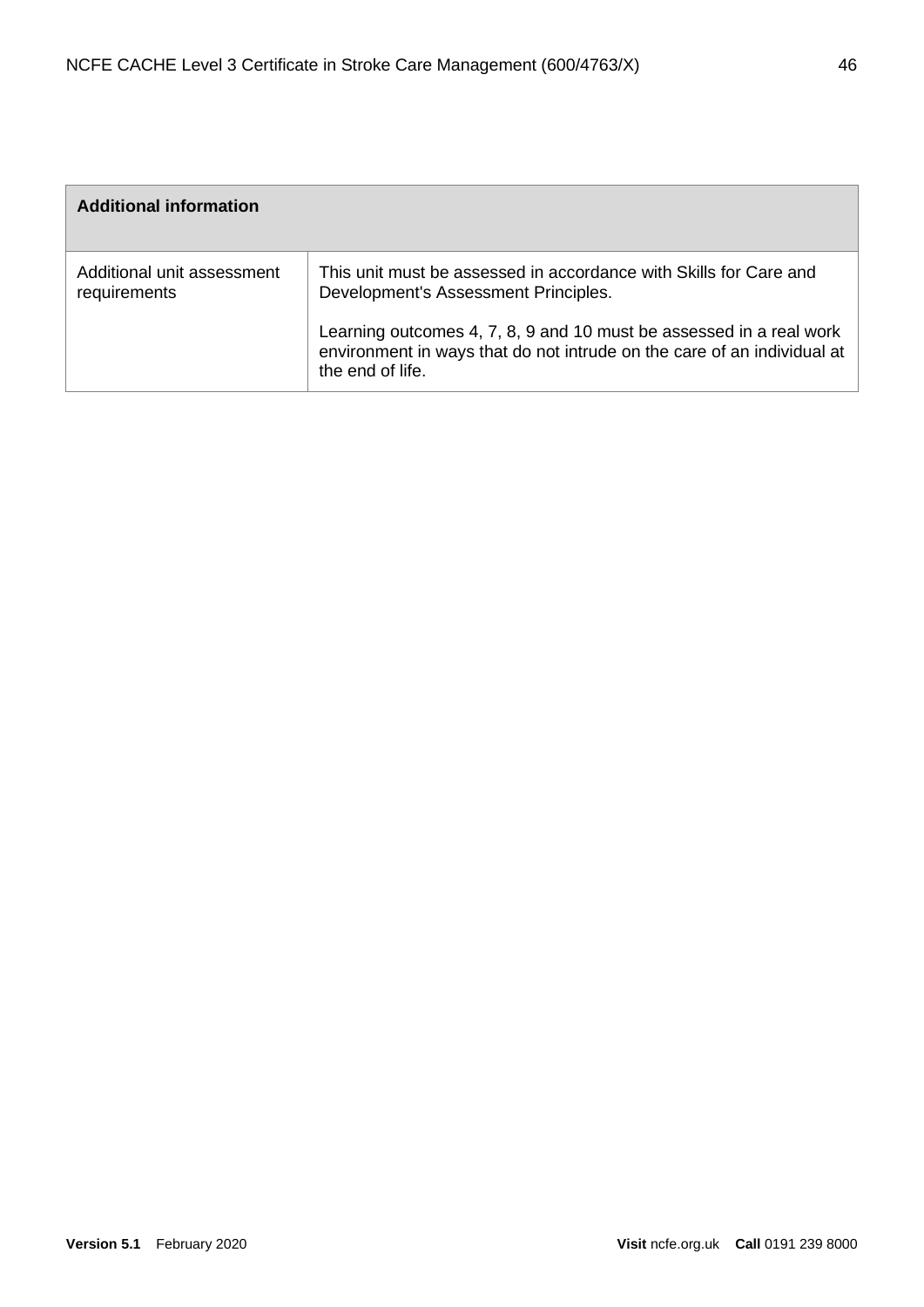## **Unit 10: Provide support to manage pain and discomfort**

| Unit reference               | K/601/9025                                                                                                                                                                                                                                                                                                                                                               | <b>Unit level</b> | 2 |
|------------------------------|--------------------------------------------------------------------------------------------------------------------------------------------------------------------------------------------------------------------------------------------------------------------------------------------------------------------------------------------------------------------------|-------------------|---|
| <b>Mandatory/optional</b>    | Optional                                                                                                                                                                                                                                                                                                                                                                 |                   |   |
| <b>Credit value</b>          | 2                                                                                                                                                                                                                                                                                                                                                                        |                   |   |
| <b>Guided learning hours</b> | 15                                                                                                                                                                                                                                                                                                                                                                       |                   |   |
| Unit summary                 | This unit is aimed at those working in a wide range of settings. The unit<br>provides the learner with the knowledge and skills to provide support for<br>managing pain and discomfort. It covers approaches to pain<br>management, assistance in minimising pain and discomfort and<br>monitoring, recording and reporting on the management of pain and<br>discomfort. |                   |   |

| <b>Learning outcomes</b><br>The learner will:                         | <b>Assessment criteria</b><br>The learner can:                                                   |
|-----------------------------------------------------------------------|--------------------------------------------------------------------------------------------------|
| 1. Understand approaches to managing pain<br>and discomfort           | 1.1. Explain the importance of a holistic approach to<br>managing pain and discomfort            |
|                                                                       | 1.2. Describe different approaches to alleviate pain<br>and minimise discomfort                  |
|                                                                       | 1.3. Outline agreed ways of working that relate to<br>managing pain and discomfort               |
| 2. Be able to assist in minimising individuals'<br>pain or discomfort | 2.1. Describe how pain and discomfort may affect<br>an individual's well-being and communication |
|                                                                       | 2.2. Encourage an individual to express feelings of<br>discomfort or pain                        |
|                                                                       | 2.3. Encourage an individual to use self-help<br>methods of pain control                         |
|                                                                       | 2.4. Assist an individual to be positioned safely and<br>comfortably                             |
|                                                                       | 2.5. Carry out agreed measures to alleviate pain<br>and discomfort                               |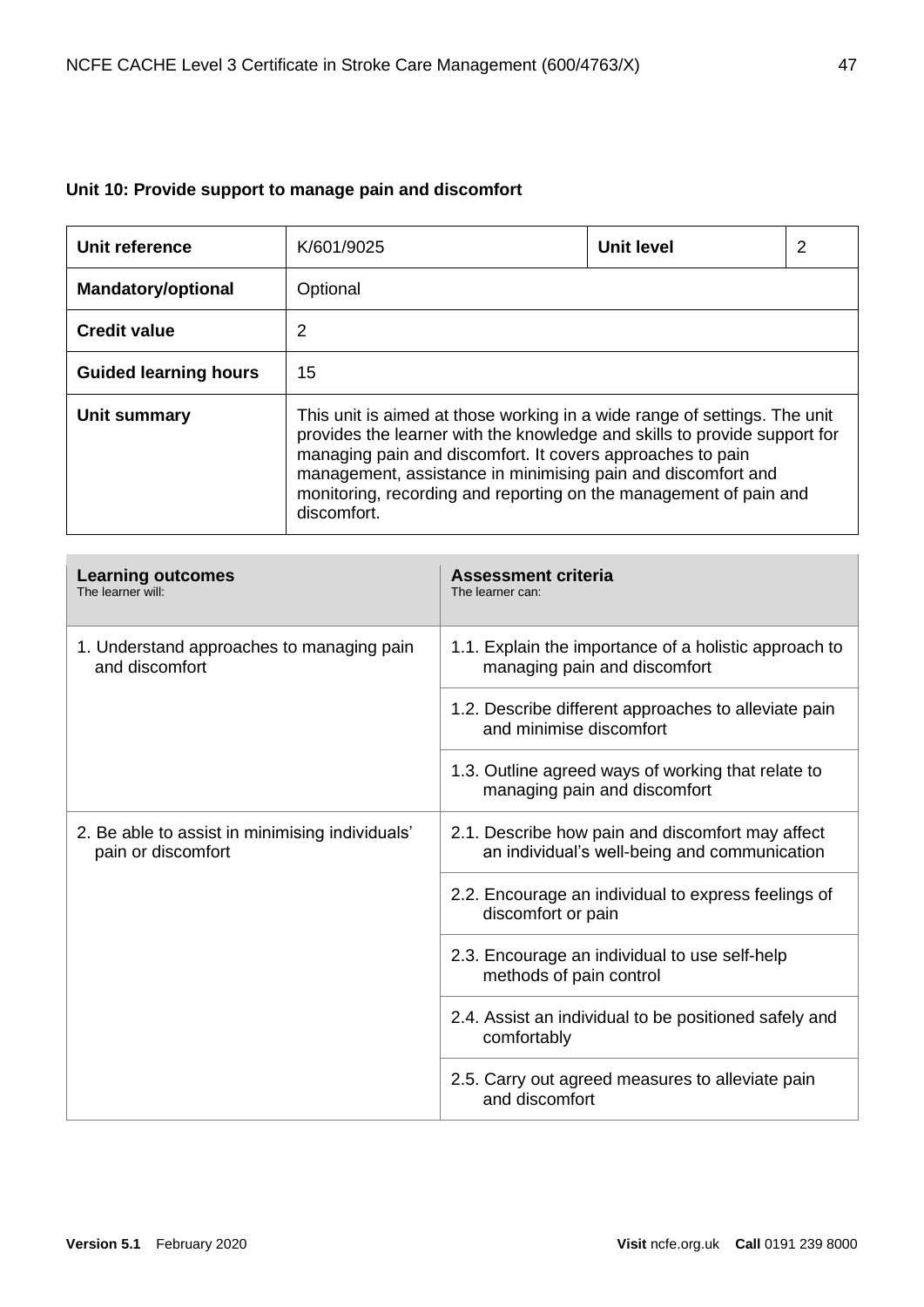| <b>Learning outcomes</b>                        | <b>Assessment criteria</b>                             |
|-------------------------------------------------|--------------------------------------------------------|
| The learner will:                               | The learner can:                                       |
| 3. Be able to monitor, record and report on the | 3.1. Carry out required monitoring activities relating |
| management of individuals' pain or              | to management of an individual's pain or               |
| discomfort                                      | discomfort                                             |
|                                                 | 3.2. Complete records in required ways                 |
|                                                 | 3.3. Report findings and concerns as required          |

| <b>Additional information</b>              |                                                                                                                                          |
|--------------------------------------------|------------------------------------------------------------------------------------------------------------------------------------------|
| Additional unit assessment<br>requirements | This unit must be assessed in accordance with Skills for Care and<br>Development's Assessment Principles.                                |
|                                            | Learning outcomes 2 and 3 must be assessed in a real work<br>situation.                                                                  |
|                                            | An individual is someone requiring care or support.<br>Agreed ways of working will include policies and procedures where<br>these exist. |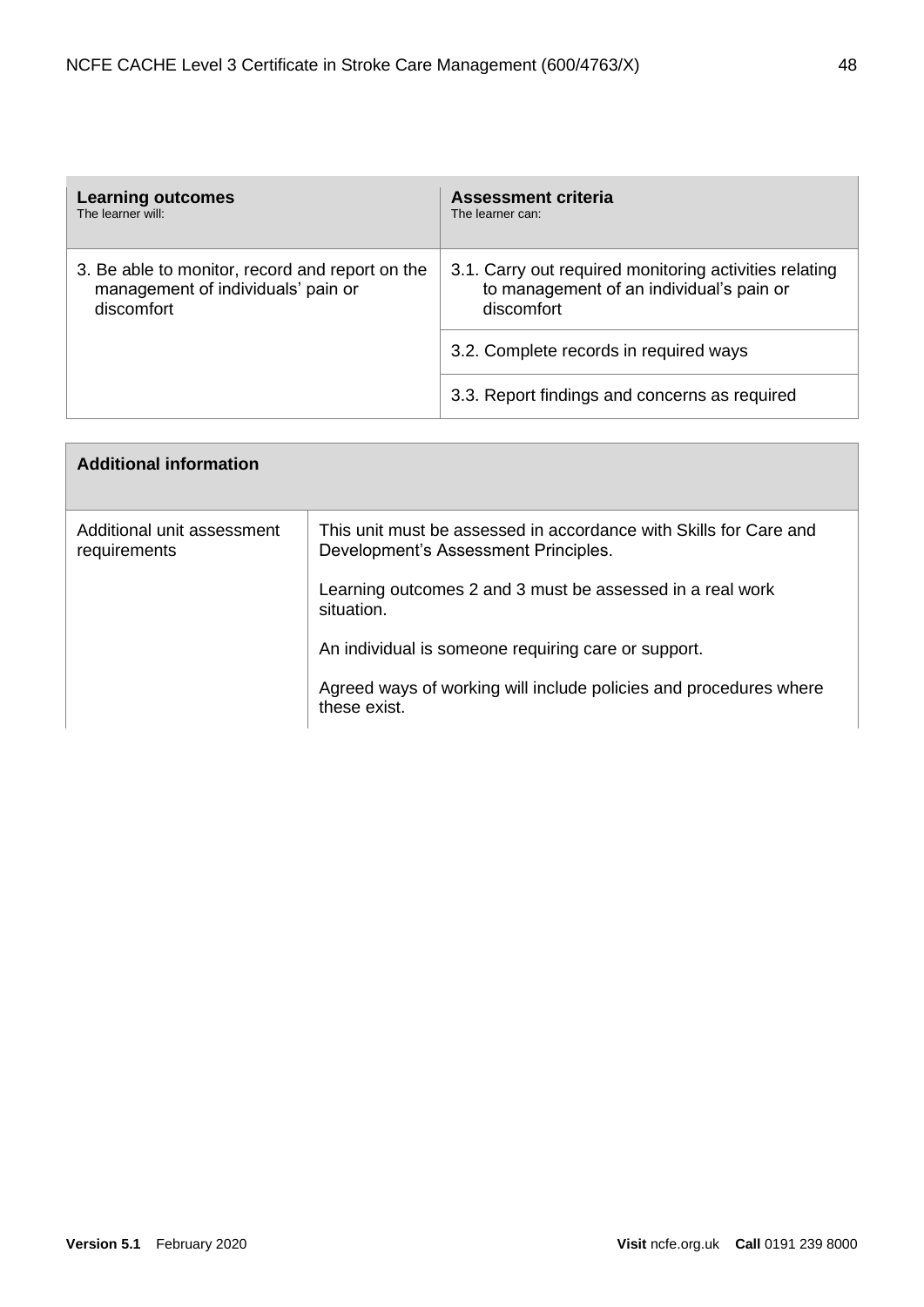# **Unit 11: Support individuals who are bereaved**

| Unit reference               | A/601/7909                                                                                                                                                                     | <b>Unit level</b> | 3 |
|------------------------------|--------------------------------------------------------------------------------------------------------------------------------------------------------------------------------|-------------------|---|
| <b>Mandatory/optional</b>    | Optional                                                                                                                                                                       |                   |   |
| <b>Credit value</b>          | 4                                                                                                                                                                              |                   |   |
| <b>Guided learning hours</b> | 30                                                                                                                                                                             |                   |   |
| Unit summary                 | This unit is aimed at those working in a wide range of settings. It<br>provides the learner with the knowledge and skills required to support<br>individuals who are bereaved. |                   |   |

| <b>Learning outcomes</b><br>The learner will:                              | <b>Assessment criteria</b><br>The learner can:                                                                                            |
|----------------------------------------------------------------------------|-------------------------------------------------------------------------------------------------------------------------------------------|
| 1. Understand the effects of<br>bereavement on individuals                 | 1.1. Describe how an individual may feel immediately following<br>the death of a loved one                                                |
|                                                                            | 1.2. Analyse how the bereavement journey may be different for<br>different individuals                                                    |
| 2. Understand principles for<br>supporting individuals who are<br>bereaved | 2.1. Compare the key points of theories of bereavement that<br>assist in supporting individuals who are bereaved                          |
|                                                                            | 2.2. Explain the importance of acting in accordance with an<br>individual's culture and beliefs when providing support for<br>bereavement |
|                                                                            | 2.3. Explain the importance of empathy in supporting a<br>bereaved individual.                                                            |
| 3. Be able to support individuals to<br>express their response to loss     | 3.1. Create an environment where the individual has privacy to<br>express their emotions                                                  |
|                                                                            | 3.2. Demonstrate active listening skills to support the individual<br>to express their thoughts, feelings and distress                    |
| 4. Be able to support individuals<br>who are bereaved                      | 4.1. Assess the individual's level of distress and their capacity<br>for resilience                                                       |
|                                                                            | 4.2. Agree a programme of support with the individual and<br>others                                                                       |
|                                                                            | 4.3. Carry out own role within the support programme                                                                                      |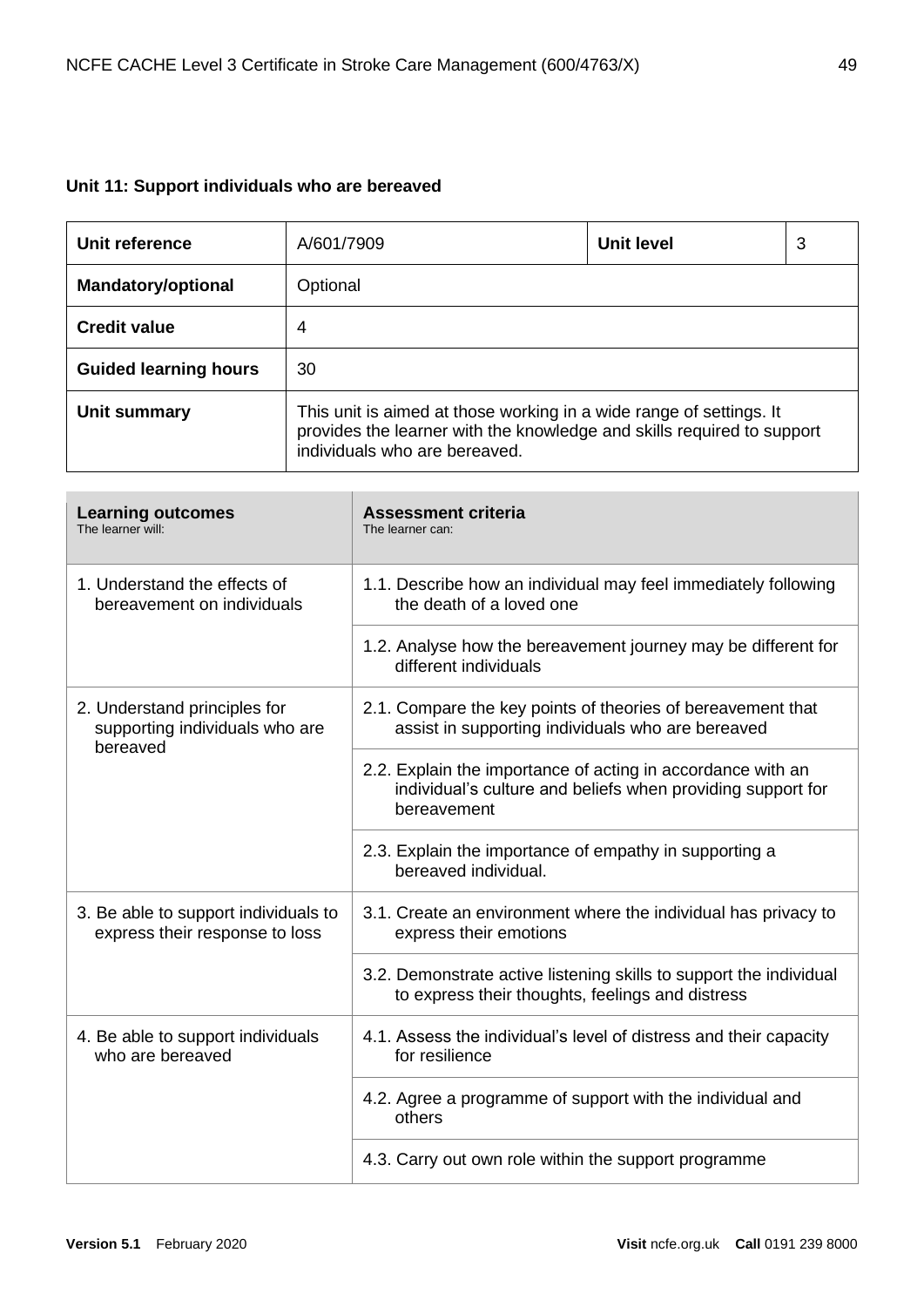| <b>Learning outcomes</b><br>The learner will:                                                  | Assessment criteria<br>The learner can:                                                                                     |
|------------------------------------------------------------------------------------------------|-----------------------------------------------------------------------------------------------------------------------------|
|                                                                                                | 4.4. Support the individual to identify any changes they may<br>need to make as a result of their loss                      |
|                                                                                                | 4.5. Explain the importance of working at the individual's pace<br>during the bereavement journey                           |
|                                                                                                | 4.6. Support the individual to manage conflicting emotions,<br>indecision or fear of the future                             |
| 5. Understand the role of specialist<br>agencies in supporting<br>individuals who are bereaved | 5.1. Compare the roles of specialist agencies in supporting<br>individuals who are bereaved                                 |
|                                                                                                | 5.2. Describe how to assess whether a bereaved individual<br>requires specialist support                                    |
|                                                                                                | 5.3. Explain the importance of establishing agreement with the<br>individual about making a referral to a specialist agency |
| 6. Be able to manage own feelings<br>when providing support for                                | 6.1. Identify ways to manage own feelings while providing<br>support for an individual who is bereaved                      |
| individuals who are bereaved                                                                   | 6.2. Use support systems to help manage own feelings                                                                        |

| <b>Additional information</b>              |                                                                                                                                                                                                                                                          |
|--------------------------------------------|----------------------------------------------------------------------------------------------------------------------------------------------------------------------------------------------------------------------------------------------------------|
| Additional unit assessment<br>requirements | This unit must be assessed in accordance with Skills for Care and<br>Development's Assessment Principles.<br>Learning outcomes 3, 4 and 6 must be assessed in a real work<br>environment but in ways that do not intrude on the individual's<br>privacy. |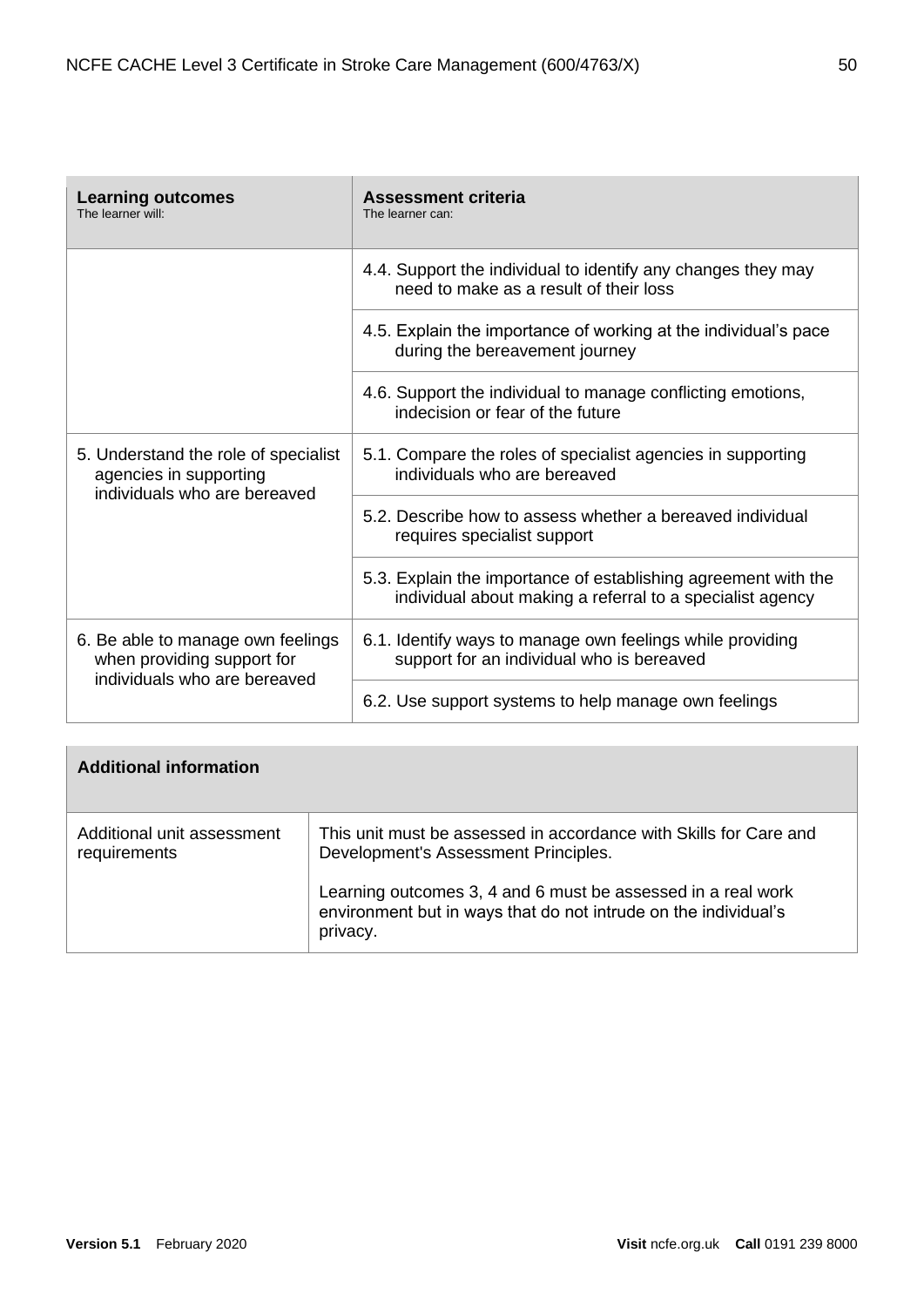# **Unit 12: Support families of individuals with Acquired Brain Injury**

| Unit reference               | T/601/5804                                                                                                                                                                                                                                                                               | <b>Unit level</b> | 2 |
|------------------------------|------------------------------------------------------------------------------------------------------------------------------------------------------------------------------------------------------------------------------------------------------------------------------------------|-------------------|---|
| <b>Mandatory/optional</b>    | Optional                                                                                                                                                                                                                                                                                 |                   |   |
| <b>Credit value</b>          | 3                                                                                                                                                                                                                                                                                        |                   |   |
| <b>Guided learning hours</b> | 24                                                                                                                                                                                                                                                                                       |                   |   |
| Unit summary                 | This unit is aimed at those whose role involves supporting families of<br>people with an acquired brain injury. It covers the impact on the<br>family/carers and it addresses the importance of supporting the family<br>and working in partnership with them in addressing their needs. |                   |   |

| <b>Learning outcomes</b><br>The learner will:                                     | <b>Assessment criteria</b><br>The learner can:                                                                                              |
|-----------------------------------------------------------------------------------|---------------------------------------------------------------------------------------------------------------------------------------------|
| 1. Understand the importance of<br>working in a family-centred way                | 1.1. Identify the family's needs and wishes                                                                                                 |
|                                                                                   | 1.2. Explain the importance of the family's needs being fully<br>taken into consideration                                                   |
| 2. Understand the long term effects of<br>Acquired Brain Injury on the family     | 2.1. Describe changes that may occur for family and friends<br>as a result of caring for an individual with Acquired<br><b>Brain Injury</b> |
|                                                                                   | 2.2. Identify the long term consequences on a family caring<br>for an individual who is                                                     |
|                                                                                   | • minimally responsive                                                                                                                      |
|                                                                                   | • severe<br>• mild to moderate                                                                                                              |
|                                                                                   | as a result of Acquired Brain Injury                                                                                                        |
|                                                                                   | 2.3. Describe the potential impact on families from:                                                                                        |
|                                                                                   | • personality changes in the individual                                                                                                     |
|                                                                                   | • lack of self awareness<br>• the individual's increased dependence.                                                                        |
| 3. Be able to apply legislation that is<br>relevant to carers of individuals with | 3.1. Identify the legislation and policy specific to carers                                                                                 |
| <b>Acquired Brain Injury</b>                                                      | 3.2. Apply to own practice the key principles in legislation<br>regarding carers                                                            |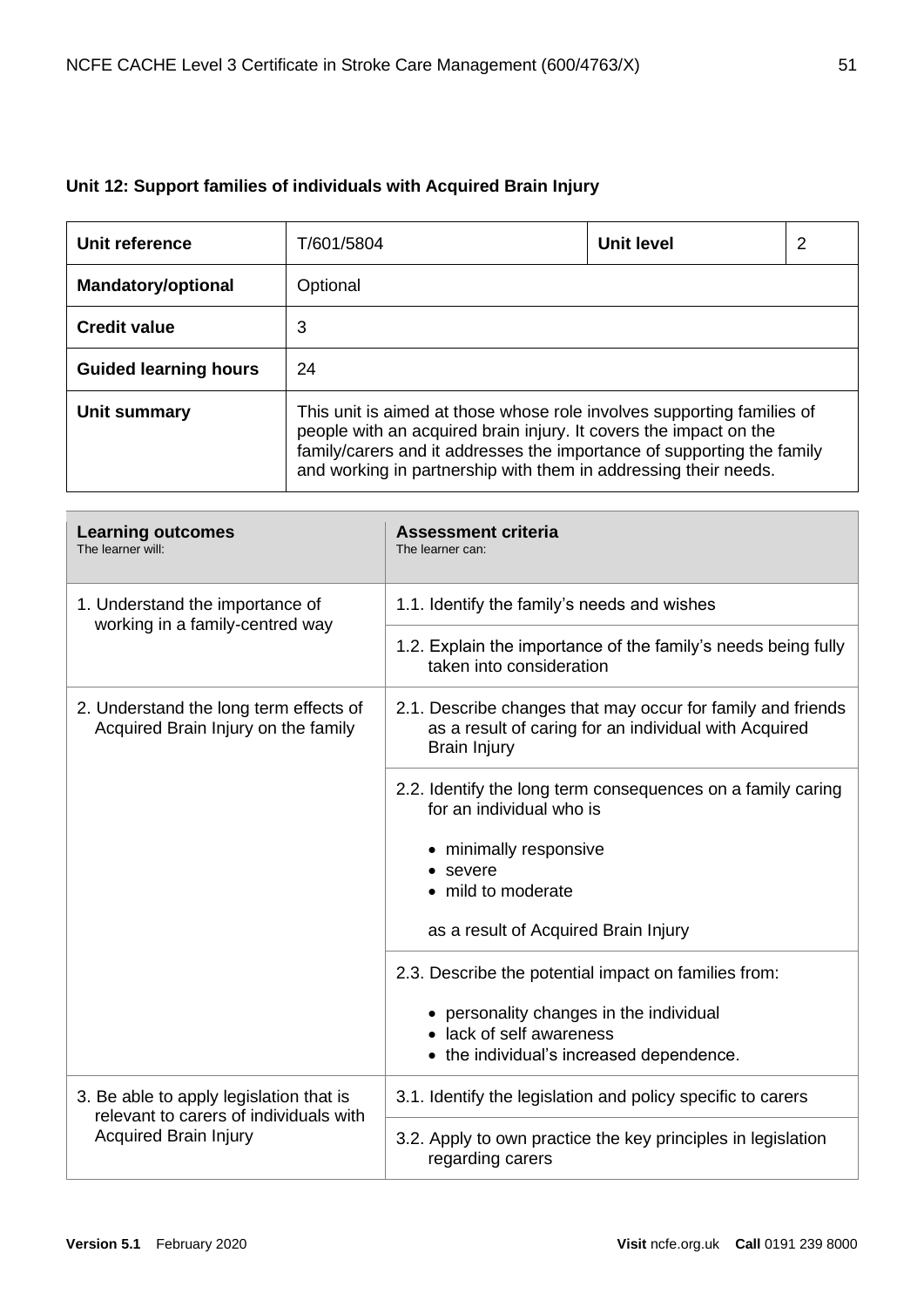| <b>Learning outcomes</b><br>The learner will:                                     | <b>Assessment criteria</b><br>The learner can:                                                                      |
|-----------------------------------------------------------------------------------|---------------------------------------------------------------------------------------------------------------------|
| 4. Be able to support families and<br>friends who hold the primary caring<br>role | 4.1. Communicate with the family to identify what supports<br>they may need                                         |
|                                                                                   | 4.2. Demonstrate listening and communication skills when<br>supporting primary carer(s)                             |
|                                                                                   | 4.3. Contribute to the assessment of the primary carer's<br>needs                                                   |
|                                                                                   | 4.4. Identify any additional support needs with the primary<br>care(s)                                              |
|                                                                                   | 4.5. Record and report additional needs of primary carers                                                           |
| 5. Know the support available from<br>other professionals and agencies            | 5.1. Identify professionals and agencies who will provide<br>support to families of an individual with brain injury |
|                                                                                   | 5.2. Explain when referrals would be made to other<br>professionals or agencies                                     |

| <b>Additional information</b>              |                                                                                                        |
|--------------------------------------------|--------------------------------------------------------------------------------------------------------|
| Additional unit assessment<br>requirements | Units need to be assessed in line with the Skills for Care and<br>Development's Assessment Principles. |
|                                            | Learning outcomes 3 and 4 must be assessed in a real work<br>environment.                              |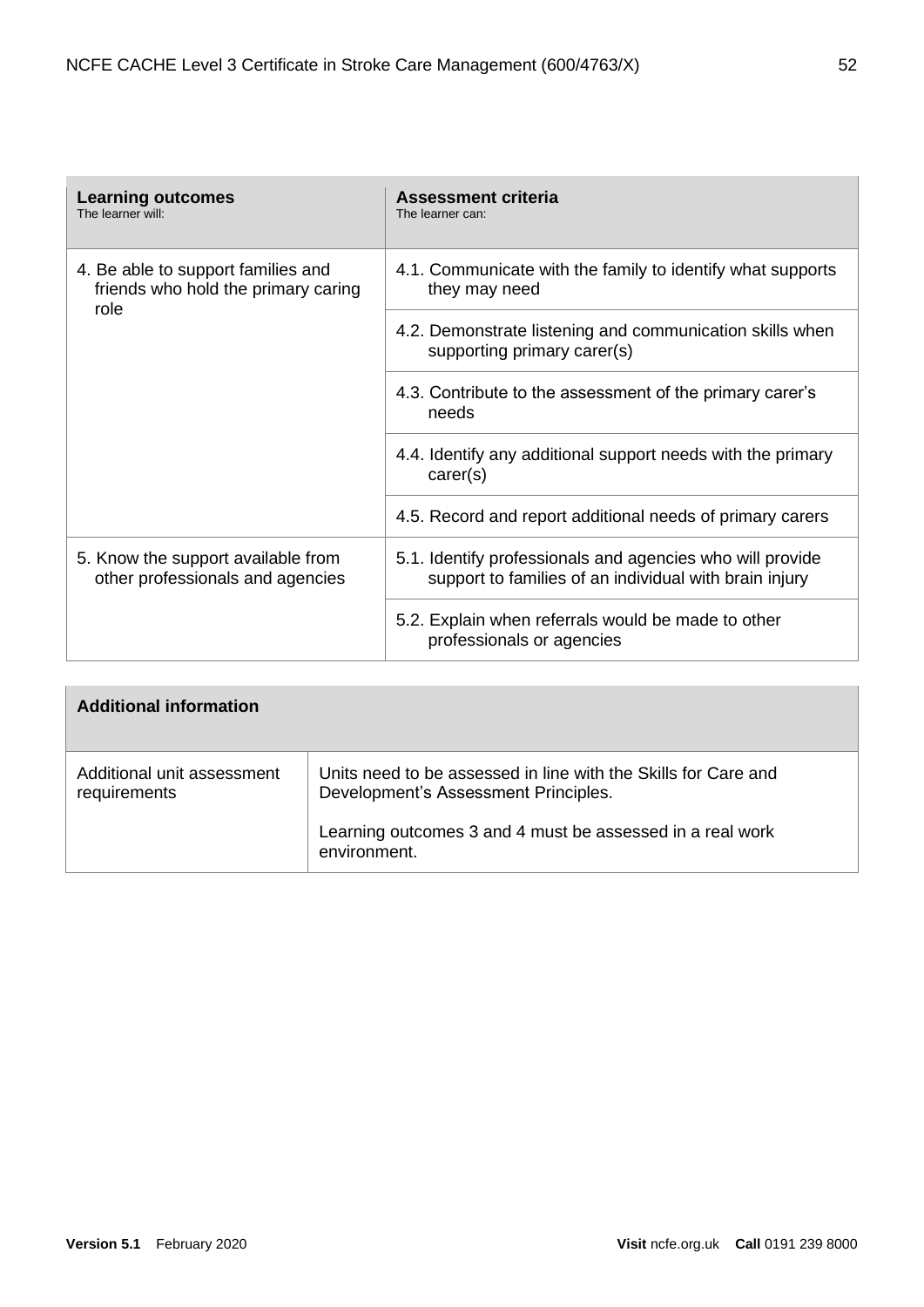## **Unit 13: Understand the impact of Acquired Brain Injury on individuals**

| Unit reference               | J/601/5824                                                                                                                                                                                          | <b>Unit level</b> | 2 |
|------------------------------|-----------------------------------------------------------------------------------------------------------------------------------------------------------------------------------------------------|-------------------|---|
| <b>Mandatory/optional</b>    | Optional                                                                                                                                                                                            |                   |   |
| <b>Credit value</b>          | 3                                                                                                                                                                                                   |                   |   |
| <b>Guided learning hours</b> | 25                                                                                                                                                                                                  |                   |   |
| Unit summary                 | The aim of the unit is to gain knowledge to support people who have an<br>Acquired Brain Injury. It covers both the impact on the individual who<br>has the Acquired Brain Injury and their carers. |                   |   |

| <b>Learning outcomes</b><br>The learner will:                  | <b>Assessment criteria</b><br>The learner can:                                                |
|----------------------------------------------------------------|-----------------------------------------------------------------------------------------------|
| 1. Understand Acquired Brain Injury                            | 1.1. Describe what Acquired Brain Injury is                                                   |
|                                                                | 1.2. Identify possible causes of Acquired Brain Injury                                        |
| 2. Understand the impact of an<br>Acquired Brain Injury on the | 2.1. List initial effects of Acquired Brain Injury on the<br>individual                       |
| individual                                                     | 2.2. Identify the long term effects of Acquired Brain Injury to<br>include:                   |
|                                                                | • physical<br>• functional                                                                    |
|                                                                | • cognitive<br>• behavioural                                                                  |
| 3. Understand the specialist<br>communication needs of an      | 3.1. Explain what is meant by the term dysphasia                                              |
| individual with Acquired Brain<br>Injury                       | 3.2. Explain what is meant by the term dysarthria                                             |
|                                                                | 3.3. Describe the communication challenges presented to<br>the individual and self by:        |
|                                                                | • dysphasia<br>· dysarthria                                                                   |
|                                                                | 3.4. Identify skills required to support an individual with<br>specialist communication needs |

ኢን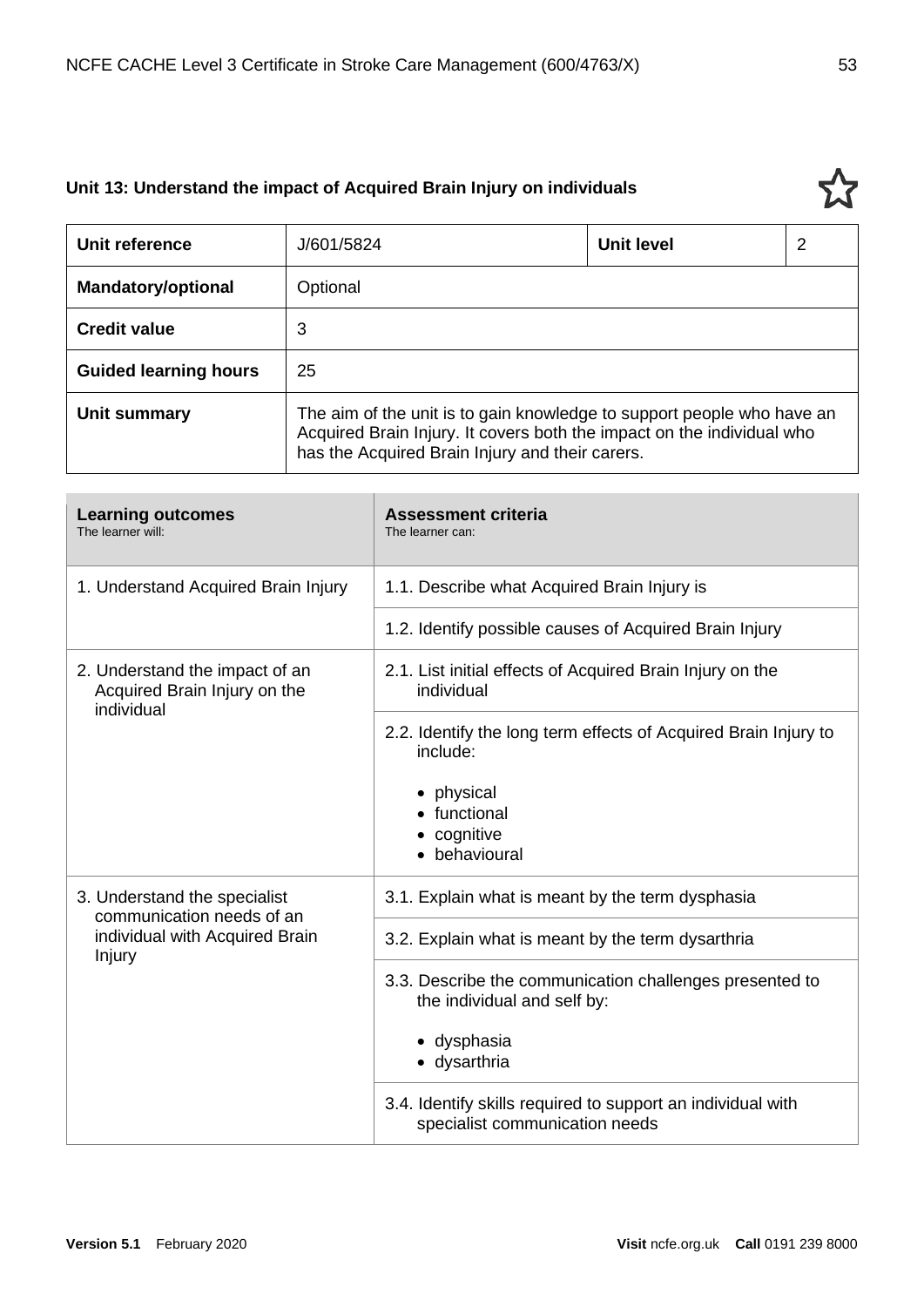| <b>Learning outcomes</b><br>The learner will:                                                         | <b>Assessment criteria</b><br>The learner can:                                                                |
|-------------------------------------------------------------------------------------------------------|---------------------------------------------------------------------------------------------------------------|
| 4. Understand the impact that<br>personality changes can have on<br>an individual and those providing | 4.1. Outline changes in personality that an individual may<br>experience as a result of Acquired Brain Injury |
| support                                                                                               | 4.2. Describe how lack of self awareness may affect the<br>individual                                         |
|                                                                                                       | 4.3. Explain the impact of these changes on those providing<br>support                                        |
| 5. Understand the impact of<br>challenging behaviour                                                  | 5.1. Describe behaviours which may be considered<br>challenging                                               |
|                                                                                                       | 5.2. State what to do to avoid confrontation with someone<br>who is emotionally agitated                      |
|                                                                                                       | 5.3. Describe how challenging behaviour impacts on own<br>feelings and attitudes                              |
|                                                                                                       | 5.4. Identify what support is available to respond to<br>challenging behaviou                                 |
|                                                                                                       | 5.5. Describe how to report challenging behaviour                                                             |

| <b>Additional information</b> |                                                                |
|-------------------------------|----------------------------------------------------------------|
| Additional unit assessment    | Units need to be assessed in line with the Skills for Care and |
| requirements                  | Development's Assessment Principles.                           |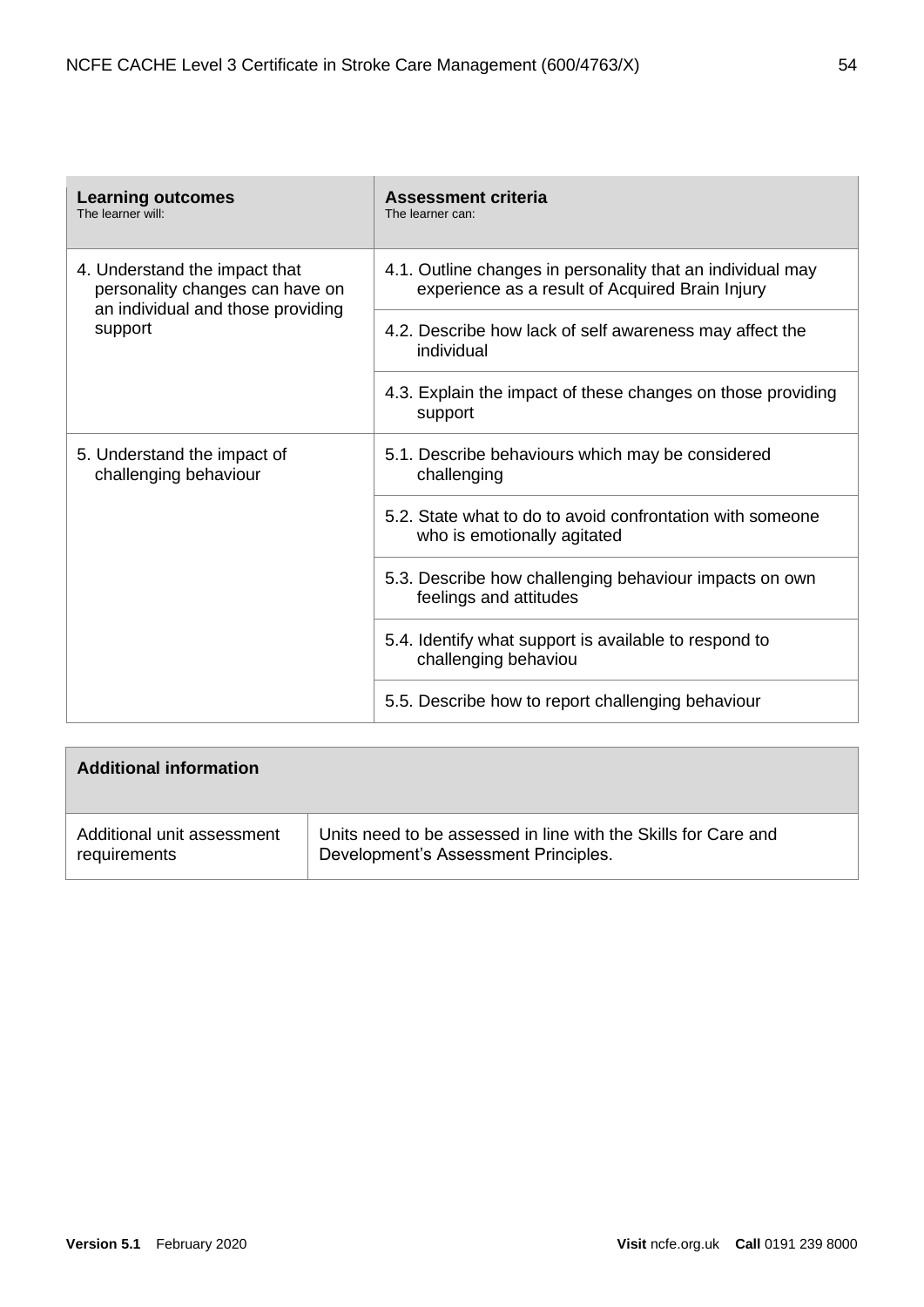## **Unit 14: Support individuals to eat and drink**

| Unit reference               | M/601/8054                                                                                                                                                                                    | Unit level | 2 |
|------------------------------|-----------------------------------------------------------------------------------------------------------------------------------------------------------------------------------------------|------------|---|
| <b>Mandatory/optional</b>    | Optional                                                                                                                                                                                      |            |   |
| <b>Credit value</b>          | 2                                                                                                                                                                                             |            |   |
| <b>Guided learning hours</b> | 15                                                                                                                                                                                            |            |   |
| Unit summary                 | This unit is aimed at those working in a wide range of settings. It is for<br>those who provide support for one or more individuals to eat and drink,<br>where substantial support is needed. |            |   |

| <b>Learning outcomes</b><br>The learner will:                                | <b>Assessment criteria</b><br>The learner can:                                                                       |
|------------------------------------------------------------------------------|----------------------------------------------------------------------------------------------------------------------|
| 1. Be able to support individuals to<br>make choices about food and<br>drink | 1.1. Establish with an individual the food and drink they wish<br>to consume                                         |
|                                                                              | 1.2. Encourage the individual to select suitable options for<br>food and drink                                       |
|                                                                              | 1.3. Describe ways to resolve any difficulties or dilemmas<br>about the choice of food and drink                     |
|                                                                              | 1.4. Describe how and when to seek additional guidance<br>about an individual's choice of food and drink             |
| 2. Be able to prepare to provide<br>support for eating and drinking          | 2.1. Identify the level and type of support an individual<br>requires when eating and drinking                       |
|                                                                              | 2.2. Demonstrate effective hand-washing and use of<br>protective clothing when handling food and drink               |
|                                                                              | 2.3. Support the individual to prepare to eat and drink, in a<br>way that meets their personal needs and preferences |
|                                                                              | 2.4. Provide suitable utensils to assist the individual to eat and<br>drink                                          |
| 3. Be able to provide support for<br>eating and drinking                     | 3.1. Describe factors that help promote an individual's dignity,<br>comfort and enjoyment while eating and drinking  |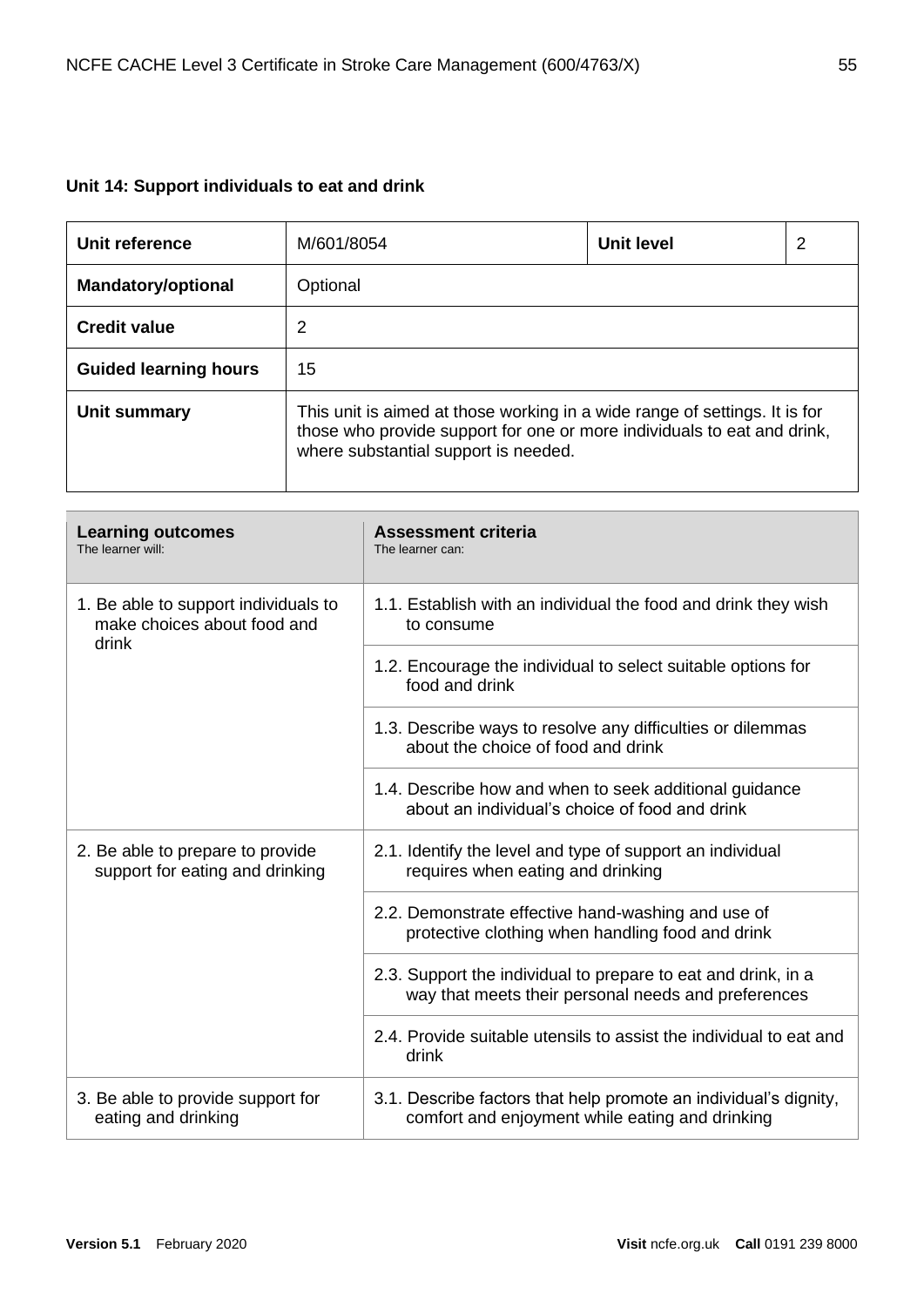| <b>Learning outcomes</b><br>The learner will:                         | <b>Assessment criteria</b><br>The learner can:                                                                                     |
|-----------------------------------------------------------------------|------------------------------------------------------------------------------------------------------------------------------------|
|                                                                       | 3.2. Support the individual to consume manageable amounts<br>of food and drink at their own pace                                   |
|                                                                       | 3.3. Provide encouragement to the individual to eat and drink                                                                      |
|                                                                       | 3.4. Support the individual to clean themselves if food or drink<br>is spilt                                                       |
|                                                                       | 3.5. Adapt support in response to an individual's feedback or<br>observed reactions while eating and drinking                      |
| 4. Be able to clear away after food<br>and drink                      | 4.1. Explain why it is important to be sure that an individual<br>has chosen to finish eating and drinking before clearing<br>away |
|                                                                       | 4.2. Confirm that the individual has finished eating and<br>drinking                                                               |
|                                                                       | 4.3. Clear away used crockery and utensils in a way that<br>promotes active participation                                          |
|                                                                       | 4.4. Support the individual to make themselves clean and tidy<br>after eating or drinking                                          |
| 5. Be able to monitor eating and<br>drinking and the support provided | 5.1. Explain the importance of monitoring the food and drink<br>an individual consumes and any difficulties they encounter         |
|                                                                       | 5.2. Carry out and record agreed monitoring processes                                                                              |
|                                                                       | 5.3. Report on the support provided for eating and drinking in<br>accordance with agreed ways of working                           |

| <b>Additional information</b> |                                                         |
|-------------------------------|---------------------------------------------------------|
| Additional unit assessment    | Units must be assessed in line with Skills for Care and |
| requirements                  | Development's Assessment Principles.                    |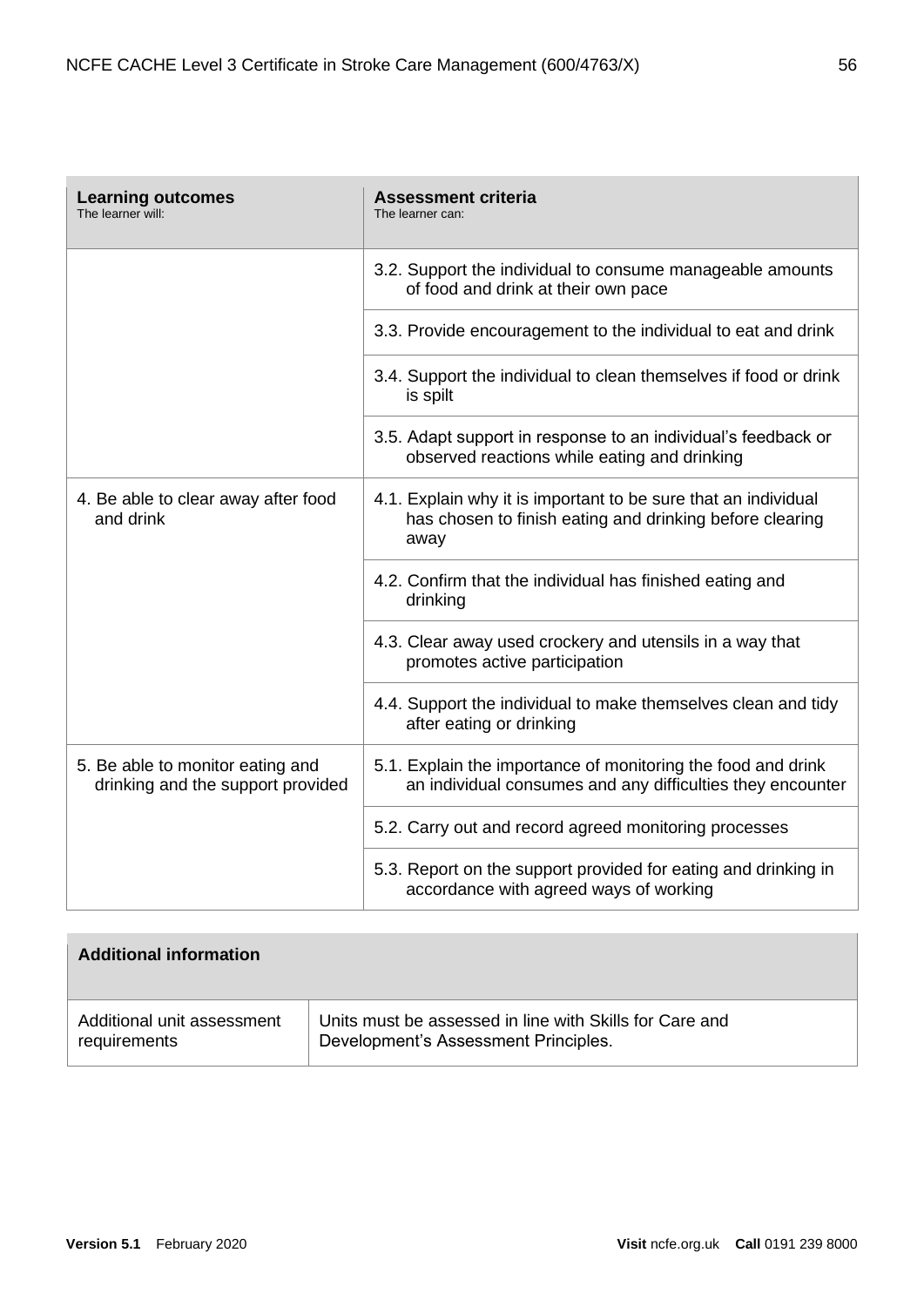# **Unit 15: Promote nutrition and hydration in health and social care settings**

| Unit reference               | T/503/2575                                                                                                                                                                                                                                               | Unit level | 3 |
|------------------------------|----------------------------------------------------------------------------------------------------------------------------------------------------------------------------------------------------------------------------------------------------------|------------|---|
| <b>Mandatory/optional</b>    | Optional                                                                                                                                                                                                                                                 |            |   |
| <b>Credit value</b>          | 4                                                                                                                                                                                                                                                        |            |   |
| <b>Guided learning hours</b> | 32                                                                                                                                                                                                                                                       |            |   |
| Unit summary                 | This unit will give learners the knowledge and skills related to promoting<br>nutrition and hydration, understand malnutrition and the importance of<br>nutritional screening and reporting an individual's nutrition and hydration<br>needs and intake. |            |   |

| <b>Learning outcomes</b><br>The learner will:                         | <b>Assessment criteria</b><br>The learner can:                                                       |
|-----------------------------------------------------------------------|------------------------------------------------------------------------------------------------------|
| 1. Understand what makes up a<br>balanced diet                        | 1.1. Define the main food groups                                                                     |
|                                                                       | 1.2. Identify sources of essential nutrients                                                         |
|                                                                       | 1.3. Explain the role of essential nutrients for health                                              |
|                                                                       | 1.4. Evaluate the impact of poor diet on health and well-being                                       |
|                                                                       | 1.5. Explain what adaptations to a balanced diet may be required<br>for different groups             |
| 2. Understand nutritional<br>guidelines                               | 2.1. Summarise current national nutritional guidelines for a<br>balanced diet                        |
|                                                                       | 2.2. Explain how to access additional support and information<br>relating to nutrition and hydration |
| 3. Be able to promote nutrition in<br>health and social care settings | 3.1. Explain the importance of a balanced diet                                                       |
|                                                                       | 3.2. Demonstrate how to plan an appropriate balanced diet with<br>an individual                      |
|                                                                       | 3.3. Demonstrate how to promote an appropriate balanced diet<br>with an individual                   |
|                                                                       | 3.4. Evaluate the effectiveness of different ways of promoting<br>healthy eating                     |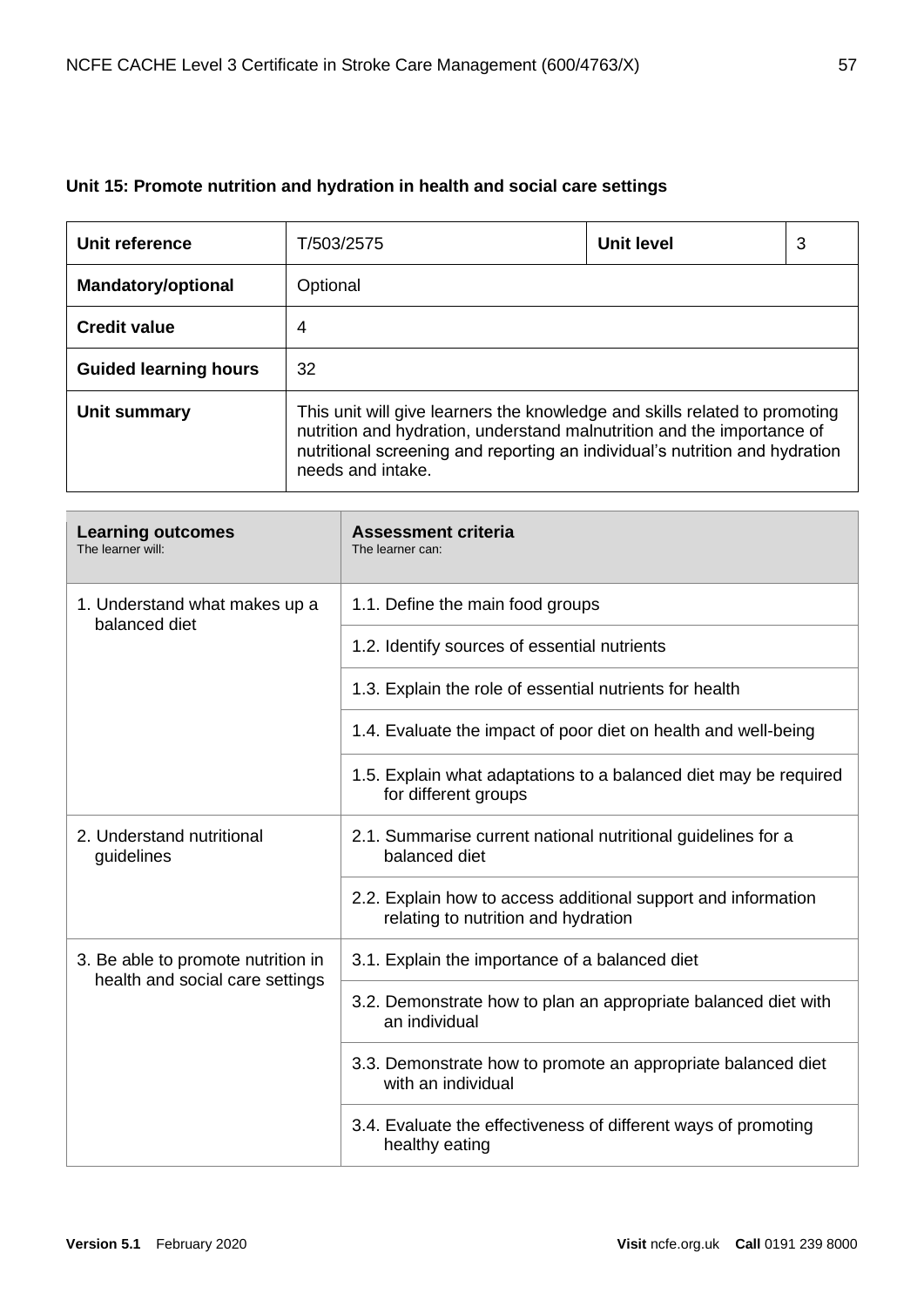| <b>Learning outcomes</b><br>The learner will:                                                                               | <b>Assessment criteria</b><br>The learner can:                                                                                              |
|-----------------------------------------------------------------------------------------------------------------------------|---------------------------------------------------------------------------------------------------------------------------------------------|
| 4. Be able to promote hydration<br>in health and social care<br>settings                                                    | 4.1. Explain the importance of hydration                                                                                                    |
|                                                                                                                             | 4.2. Describe signs of dehydration                                                                                                          |
|                                                                                                                             | 4.3. Demonstrate ways to support and promote hydration with<br>individuals                                                                  |
|                                                                                                                             | 4.4. Evaluate the effectiveness of different ways of supporting<br>and promoting hydration                                                  |
| 5. Understand how to prevent<br>malnutrition in health and                                                                  | 5.1. Describe the factors that may affect nutritional intake                                                                                |
| social care settings                                                                                                        | 5.2. Describe the risk factors that may lead to malnutrition                                                                                |
|                                                                                                                             | 5.3. Describe the signs of malnutrition                                                                                                     |
|                                                                                                                             | 5.4. Explain ways of ensuring foods and drinks have increased<br>nutritional density through fortification                                  |
|                                                                                                                             | 5.5. Describe the appropriate use of nutritional supplements                                                                                |
| 6. Be able to carry out nutritional<br>screening in health and social                                                       | 6.1. Describe the purpose of nutritional screening                                                                                          |
| care settings                                                                                                               | 6.2. Carry out nutritional screening                                                                                                        |
|                                                                                                                             | 6.3. Implement the actions identified by nutritional screening                                                                              |
|                                                                                                                             | 6.4. Monitor, record and review the actions taken following<br>nutritional screening.                                                       |
| 7. Be able to monitor and record<br>nutrition and hydration needs<br>with individuals in health and<br>social care settings | 7.1. Describe the roles and responsibilities of others in assessing<br>and managing the nutritional and hydration needs with<br>individuals |
|                                                                                                                             | 7.2. Explain ways in which nutrition and hydration can be<br>monitored                                                                      |
|                                                                                                                             | 7.3. Monitor and record nutrition and hydration of an individual in<br>accordance with their plan of care                                   |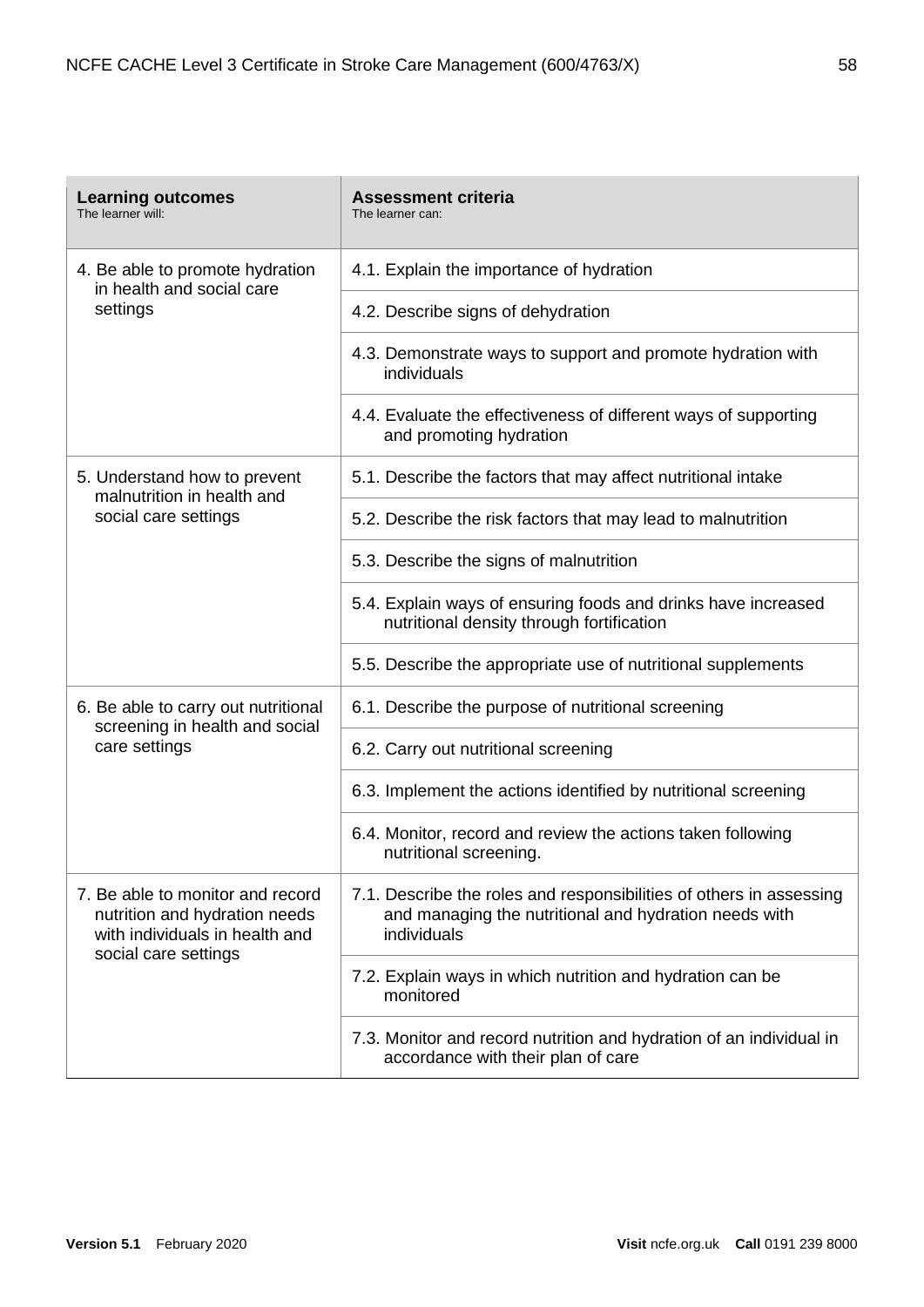| <b>Learning outcomes</b><br>The learner will:                                                           | Assessment criteria<br>The learner can:                                                                       |
|---------------------------------------------------------------------------------------------------------|---------------------------------------------------------------------------------------------------------------|
| 8. Understand factors that affect<br>special dietary requirements in<br>health and social care settings | 8.1. Describe factors that may promote healthy eating in different<br>groups                                  |
|                                                                                                         | 8.2. Describe factors that may create barriers to healthy eating<br>for different groups                      |
|                                                                                                         | 8.3. Explain why individuals may have special dietary<br>requirements                                         |
|                                                                                                         | 8.4. Explain why it is important for individuals with special dietary<br>requirements to follow special diets |

| <b>Additional information</b> |                                                                       |
|-------------------------------|-----------------------------------------------------------------------|
| Additional unit assessment    | Units must be assessed in line with Skills for Care and Development's |
| requirements                  | <b>Assessment Principles.</b>                                         |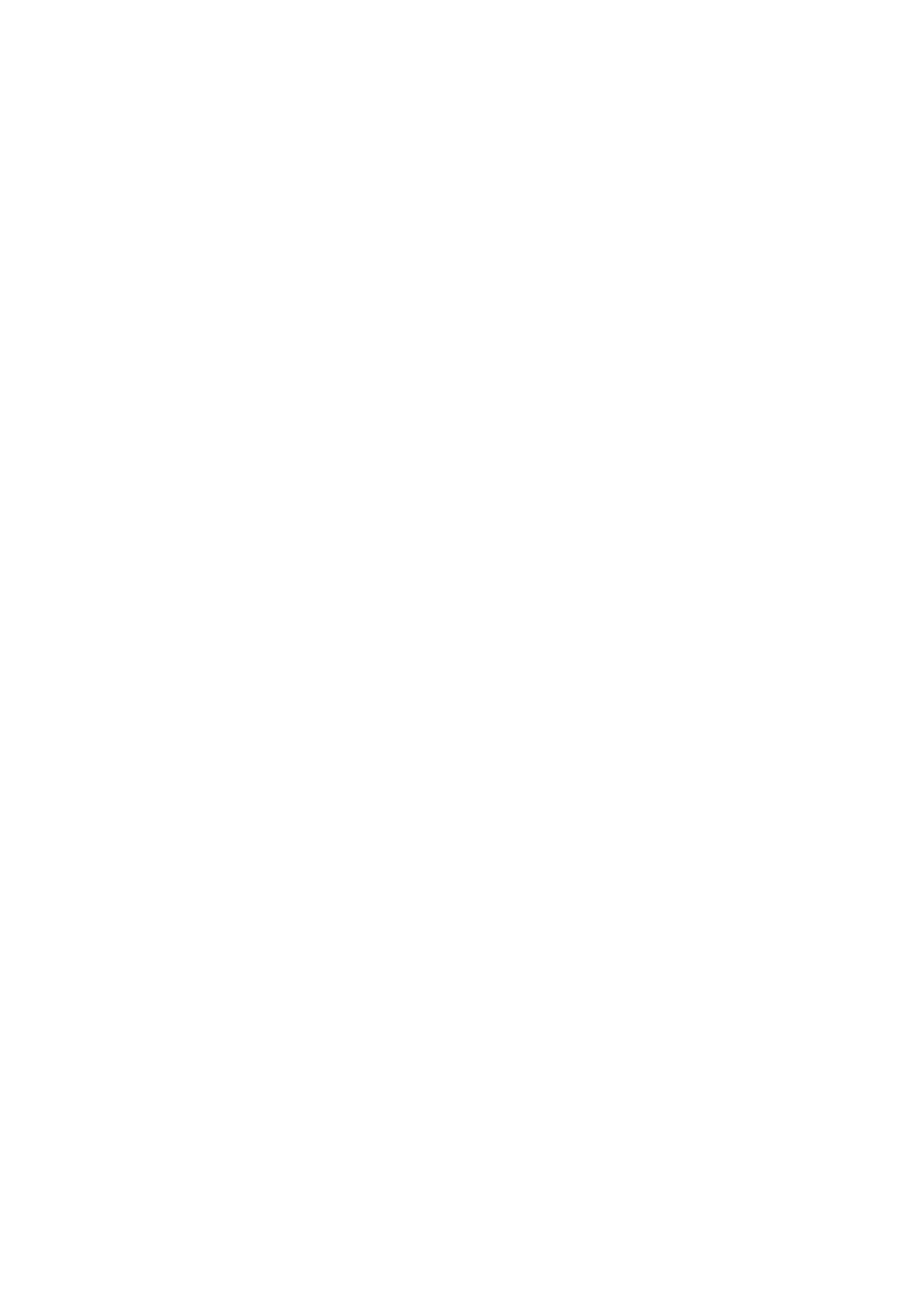### **Unit 16: Enable individuals with behavioural difficulties to develop strategies to change their behaviour**

| Unit reference               | L/601/9034                                                                                                                                                                                                                                             | Unit level | 3 |
|------------------------------|--------------------------------------------------------------------------------------------------------------------------------------------------------------------------------------------------------------------------------------------------------|------------|---|
| <b>Mandatory/optional</b>    | Optional                                                                                                                                                                                                                                               |            |   |
| <b>Credit value</b>          | 8                                                                                                                                                                                                                                                      |            |   |
| <b>Guided learning hours</b> | 41                                                                                                                                                                                                                                                     |            |   |
| Unit summary                 | This unit is aimed at health and social care workers in a wide range of<br>settings. It applies to those with responsibility for supporting individuals<br>to change their behavioural responses through the development of<br>appropriate strategies. |            |   |

| <b>Learning outcomes</b><br>The learner will:                                                                                      | <b>Assessment criteria</b><br>The learner can:                                                                                                      |
|------------------------------------------------------------------------------------------------------------------------------------|-----------------------------------------------------------------------------------------------------------------------------------------------------|
| 1. Understand how legislation, policies<br>and practice affect the support<br>provided to individuals to manage<br>their behaviour | 1.1. Describe how legislation affects policy and practice<br>when working with individuals to manage their<br>behaviour                             |
|                                                                                                                                    | 1.2. Describe the methods and approaches available to<br>help an individual change their behaviour                                                  |
| 2. Understand the factors that<br>influence behaviour                                                                              | 2.1. Explain how different factors relating to the individual<br>can affect behaviour                                                               |
|                                                                                                                                    | 2.2. Describe the potential effects of the environment and<br>the behaviour of others on individuals                                                |
| 3. Be able to work with individuals to<br>recognise the impact of their<br>behaviour on others                                     | 3.1. Describe why it is important to establish a professional<br>relationship with an individual and others when working<br>on behaviour management |
|                                                                                                                                    | 3.2. Work with individuals and others to gather and review<br>information                                                                           |
|                                                                                                                                    | 3.3. Support the individual and others significant to the<br>individual to recognise their behavioural responses to<br>different situations         |
|                                                                                                                                    | 3.4. Encourage the individual to consider the impact of their<br>behaviour                                                                          |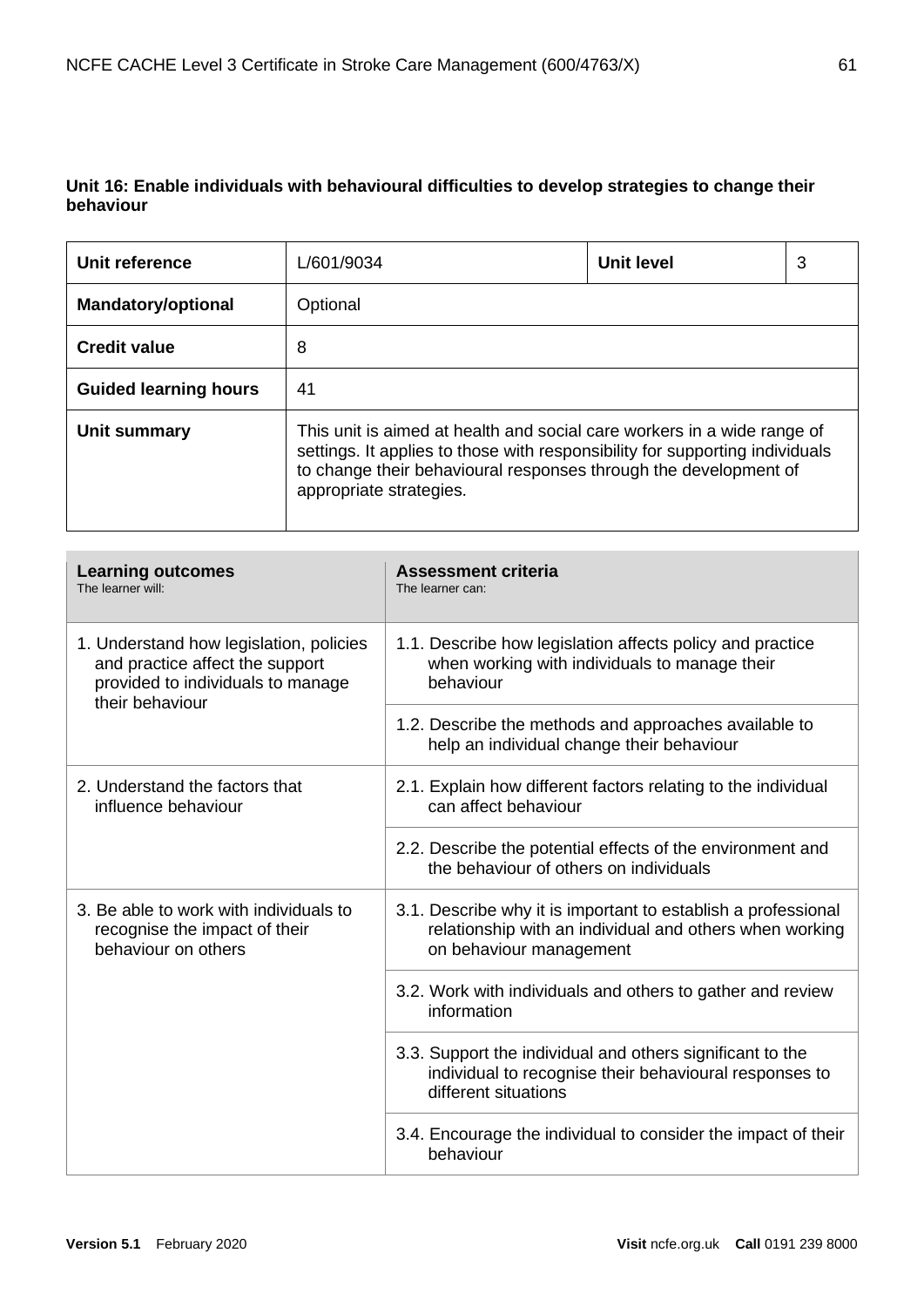| <b>Learning outcomes</b><br>The learner will:                                             | <b>Assessment criteria</b><br>The learner can:                                                                                                           |
|-------------------------------------------------------------------------------------------|----------------------------------------------------------------------------------------------------------------------------------------------------------|
| 4. Be able to enable people to develop<br>strategies for changing behavioural<br>response | 4.1. Work with an individual to identify and agree the<br>factors which will motivate them to change their<br>behaviour                                  |
|                                                                                           | 4.2. Explain to an individual the positive outcomes of<br>changing behaviours                                                                            |
|                                                                                           | 4.3. Support an individual to identify situations and<br>circumstances which trigger specific behavioural<br>responses                                   |
|                                                                                           | 4.4. Explore with the individual ways of coping with<br>situations and circumstances which trigger behaviour<br>they wish to change                      |
|                                                                                           | 4.5. Work with the individual to identify and agree coping<br>strategies they are willing to use                                                         |
|                                                                                           | 4.6. Support an individual to develop and practise the<br>agreed strategies and to sustain their motivation                                              |
|                                                                                           | 4.7. Record the individual's agreement and motivation to<br>change their behaviour in line with agreed ways of<br>working                                |
|                                                                                           | 4.8. List any potential barriers to progress and ways in<br>which these barriers can be addressed                                                        |
|                                                                                           | 4.9. Describe the additional advice and support available<br>when an individual does not engage with the process                                         |
| 5. Be able to evaluate and review<br>strategies for changing behavioural<br>response      | 5.1. Conduct regular reviews                                                                                                                             |
|                                                                                           | 5.2. Assist the individual and others significant to the<br>individual to evaluate the effectiveness of strategies for<br>changing behavioural responses |
|                                                                                           | 5.3. Use the positive outcomes identified through the<br>review process to motivate the individual.                                                      |
|                                                                                           | 5.4. Give constructive feedback on progress.                                                                                                             |
|                                                                                           | 5.5. Encourage individuals to find ways in which to sustain<br>their behaviour change.                                                                   |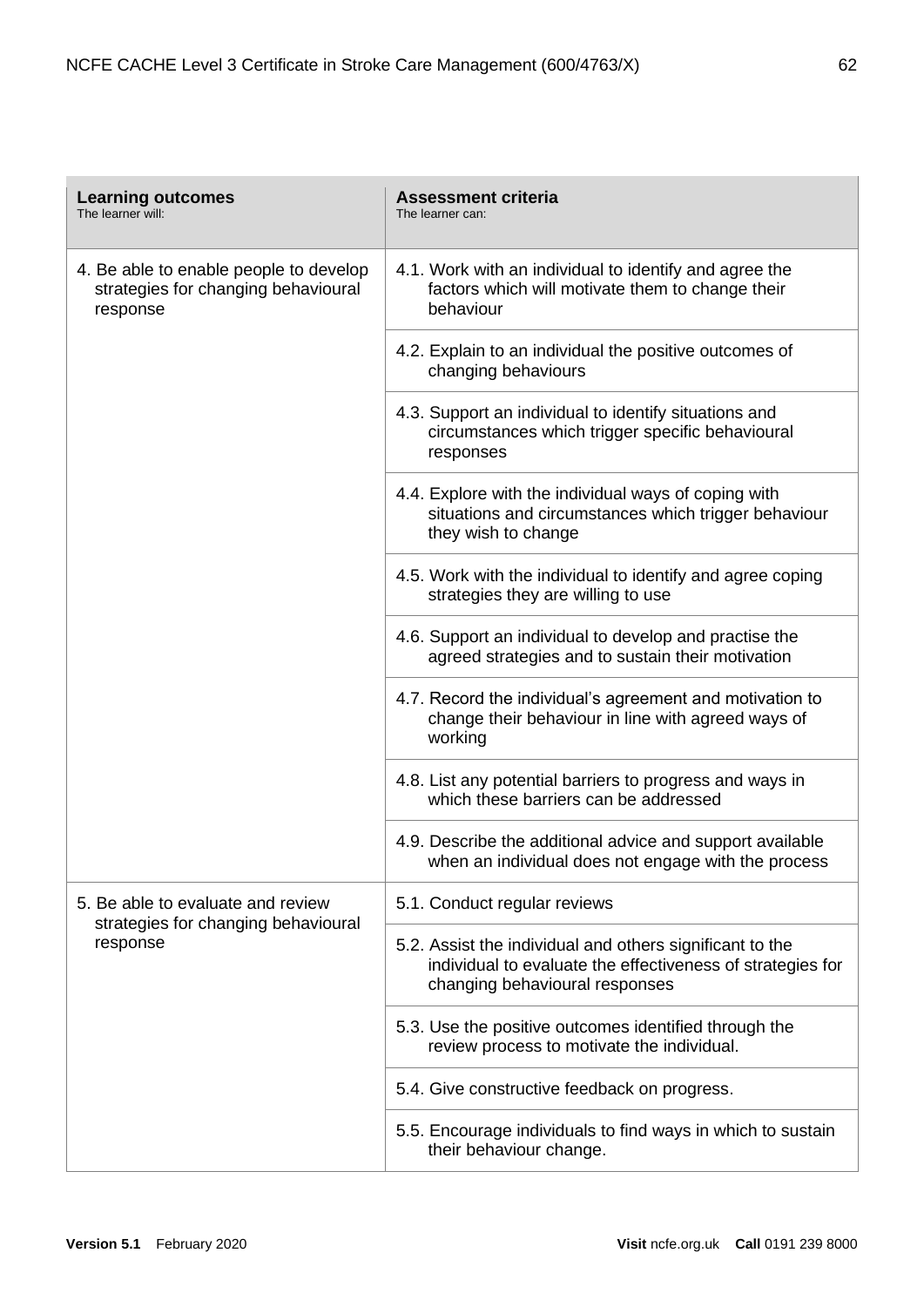| <b>Learning outcomes</b><br>The learner will: | <b>Assessment criteria</b><br>The learner can:                                                   |
|-----------------------------------------------|--------------------------------------------------------------------------------------------------|
|                                               | 5.6. Record what has and has not been achieved and<br>identify any future work required.         |
|                                               | 5.7. Report the results of the review to all those who have a<br>right and need to receive them. |

| <b>Additional information</b>              |                                                                                                        |
|--------------------------------------------|--------------------------------------------------------------------------------------------------------|
| Additional unit assessment<br>requirements | Units must be assessed in line with Skills for Care and Development's<br><b>Assessment Principles.</b> |
|                                            | Learning outcomes 3, 4 and 5 must be assessed in a real work<br>environment.                           |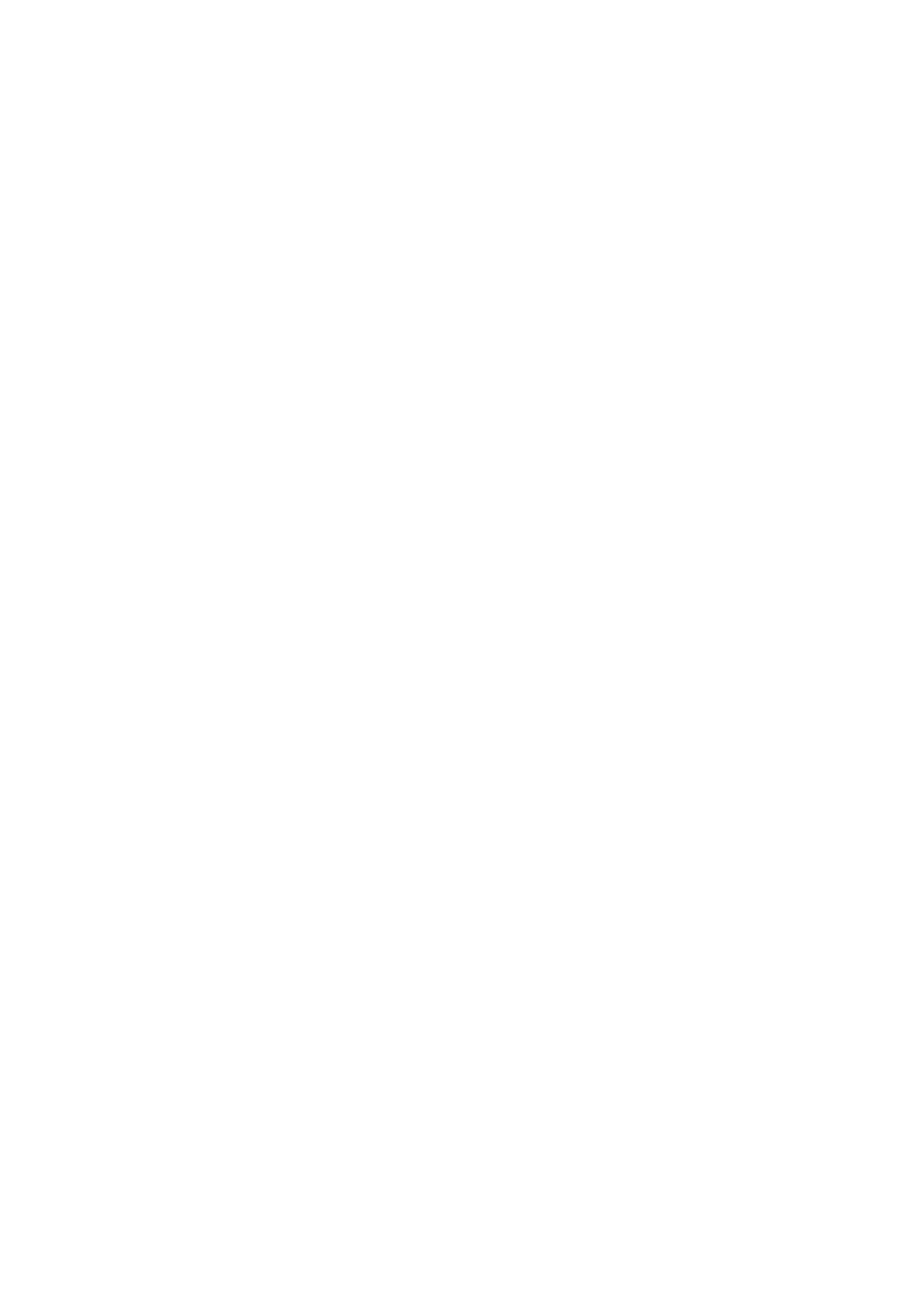# **Unit 17: Promote positive behaviour**

| Unit reference               | F/601/3764                                                                                                                                                                                                     | Unit level | 3 |
|------------------------------|----------------------------------------------------------------------------------------------------------------------------------------------------------------------------------------------------------------|------------|---|
| <b>Mandatory/optional</b>    | Optional                                                                                                                                                                                                       |            |   |
| <b>Credit value</b>          | 6                                                                                                                                                                                                              |            |   |
| <b>Guided learning hours</b> | 44                                                                                                                                                                                                             |            |   |
| Unit summary                 | The purpose of this unit is to provide the learner with the knowledge,<br>understanding and skills required to promote positive behaviour and<br>respond appropriately to incidences of challenging behaviour. |            |   |

| <b>Learning outcomes</b><br>The learner will:                                                                | <b>Assessment criteria</b><br>The learner can:                                                                                                                            |
|--------------------------------------------------------------------------------------------------------------|---------------------------------------------------------------------------------------------------------------------------------------------------------------------------|
| 1. Understand how legislation,<br>frameworks, codes of practice and<br>policies relate to positive behaviour | 1.1. Explain how legislation, frameworks, codes of practice<br>and policies relating to positive behaviour support are<br>applied to own working practice                 |
| support                                                                                                      | 1.2. Define what is meant by restrictive interventions                                                                                                                    |
|                                                                                                              | 1.3. Explain when restrictive interventions may and may not<br>be used                                                                                                    |
|                                                                                                              | 1.4. Explain who needs to be informed of any incidents<br>where restrictive interventions have been used                                                                  |
|                                                                                                              | 1.5. Explain why the least restrictive interventions should<br>always be used when dealing with incidents of<br>challenging behaviour                                     |
|                                                                                                              | 1.6. Describe safeguards that must be in place if restrictive<br>physical interventions are used                                                                          |
| 2. Understand the context and use of<br>proactive and reactive strategies                                    | 2.1. Explain the difference between proactive and reactive<br>strategies                                                                                                  |
|                                                                                                              | 2.2. Identify the proactive and reactive strategies that are<br>used within own work role                                                                                 |
|                                                                                                              | 2.3. Explain the importance of identifying patterns of<br>behaviour or triggers to challenging behaviour when<br>establishing proactive or reactive strategies to be used |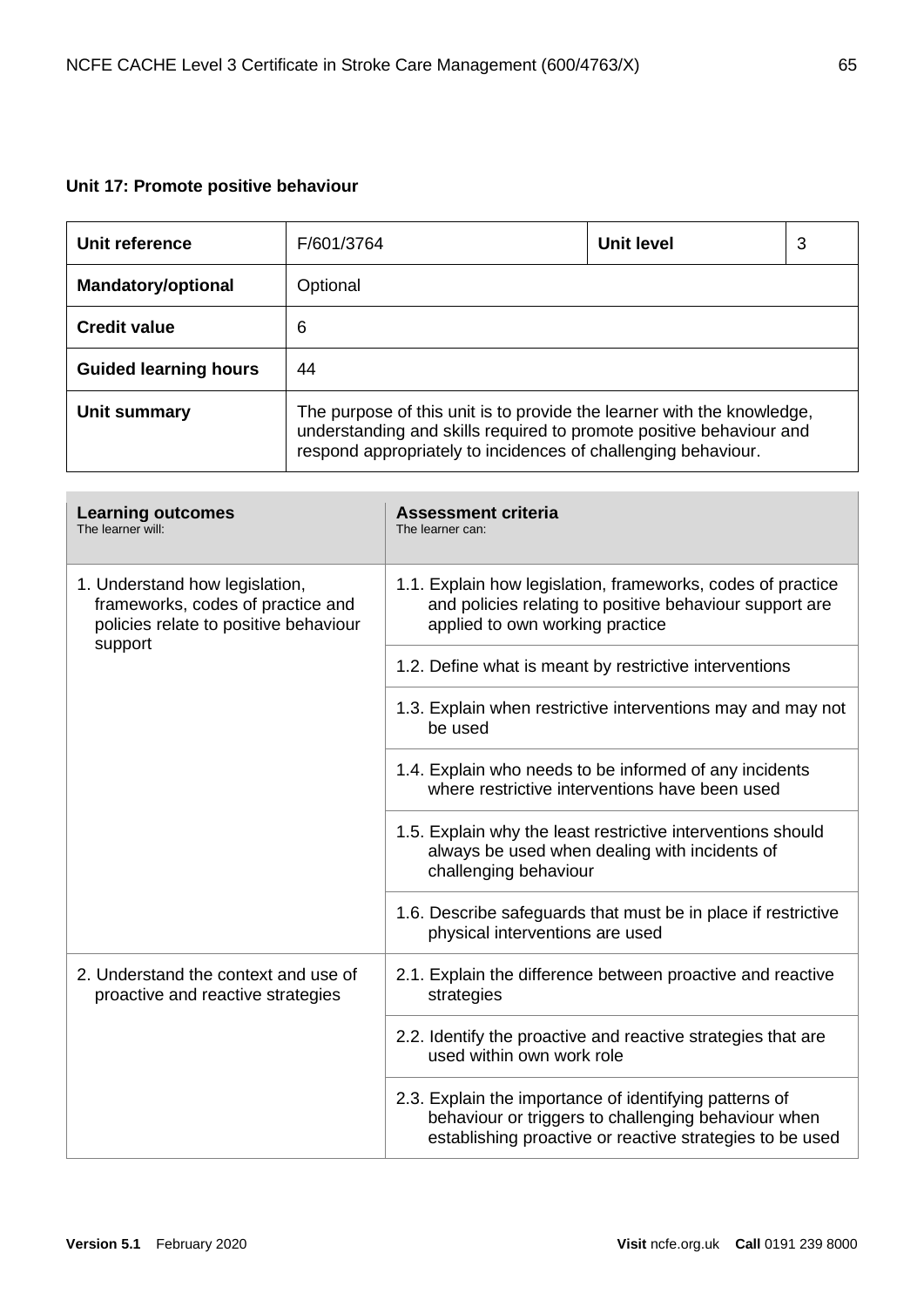| <b>Learning outcomes</b><br>The learner will:                                                     | <b>Assessment criteria</b><br>The learner can:                                                                                                                        |
|---------------------------------------------------------------------------------------------------|-----------------------------------------------------------------------------------------------------------------------------------------------------------------------|
|                                                                                                   | 2.4. Explain the importance of maintaining a person or child<br>centred approach when establishing proactive<br>strategies                                            |
|                                                                                                   | 2.5. Explain the importance of reinforcing positive<br>behaviour with individuals                                                                                     |
|                                                                                                   | 2.6. Evaluate the impact on an individual's well-being of<br>using reactive rather than proactive strategies                                                          |
| 3. Be able to promote positive<br>behaviour                                                       | 3.1. Explain how a range of factors may be associated with<br>challenging behaviours                                                                                  |
|                                                                                                   | 3.2. Evaluate the effectiveness of proactive strategies on<br>mitigating challenging behaviours                                                                       |
|                                                                                                   | 3.3. Highlight, praise and support positive aspects of an<br>individual's behaviour in order to reinforce positive<br>behaviour                                       |
|                                                                                                   | 3.4. Demonstrate how to model to others best practice in<br>promoting positive behaviour                                                                              |
| 4. Be able to respond appropriately to                                                            | 4.1. Identify types of challenging behaviours                                                                                                                         |
| incidents of challenging behaviour                                                                | 4.2. Demonstrate how to respond to incidents of<br>challenging behaviour following behaviour support<br>plans, agreed ways of working or organisational<br>guidelines |
|                                                                                                   | 4.3. Explain the steps that are taken to maintain the dignity<br>of and respect for an individual when responding to an<br>incident of challenging behaviour          |
|                                                                                                   | 4.4. Demonstrate how to complete records accurately and<br>objectively in line with work setting requirements<br>following an incident of challenging behaviour.      |
| 5. Be able to support individuals and<br>others following an incident of<br>challenging behaviour | 5.1. Demonstrate methods to support an individual to return<br>to a calm state following an incident of challenging<br>behaviour                                      |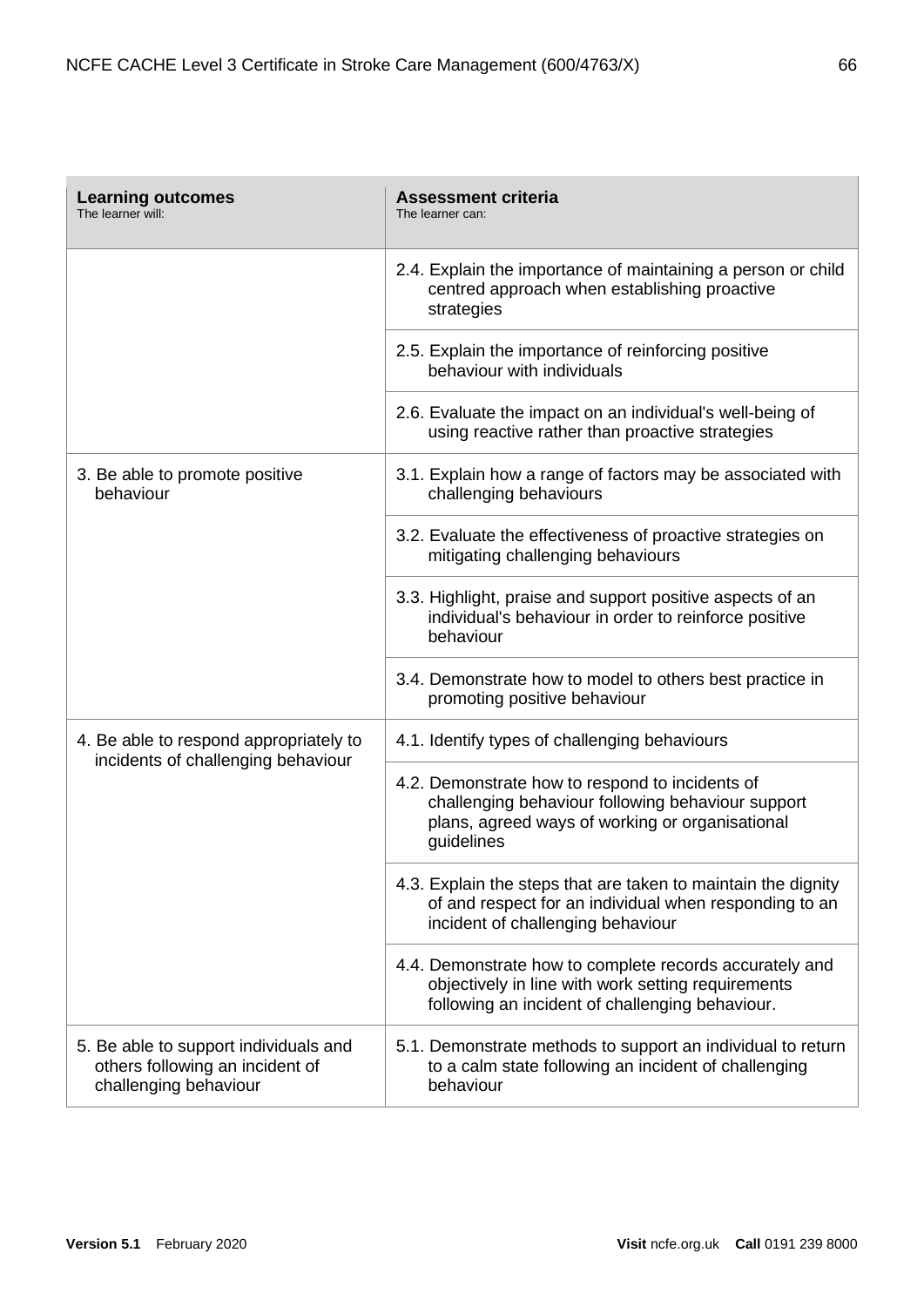| <b>Learning outcomes</b><br>The learner will:                                    | <b>Assessment criteria</b><br>The learner can:                                                                                                          |
|----------------------------------------------------------------------------------|---------------------------------------------------------------------------------------------------------------------------------------------------------|
|                                                                                  | 5.2. Describe how an individual can be supported to reflect<br>on an incident including:                                                                |
|                                                                                  | • how they were feeling at the time prior to and directly<br>before the incident<br>• their behaviour                                                   |
|                                                                                  | • the consequence of their behaviour<br>• how they were feeling after the incident                                                                      |
|                                                                                  | 5.3. Describe the complex feelings that may be<br>experienced by others involved or witnessing an<br>incident of challenging behaviour                  |
|                                                                                  | 5.4. Demonstrate how to debrief others involved in an<br>incident of challenging behaviour                                                              |
|                                                                                  | 5.5. Describe the steps that should be taken to check for<br>injuries following an incident of challenging behaviour                                    |
| 6. Be able to review and revise<br>approaches to promoting positive<br>behaviour | 6.1. Work with others to analyse the antecedent, behaviour<br>and consequences of an incident of challenging<br>behaviour                               |
|                                                                                  | 6.2. Work with others to review the approaches to<br>promoting positive behaviour using information from<br>records, de-briefing and support activities |
|                                                                                  | 6.3. Demonstrate how reflection on own role in an incident<br>of challenging behaviour can improve the promotion of<br>positive behaviour               |

| <b>Additional information</b>              |                                                                                                        |
|--------------------------------------------|--------------------------------------------------------------------------------------------------------|
| Additional unit assessment<br>requirements | Units must be assessed in line with Skills for Care and Development's<br><b>Assessment Principles.</b> |
|                                            | Learning outcomes 3, 4, 5 and 6 must be assessed in a real work<br>environment                         |

 $\overline{\phantom{a}}$ 

F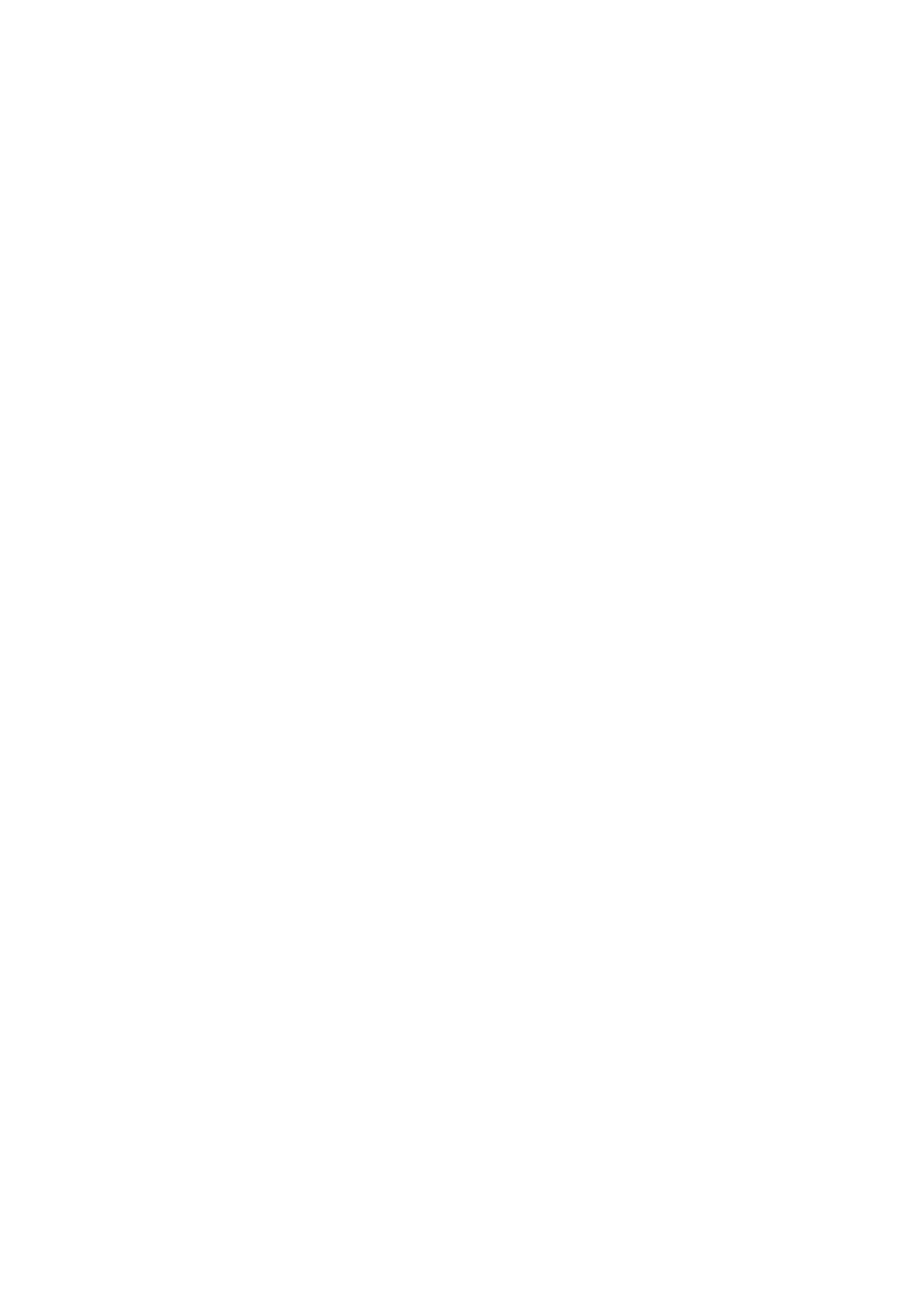## **Unit 18: Implement the positive behavioural support model**

| Unit reference               | T/601/9738                                                                                                                                                                                                  | Unit level | 4 |
|------------------------------|-------------------------------------------------------------------------------------------------------------------------------------------------------------------------------------------------------------|------------|---|
| <b>Mandatory/optional</b>    | Optional                                                                                                                                                                                                    |            |   |
| <b>Credit value</b>          | 8                                                                                                                                                                                                           |            |   |
| <b>Guided learning hours</b> | 61                                                                                                                                                                                                          |            |   |
| Unit summary                 | The purpose of this unit is to provide the learner with the knowledge,<br>understanding and skills required to implement the positive behavioural<br>support model when working with challenging behaviour. |            |   |

| <b>Learning outcomes</b><br>The learner will:                          | <b>Assessment criteria</b><br>The learner can:                                                     |
|------------------------------------------------------------------------|----------------------------------------------------------------------------------------------------|
| 1. Understand the context of the<br>Positive Behavioural Support model | 1.1. Explain how positive behavioural support has been<br>influenced by:                           |
|                                                                        | • applied behaviour analysis (ABA)<br>• social role valorisation (SRV)                             |
|                                                                        | 1.2. Summarise current legislation and policy guidance<br>relating to positive behavioural support |
| 2. Understand the term 'challenging<br>behaviour'                      | 2.1. Define the term 'challenging behaviour'                                                       |
|                                                                        | 2.2. Explain the reasons for the term 'challenging<br>behaviour' coming into use                   |
|                                                                        | 2.3. Analyse key factors that lead to a behaviour being<br>defined as challenging                  |
| 3. Understand the context in which<br>challenging behaviour occurs     | 3.1. Summarise key environmental risk factors for<br>challenging behaviours                        |
|                                                                        | 3.2. Explain how slow and fast triggers contribute to<br>challenging behaviour                     |
|                                                                        | 3.3. Analyse the role of reinforcement in maintaining<br>behaviour                                 |
|                                                                        | 3.4. Explain the time intensity model                                                              |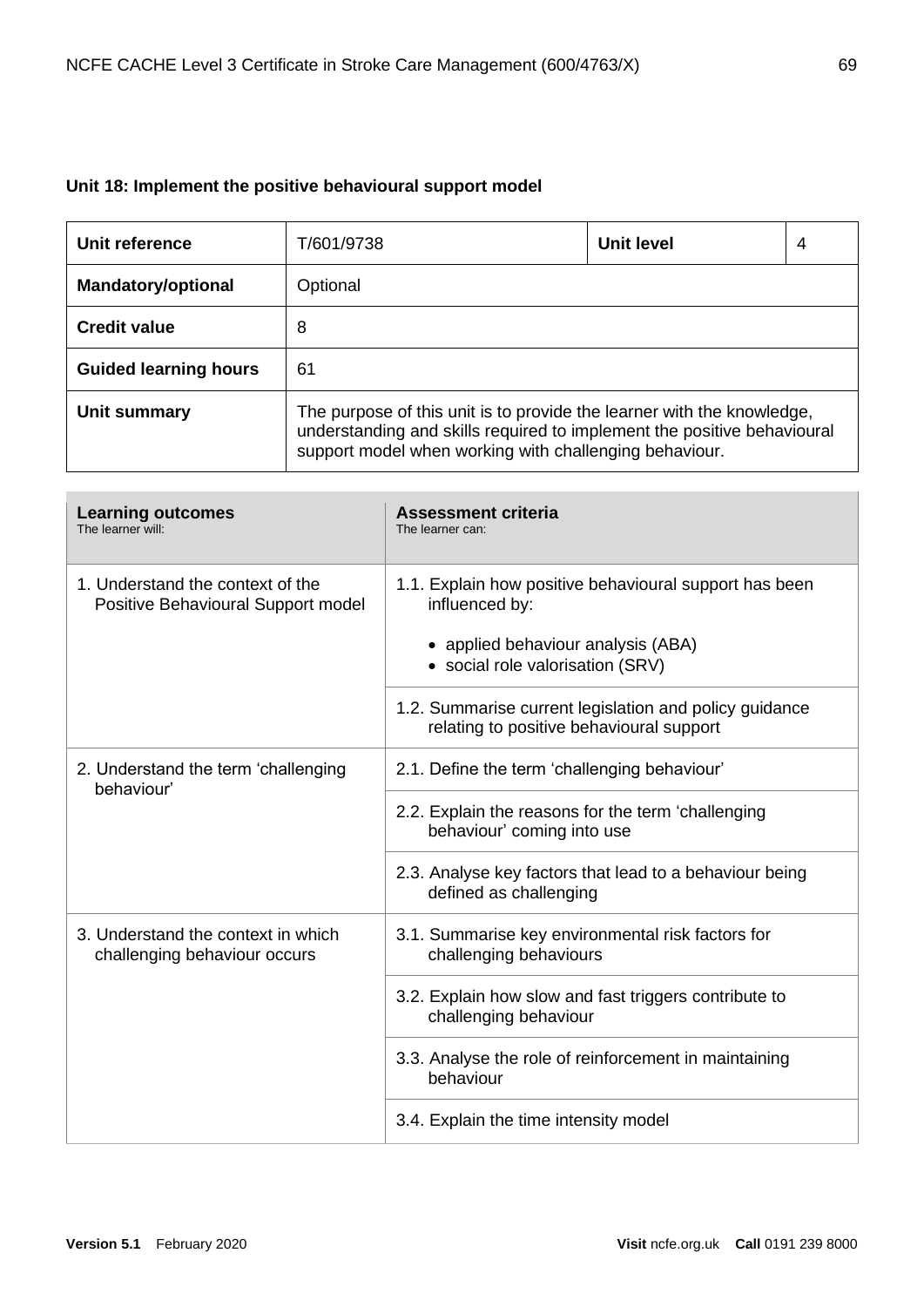| <b>Learning outcomes</b><br>The learner will:                                                                  | <b>Assessment criteria</b><br>The learner can:                                                                                                      |
|----------------------------------------------------------------------------------------------------------------|-----------------------------------------------------------------------------------------------------------------------------------------------------|
| 4. Be able to contribute to the<br>functional analysis in relation to an<br>individual's challenging behaviour | 4.1. Describe the key components of functional analysis                                                                                             |
|                                                                                                                | 4.2. Explain the key methods of analysing behaviour                                                                                                 |
|                                                                                                                | 4.3. Complete accurate records of behaviour using a<br>structured method                                                                            |
|                                                                                                                | 4.4. Identify environmental risk factors for an individual's<br>challenging behaviour                                                               |
|                                                                                                                | 4.5. Identify possible slow and fast triggers for an<br>individual's challenging behaviour                                                          |
|                                                                                                                | 4.6. Identify factors that may contribute to reinforcement of<br>an individual's challenging behaviour                                              |
|                                                                                                                | 4.7. Evaluate the importance of functional analysis in<br>effective person-centred behavioural intervention for<br>individuals                      |
| 5. Understand the key characteristics<br>of positive behavioural support                                       | 5.1. Describe the key characteristics of positive behavioural<br>support                                                                            |
|                                                                                                                | 5.2. Explain the role within positive behavioural support of:                                                                                       |
|                                                                                                                | • primary prevention strategies                                                                                                                     |
|                                                                                                                | • secondary prevention strategies<br>• non-aversive reactive strategies                                                                             |
|                                                                                                                | 5.3. Explain the importance of social validity in the positive<br>behavioural support model                                                         |
| 6. Be able to implement primary<br>prevention strategies                                                       | 6.1. Summarise the key primary prevention strategies                                                                                                |
|                                                                                                                | 6.2. Implement an agreed primary prevention strategy<br>using least restrictive practice, respecting the<br>individual's dignity, rights and choice |
|                                                                                                                | 6.3. Explain the importance of effective communication and<br>positive interaction in primary prevention for individuals                            |
|                                                                                                                | 6.4. Positively interact with an individual by providing the<br>level of help and reinforcement that enables them to<br>participate in an activity  |

'n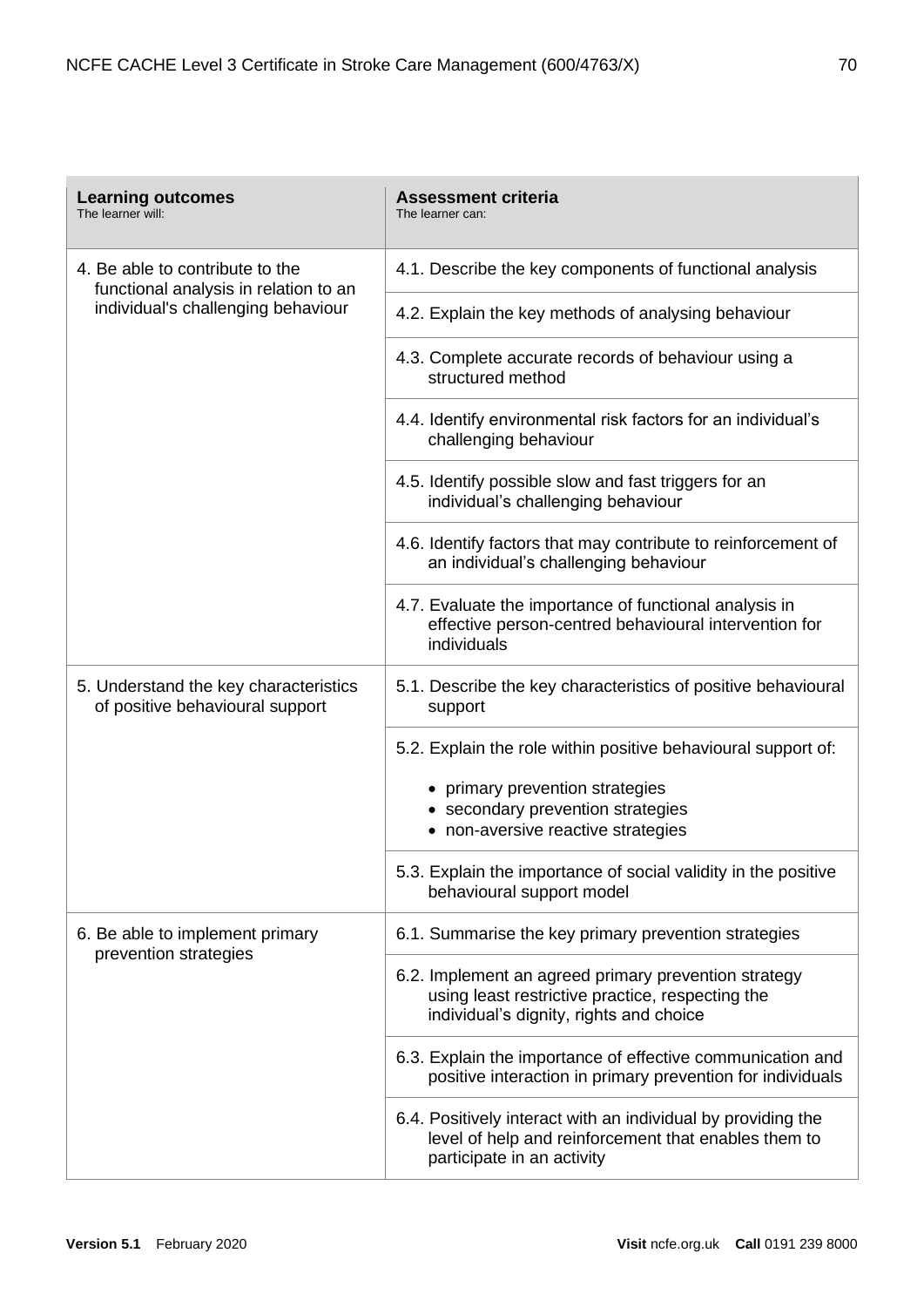| <b>Learning outcomes</b><br>The learner will:                                                 | <b>Assessment criteria</b><br>The learner can:                                                                                                                                   |
|-----------------------------------------------------------------------------------------------|----------------------------------------------------------------------------------------------------------------------------------------------------------------------------------|
|                                                                                               | 6.5. Use effective communication with an individual to<br>promote positive behaviour                                                                                             |
|                                                                                               | 6.6. Evaluate the social validity of an agreed primary<br>prevention strategy for an individual                                                                                  |
| 7. Be able to use a person-centred<br>approach to develop plans that<br>promote participation | 7.1. Explain how active support can help prevent<br>challenging behaviour by improving an individual's<br>quality of life                                                        |
|                                                                                               | 7.2. Analyse the role of structure and daily planning in<br>primary prevention for individuals                                                                                   |
|                                                                                               | 7.3. Review an individual's daily activities to identify areas<br>for increasing participation and choice                                                                        |
|                                                                                               | 7.4. Review an individual's routine to identify opportunities<br>for increasing participation and choice                                                                         |
|                                                                                               | 7.5. Develop a participation plan with an individual that<br>contributes to the reduction of challenging behaviour by<br>actively supporting their engagement in a specific task |
|                                                                                               | 7.6. Work with an individual to identify skills that could be<br>developed to enable greater participation in day-to-day<br>activities                                           |
| 8. Be able to implement secondary<br>prevention strategies                                    | 8.1. Summarise key secondary prevention strategies                                                                                                                               |
|                                                                                               | 8.2. Explain when secondary prevention strategies should<br>be used with individuals                                                                                             |
|                                                                                               | 8.3. Identify early warning signs of behavioural agitation in<br>an individual                                                                                                   |
|                                                                                               | 8.4. Identify possible secondary prevention strategies that<br>may be used with an individual                                                                                    |
|                                                                                               | 8.5. Implement an agreed secondary prevention strategy<br>using least restrictive practice, respecting the<br>individual's dignity, rights and preferences                       |
| 9. Be able to implement non-aversive<br>reactive strategies                                   | 9.1. Explain when reactive strategies should be used with<br>individuals                                                                                                         |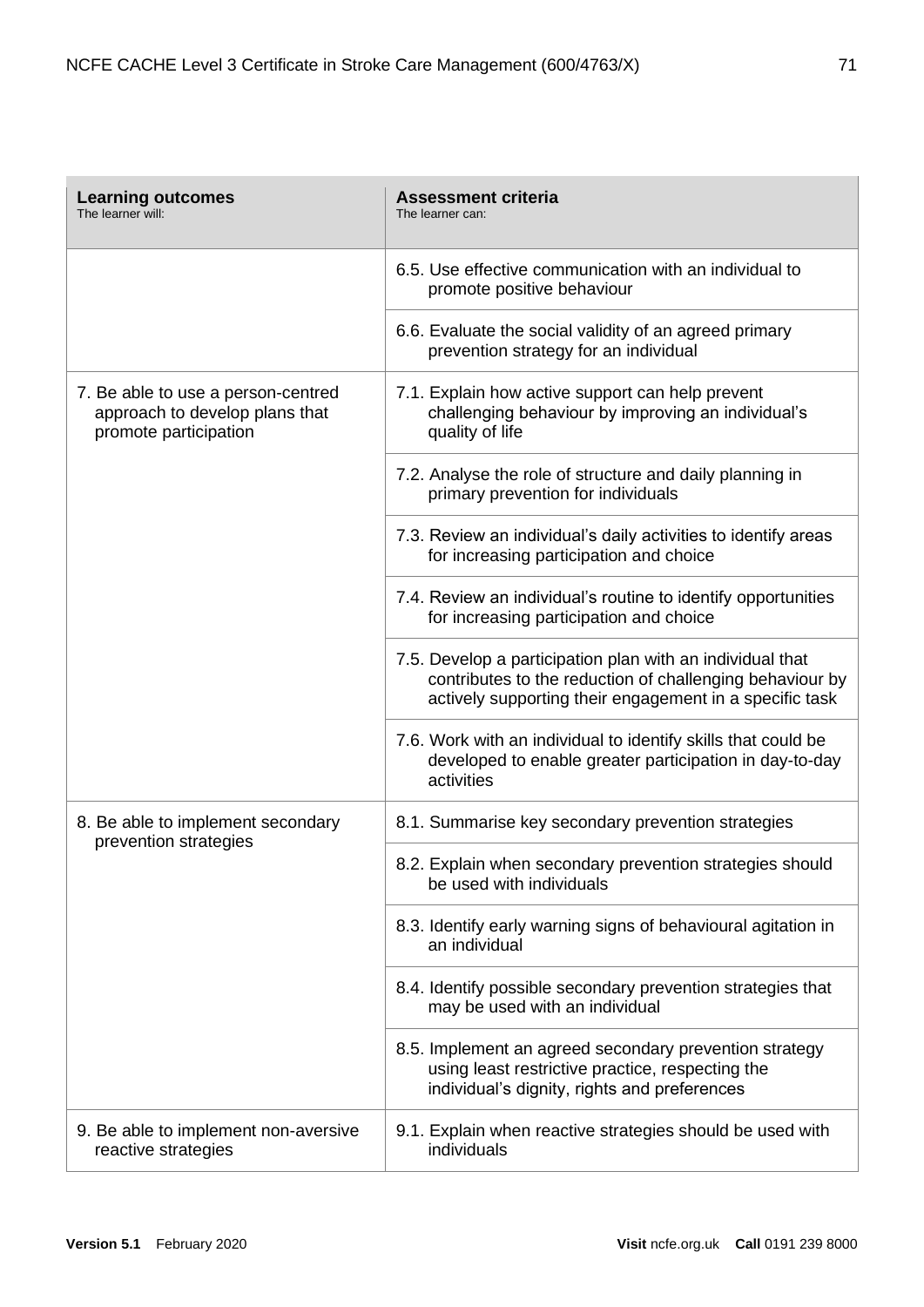| <b>Learning outcomes</b><br>The learner will:                                    | <b>Assessment criteria</b><br>The learner can:                                                                                                              |
|----------------------------------------------------------------------------------|-------------------------------------------------------------------------------------------------------------------------------------------------------------|
|                                                                                  | 9.2. Describe the key characteristics and types of reactive<br>strategies                                                                                   |
|                                                                                  | 9.3. Assess the risks in the use of reactive strategies                                                                                                     |
|                                                                                  | 9.4. Identify possible reactive strategies that may be used<br>for an individual                                                                            |
|                                                                                  | 9.5. Implement an agreed non-aversive reactive strategy<br>using least restrictive practice, respecting the<br>individual's dignity, rights and preferences |
|                                                                                  | 9.6. Establish an individual's preferred post-incident<br>support                                                                                           |
|                                                                                  | 9.7. Identify own preferred post-incident support                                                                                                           |
| 10. Be able to understand and<br>implement positive behavioural<br>support plans | 10.1. Explain the purpose and importance of positive<br>behaviour support plans for individuals                                                             |
|                                                                                  | 10.2. Identify the key components of a positive behaviour<br>support plan for individuals                                                                   |
|                                                                                  | 10.3. Implement agreed procedures in an individual's<br>positive behavioural support plan                                                                   |
|                                                                                  | 10.4. Contribute to the review of an individual's positive<br>behavioural support plan                                                                      |

| <b>Additional information</b>              |                                                                                                                                                                                                                  |
|--------------------------------------------|------------------------------------------------------------------------------------------------------------------------------------------------------------------------------------------------------------------|
| Additional unit assessment<br>requirements | Units must be assessed in line with Skills for Care and Development's<br>Assessment Principles.                                                                                                                  |
|                                            | Learning outcomes 4, 5, 6, 7, 8, 9 and 10 must be assessed in a real<br>work environment. Simulation will be accepted to assess assessment<br>criteria 6.2, 8.5 and 9.5 if real work assessment is not possible. |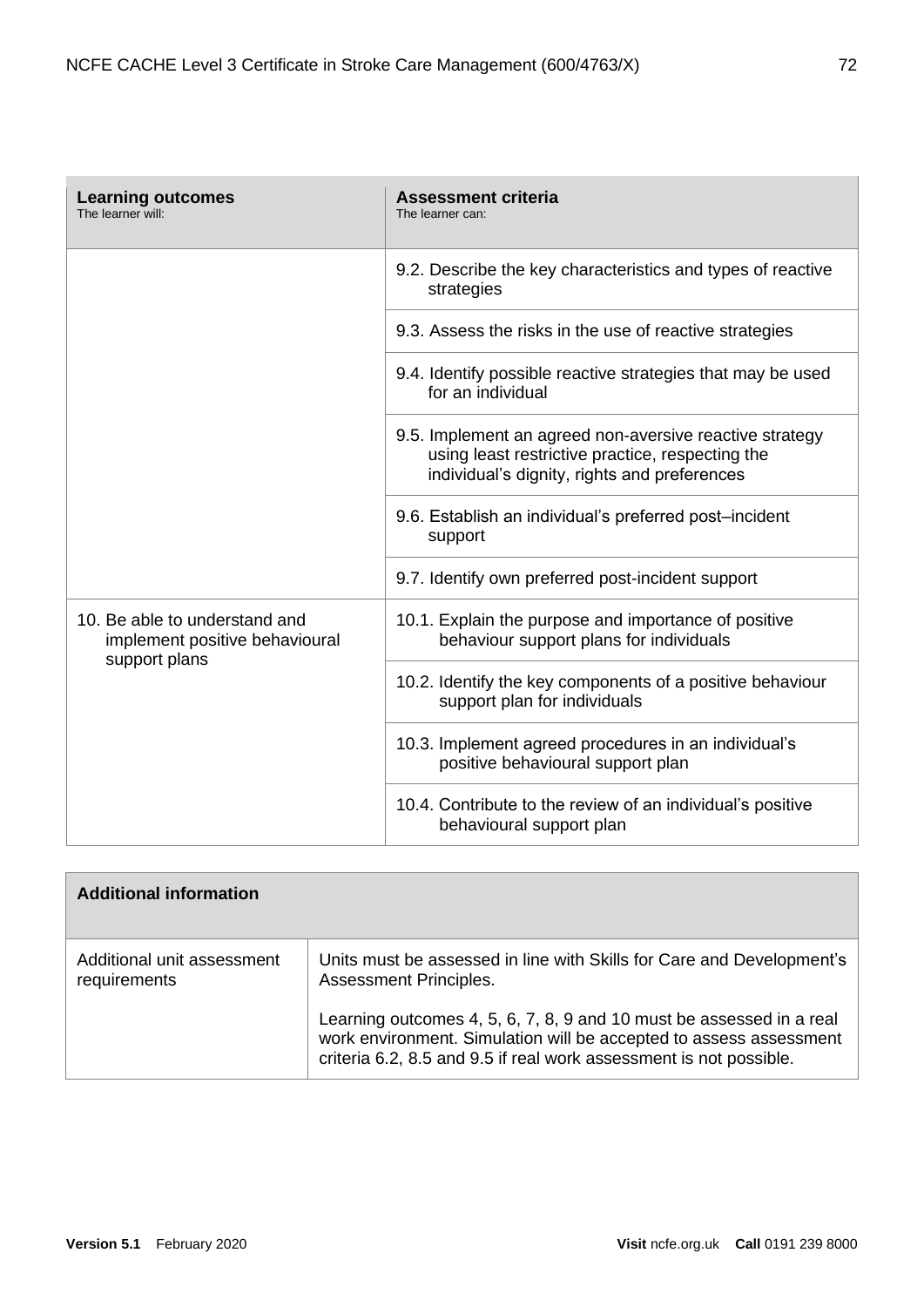# **Unit 19: Provide support to maintain and develop skills for everyday life**

| Unit reference               | L/601/8028                                                                                                                                                                                                                   | <b>Unit level</b> | 3 |
|------------------------------|------------------------------------------------------------------------------------------------------------------------------------------------------------------------------------------------------------------------------|-------------------|---|
| <b>Mandatory/optional</b>    | Optional                                                                                                                                                                                                                     |                   |   |
| <b>Credit value</b>          | 4                                                                                                                                                                                                                            |                   |   |
| <b>Guided learning hours</b> | 28                                                                                                                                                                                                                           |                   |   |
| Unit summary                 | This unit is aimed at those working in a wide range of settings. The unit<br>provides the learner with the knowledge and skills required to work with<br>individuals to retain, regain and develop skills for everyday life. |                   |   |

| <b>Learning outcomes</b><br>The learner will:                                                              | <b>Assessment criteria</b><br>The learner can:                                                                                        |
|------------------------------------------------------------------------------------------------------------|---------------------------------------------------------------------------------------------------------------------------------------|
| 1. Understand the context of<br>supporting skills for everyday<br>life                                     | 1.1. Compare methods for developing and maintaining skills for<br>everyday life                                                       |
|                                                                                                            | 1.2. Analyse reasons why individuals may need support to<br>maintain, regain or develop skills for everyday life                      |
|                                                                                                            | 1.3. Explain how maintaining, regaining or developing skills can<br>benefit individuals                                               |
| 2. Be able to support individuals<br>to plan for maintaining and<br>developing skills for everyday<br>life | 2.1. Work with an individual and others to identify skills for<br>everyday life that need to be supported                             |
|                                                                                                            | 2.2. Agree with the individual a plan for developing or maintaining<br>the skills identified                                          |
|                                                                                                            | 2.3. Analyse possible sources of conflict that may arise when<br>planning and ways to resolve them                                    |
|                                                                                                            | 2.4. Support the individual to understand the plan and any<br>processes, procedures or equipment needed to implement or<br>monitor it |
| 3. Be able to support individuals<br>to retain, regain or develop<br>skills for everyday life              | 3.1. Provide agreed support to develop or maintain skills, in a<br>way that promotes active participation                             |
|                                                                                                            | 3.2. Give positive and constructive feedback to the individual<br>during activities to develop or maintain their skills               |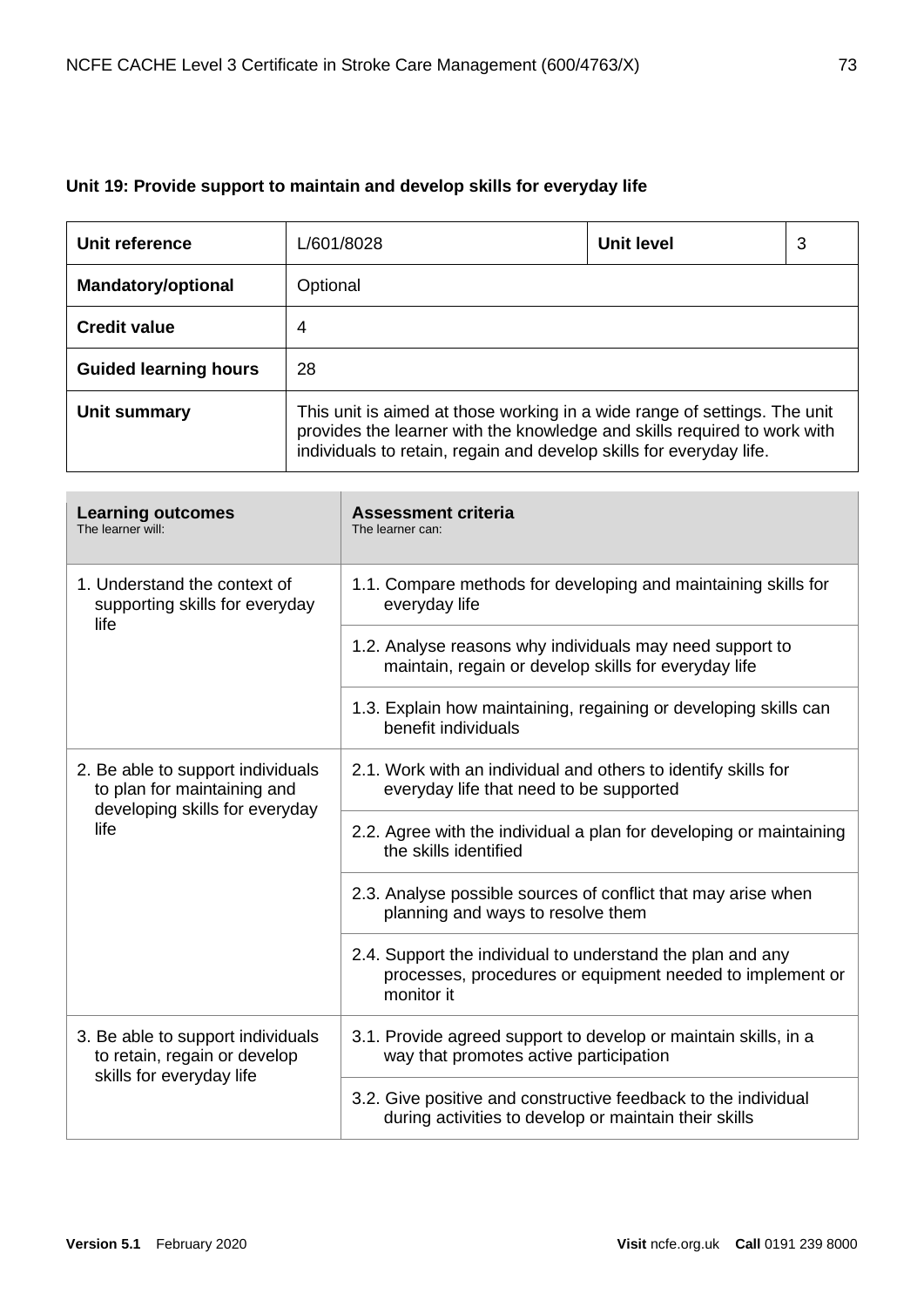| <b>Learning outcomes</b><br>The learner will:                                               | Assessment criteria<br>The learner can:                                                                |
|---------------------------------------------------------------------------------------------|--------------------------------------------------------------------------------------------------------|
|                                                                                             | 3.3. Describe actions to take if an individual becomes distressed<br>or unable to continue             |
| 4. Be able to evaluate support for<br>developing or maintaining<br>skills for everyday life | 4.1. Work with an individual and others to agree criteria and<br>processes for evaluating support      |
|                                                                                             | 4.2. Carry out agreed role to evaluate progress towards goals<br>and the effectiveness of methods used |
|                                                                                             | 4.3. Agree revisions to the plan                                                                       |
|                                                                                             | 4.4. Record and report in line with agreed ways of working                                             |

| <b>Additional information</b>              |                                                                                                 |
|--------------------------------------------|-------------------------------------------------------------------------------------------------|
| Additional unit assessment<br>requirements | Units must be assessed in line with Skills for Care and Development's<br>Assessment Principles. |
|                                            | Learning outcomes 2, 3 and 4 must be assessed in a real work<br>environment.                    |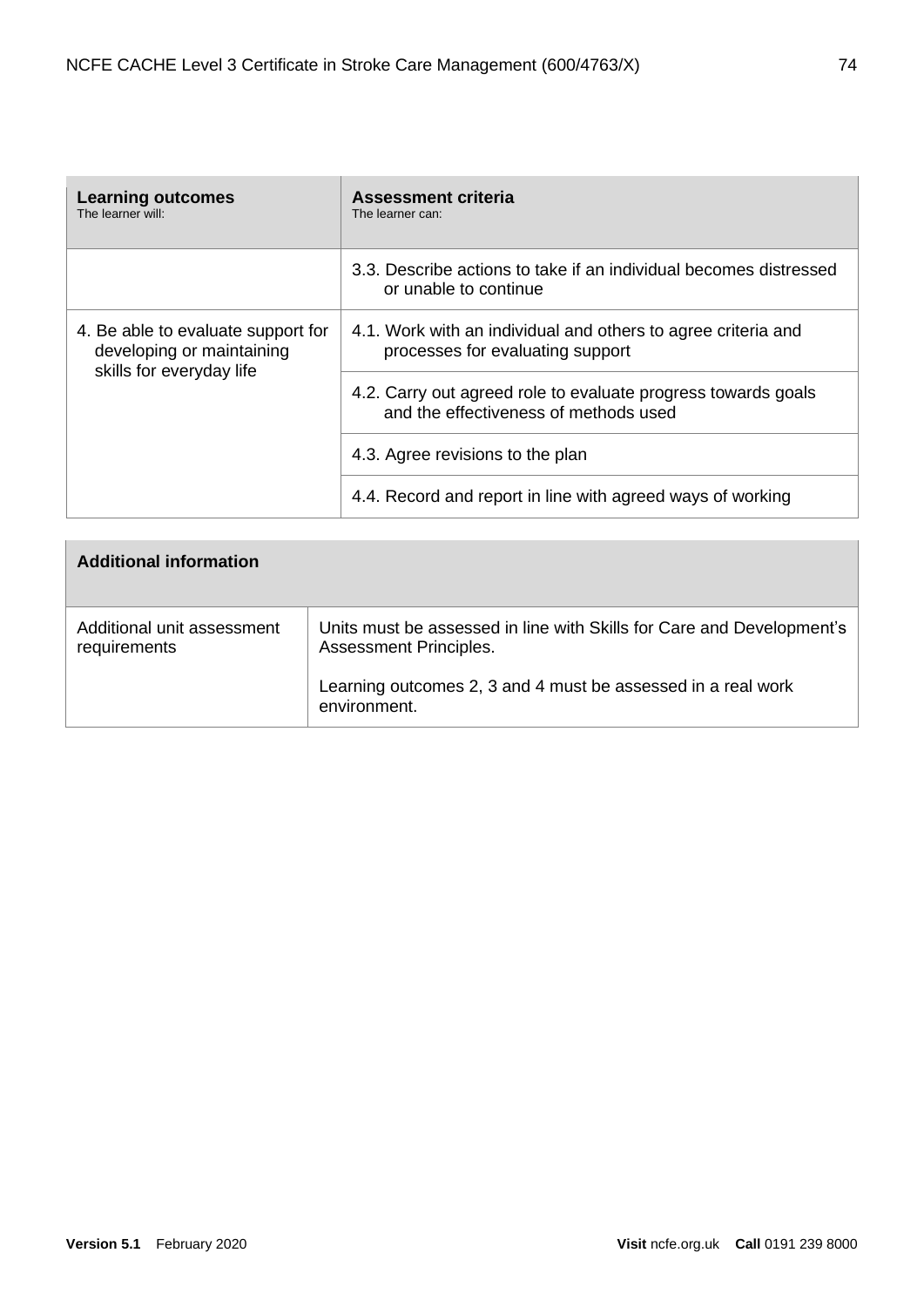# **Unit 20: Provide support for therapy sessions**

| Unit reference               | D/601/9023                                                                                                                                                                                                                                                                                    | <b>Unit level</b> | 2 |
|------------------------------|-----------------------------------------------------------------------------------------------------------------------------------------------------------------------------------------------------------------------------------------------------------------------------------------------|-------------------|---|
| <b>Mandatory/optional</b>    | Optional                                                                                                                                                                                                                                                                                      |                   |   |
| <b>Credit value</b>          | 2                                                                                                                                                                                                                                                                                             |                   |   |
| <b>Guided learning hours</b> | 14                                                                                                                                                                                                                                                                                            |                   |   |
| Unit summary                 | This unit is aimed at those working in a wide range of settings. The unit<br>provides the learner with the knowledge and skills needed to support<br>individuals participating in therapy sessions. It covers preparation,<br>support, observation, recording and review of therapy sessions. |                   |   |

| <b>Learning outcomes</b><br>The learner will:           | <b>Assessment criteria</b><br>The learner can:                                                                                                          |
|---------------------------------------------------------|---------------------------------------------------------------------------------------------------------------------------------------------------------|
| 1. Understand the<br>benefits of therapy<br>sessions    | 1.1. Identify different types of therapy sessions in which an individual<br>may participate                                                             |
|                                                         | 1.2. Describe how therapy sessions can benefit an individual                                                                                            |
| 2. Be able to prepare for<br>therapy sessions           | 2.1. Establish own responsibilities in preparing for a therapy session                                                                                  |
|                                                         | 2.2. Identify with the individual their preferences and requirements for<br>the therapy session                                                         |
|                                                         | 2.3. Follow instructions to prepare the environment, materials,<br>equipment and self for the session.                                                  |
| 3. Be able to provide<br>support in therapy<br>sessions | 3.1. Provide support during a therapy session that takes account of:<br>• the therapist's directions<br>• the individual's preferences and requirements |
|                                                         | 3.2. Promote the active participation of the individual during the session                                                                              |
|                                                         | 3.3. Describe ways to overcome fears or concerns an individual may<br>have about a therapy session                                                      |
| 4. Be able to observe and<br>record therapy<br>sessions | 4.1. Agree what observations need to be carried out during therapy<br>sessions                                                                          |
|                                                         | 4.2. Agree how observations will be recorded                                                                                                            |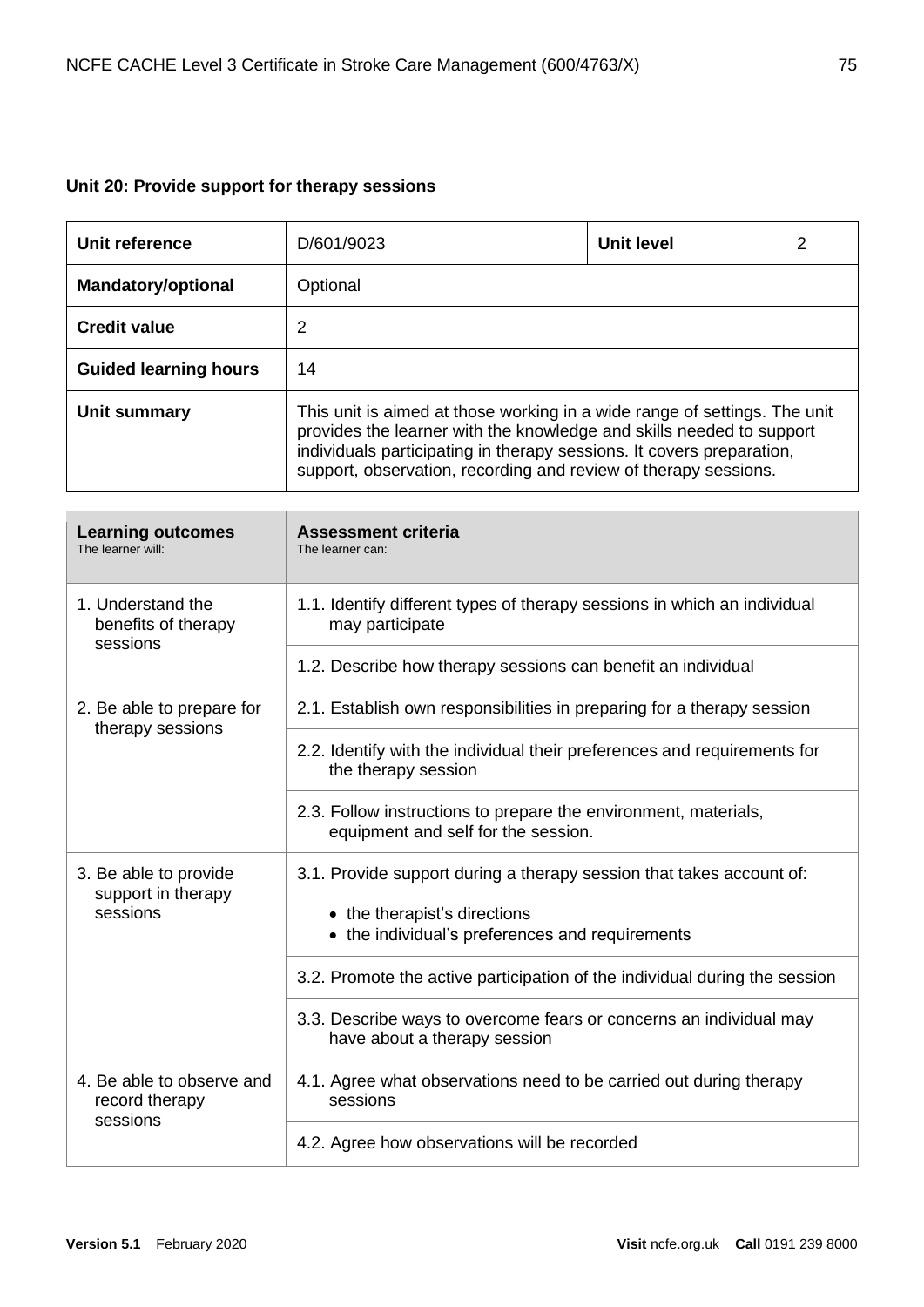| <b>Learning outcomes</b><br>The learner will:                    | Assessment criteria<br>The learner can:                                                   |
|------------------------------------------------------------------|-------------------------------------------------------------------------------------------|
|                                                                  | 4.3. Carry out agreed observations                                                        |
|                                                                  | 4.4. Record agreed observations as required                                               |
| 5. Be able to contribute to<br>the review of therapy<br>sessions | 5.1. Contribute to a review of therapy sessions to identify issues and<br>progress        |
|                                                                  | 5.2. Contribute to agreeing changes to therapy sessions with the<br>individual and others |

### **Delivery and assessment**

Therapy sessions may include:

- occupational therapy
- physiotherapy
- hydrotherapy
- aromatherapy.

An individual is someone requiring care or support.

Others may include:

- therapist
- line manager
- family
- friends
- advocates
- others who are important to the individual's well-being.

Active participation is a way of working that recognises an individual's right to participate in the activities and relationships of everyday life as independently as possible; the individual is regarded as an active partner in their own care or support, rather than a passive recipient.

| <b>Additional information</b>                 |                                                                                                 |
|-----------------------------------------------|-------------------------------------------------------------------------------------------------|
| Additional unit<br>assessment<br>requirements | Units must be assessed in line with Skills for Care and Development's<br>Assessment Principles. |
|                                               | Learning outcomes 2, 3, 4 and 5 must be assessed in a real work environment.                    |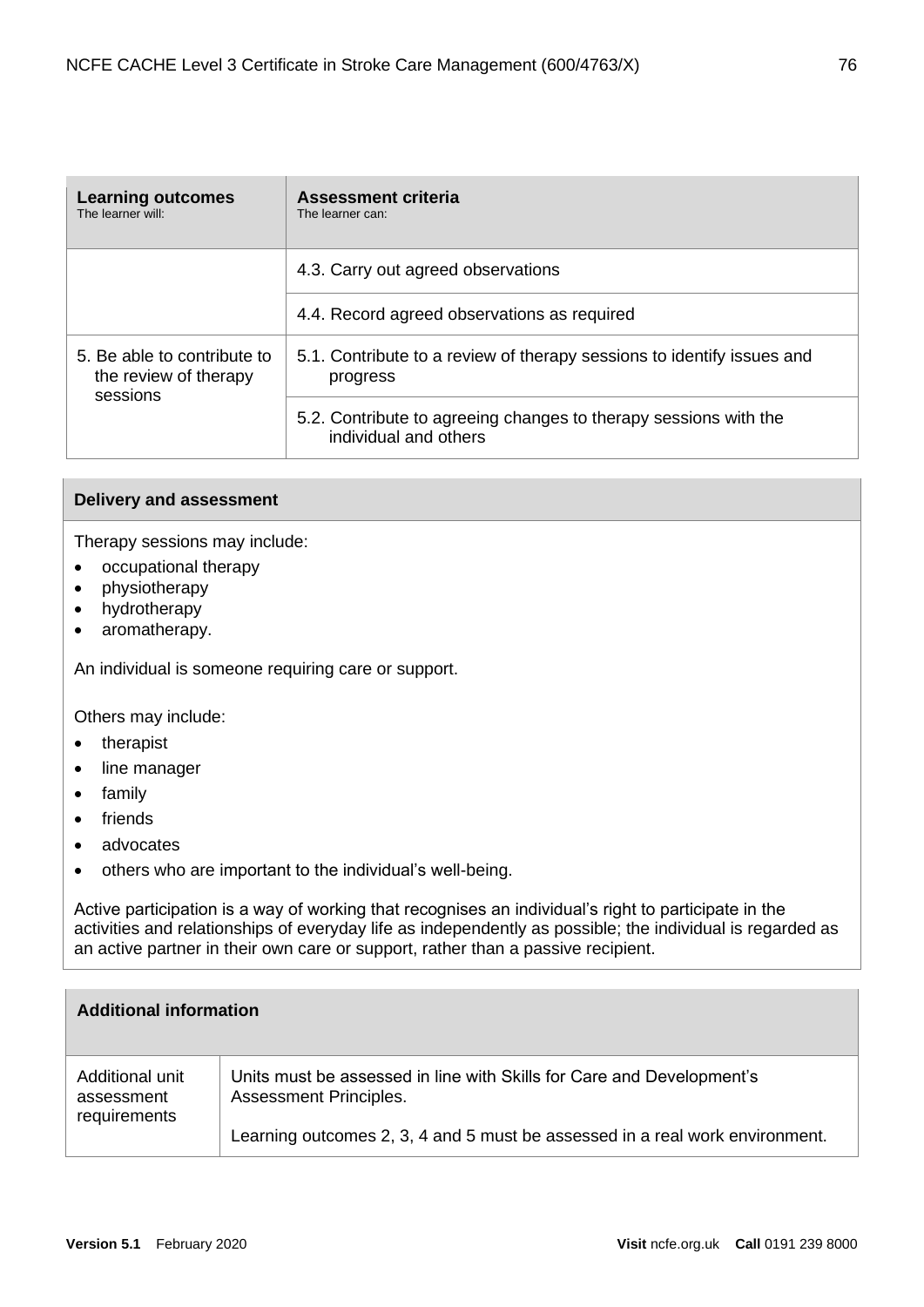# **Unit 21: Provide support to continue recommended therapies**

| Unit reference               | A/601/9028                                                                                                                                                                                                                                                                                                                                         | <b>Unit level</b> | 3 |
|------------------------------|----------------------------------------------------------------------------------------------------------------------------------------------------------------------------------------------------------------------------------------------------------------------------------------------------------------------------------------------------|-------------------|---|
| <b>Mandatory/optional</b>    | Optional                                                                                                                                                                                                                                                                                                                                           |                   |   |
| <b>Credit value</b>          | 3                                                                                                                                                                                                                                                                                                                                                  |                   |   |
| <b>Guided learning hours</b> | 20                                                                                                                                                                                                                                                                                                                                                 |                   |   |
| Unit summary                 | This unit is aimed at those working in a wide range of settings. The unit<br>provides the learner with the knowledge and skills needed to support<br>individuals to continue recommended therapies. It covers encouraging<br>and supporting individuals to continue recommended therapies, carrying<br>out observations and reviewing the therapy. |                   |   |

| <b>Learning outcomes</b><br>The learner will:                                                     | <b>Assessment criteria</b><br>The learner can:                                                                                                    |
|---------------------------------------------------------------------------------------------------|---------------------------------------------------------------------------------------------------------------------------------------------------|
| 1. Understand the importance of<br>supporting individuals to<br>continue recommended<br>therapies | 1.1. Analyse the potential benefits of recommended therapies to<br>an individual's health and well-being                                          |
|                                                                                                   | 1.2. Describe barriers that may prevent individuals from<br>continuing recommended therapies, and the possible<br>consequences of discontinuation |
| 2. Be able to encourage<br>individuals to complete activities                                     | 2.1. Establish agreement on an individual's needs and<br>preferences about continuing a recommended therapy                                       |
| recommended by therapists                                                                         | 2.2. Provide opportunities for an individual to access<br>information about the benefits of continuing the<br>recommended therapy                 |
|                                                                                                   | 2.3. Describe how to overcome an individual's fears or<br>concerns about continuing the recommended therapy                                       |
| 3. Be able to support individuals to<br>continue recommended therapy                              | 3.1. Clarify with the therapist the information needed before<br>providing support for the therapy                                                |
|                                                                                                   | 3.2. Promote active participation during therapy                                                                                                  |
|                                                                                                   | 3.3. Address difficulties encountered during therapy                                                                                              |
|                                                                                                   | 3.4. Provide constructive feedback and encouragement to the<br>individual during therapy                                                          |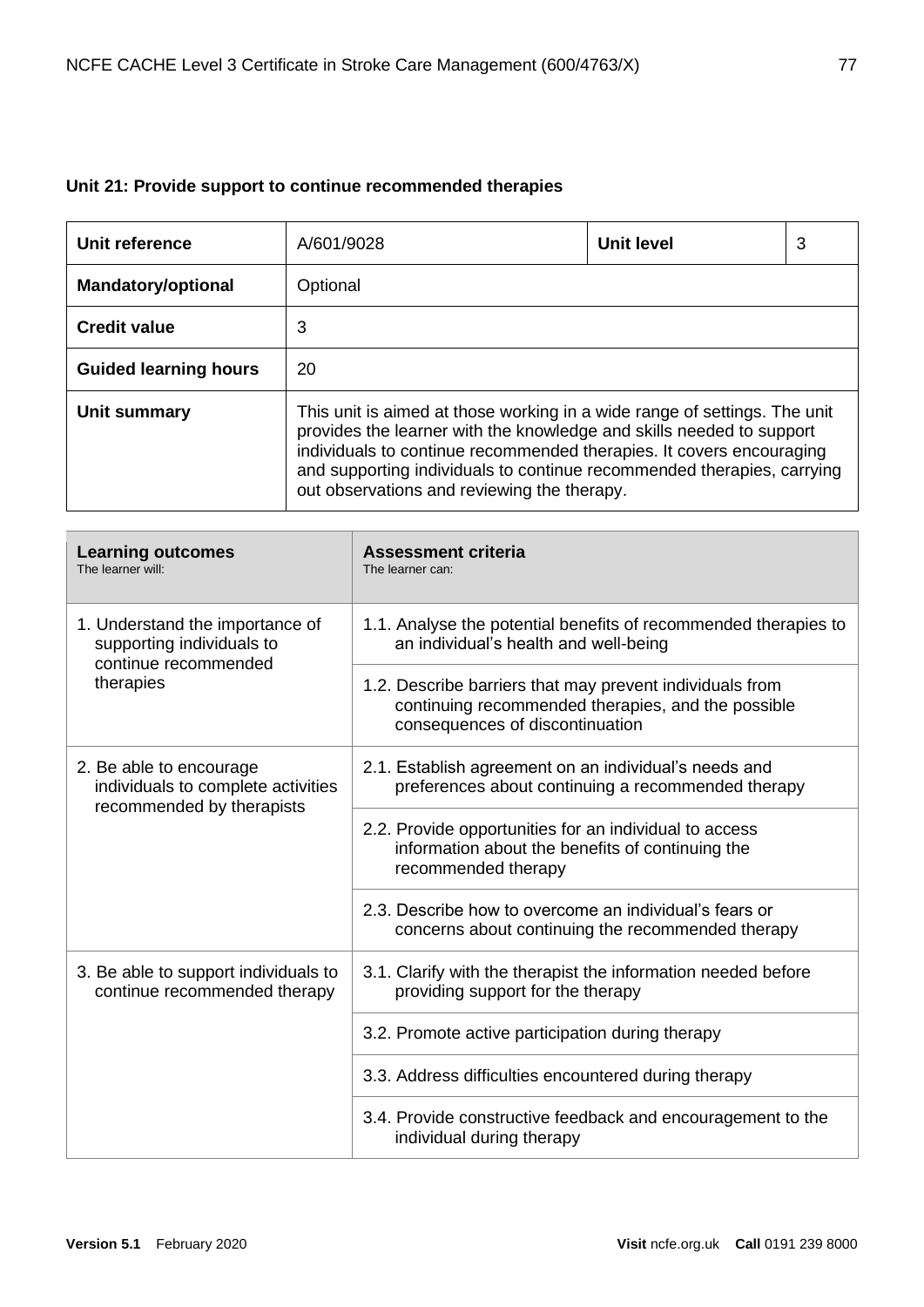| <b>Learning outcomes</b><br>The learner will:                                    | Assessment criteria<br>The learner can:                                                                                                  |
|----------------------------------------------------------------------------------|------------------------------------------------------------------------------------------------------------------------------------------|
| 4. Be able to observe, record and<br>report on observations during               | 4.1. Establish with the individual and others what observations<br>need to be made during therapy sessions                               |
| recommended therapy                                                              | 4.2. Carry out agreed observations                                                                                                       |
|                                                                                  | 4.3. Record agreed observations as required                                                                                              |
|                                                                                  | 4.4. Report on the findings of observations to individuals and<br>others                                                                 |
| 5. Be able to contribute to<br>evaluation and review of<br>recommended therapies | 5.1. Work with others to establish processes and criteria for<br>evaluating the effectiveness of the therapy and the support<br>provided |
|                                                                                  | 5.2. Carry out agreed role to support the evaluation, using<br>observations and feedback from the individual and others                  |
|                                                                                  | 5.3. Agree changes to therapy sessions or the support provided                                                                           |

| <b>Additional information</b>              |                                                                                                 |
|--------------------------------------------|-------------------------------------------------------------------------------------------------|
| Additional unit assessment<br>requirements | Units must be assessed in line with Skills for Care and Development's<br>Assessment Principles. |
|                                            | Learning outcomes 2, 3, 4 and 5 must be assessed in a real work<br>environment.                 |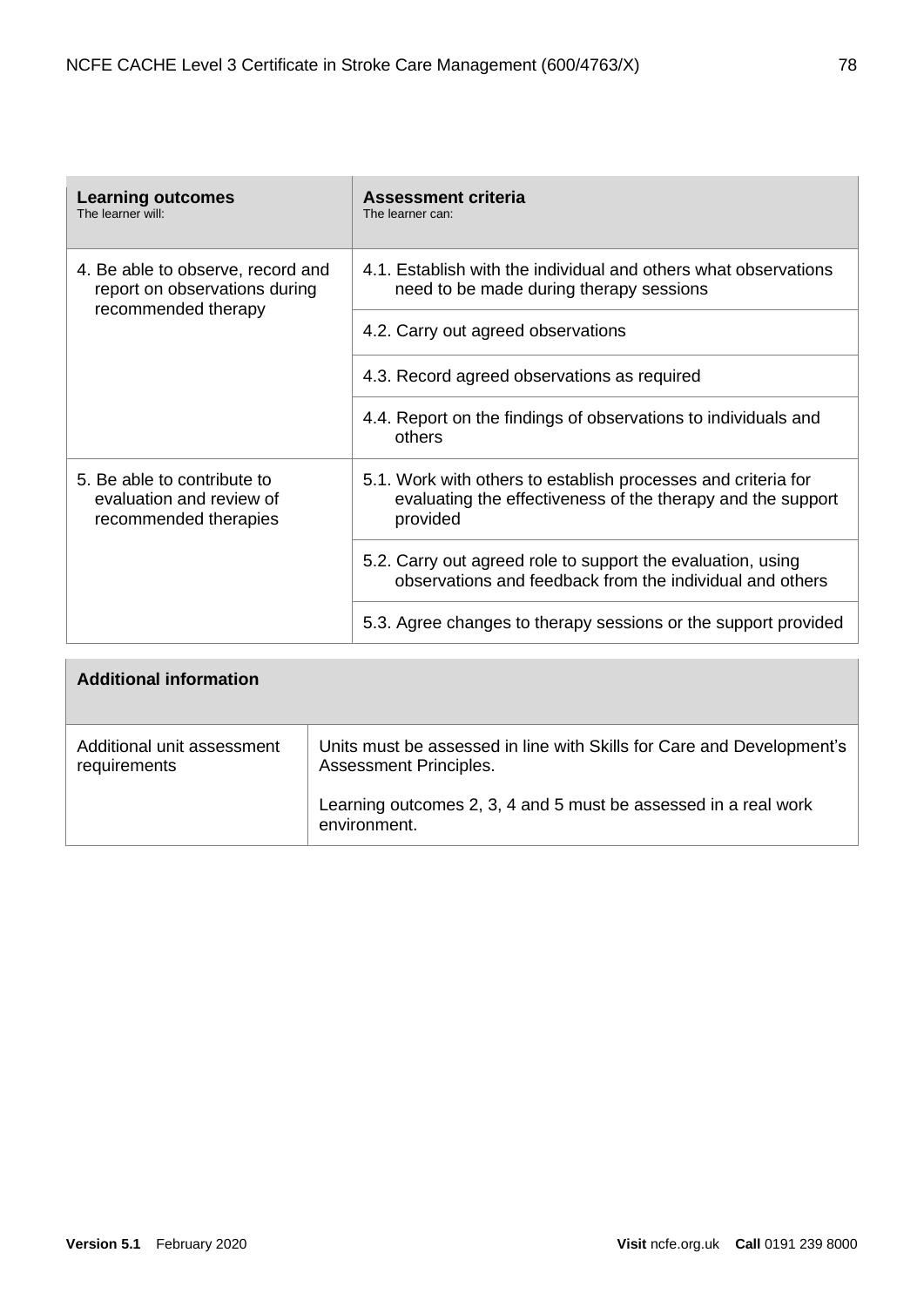# **Unit 22: Promote person-centred approaches in health and social care**

| Unit reference               | Y/601/8145                                                                                                                                                                                | Unit level | 3 |
|------------------------------|-------------------------------------------------------------------------------------------------------------------------------------------------------------------------------------------|------------|---|
| <b>Mandatory/optional</b>    | Optional                                                                                                                                                                                  |            |   |
| <b>Credit value</b>          | 6                                                                                                                                                                                         |            |   |
| <b>Guided learning hours</b> | 41                                                                                                                                                                                        |            |   |
| Unit summary                 | This unit is aimed at those working in a wide range of settings. It<br>provides the learner with the knowledge and skills required to implement<br>and promote person-centred approaches. |            |   |

| <b>Learning outcomes</b><br>The learner will:                                                  | <b>Assessment criteria</b><br>The learner can:                                                                 |
|------------------------------------------------------------------------------------------------|----------------------------------------------------------------------------------------------------------------|
| 1. Understand the<br>application of person-<br>centred approaches in<br>health and social care | 1.1. Explain how and why person-centred values must influence all<br>aspects of health and social care work    |
|                                                                                                | 1.2. Evaluate the use of care plans in applying person-centred values                                          |
| 2. Be able to work in a<br>person-centred way                                                  | 2.1. Work with an individual and others to find out the individual's<br>history, preferences, wishes and needs |
|                                                                                                | 2.2. Demonstrate ways to put person-centred values into practice in a<br>complex or sensitive situation        |
|                                                                                                | 2.3. Adapt actions and approaches in response to an individual's<br>changing needs or preferences              |
| 3. Be able to establish<br>consent when providing<br>care or support                           | 3.1. Analyse factors that influence the capacity of an individual to<br>express consent                        |
|                                                                                                | 3.2. Establish consent for an activity or action                                                               |
|                                                                                                | 3.3. Explain what steps to take if consent cannot be readily established                                       |
| 4. Be able to implement<br>and promote active<br>participation                                 | 4.1. Describe different ways of applying active participation to meet<br>individual needs                      |
|                                                                                                | 4.2. Work with an individual and others to agree how active<br>participation will be implemented               |
|                                                                                                | 4.3. Demonstrate how active participation can address the holistic<br>needs of an individual                   |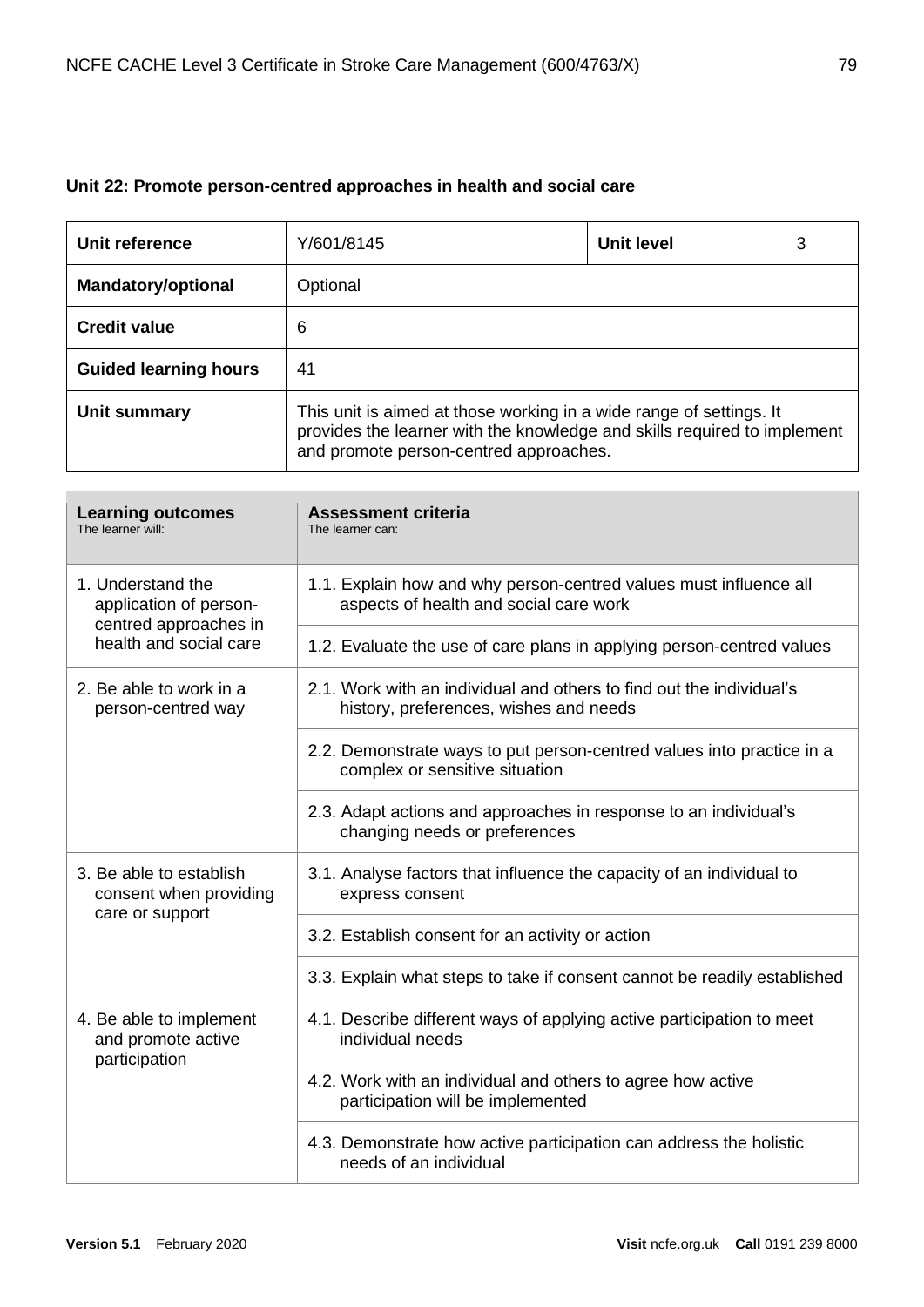| <b>Learning outcomes</b><br>The learner will:                                             | <b>Assessment criteria</b><br>The learner can:                                                                           |
|-------------------------------------------------------------------------------------------|--------------------------------------------------------------------------------------------------------------------------|
|                                                                                           | 4.4. Demonstrate ways to promote understanding and use of active<br>participation                                        |
| 5. Be able to support the<br>individual's right to make<br>choices                        | 5.1. Support an individual to make informed choices                                                                      |
|                                                                                           | 5.2. Use own role and authority to support the individual's right to make<br>choices                                     |
|                                                                                           | 5.3. Manage risk in a way that maintains the individual's right to make<br>choices                                       |
|                                                                                           | 5.4. Describe how to support an individual to question or challenge<br>decisions concerning them that are made by others |
| 6. Be able to promote<br>individuals' well-being                                          | 6.1. Explain the links between identity, self image and self esteem                                                      |
|                                                                                           | 6.2. Analyse factors that contribute to the well-being of individuals                                                    |
|                                                                                           | 6.3. Support an individual in a way that promotes their sense of<br>identity, self image and self esteem                 |
|                                                                                           | 6.4. Demonstrate ways to contribute to an environment that promotes<br>well-being                                        |
| 7. Understand the role of<br>risk assessment in<br>enabling a person-<br>centred approach | 7.1. Compare different uses of risk assessment in health and social<br>care                                              |
|                                                                                           | 7.2. Explain how risk-taking and risk assessment relate to rights and<br>responsibilities.                               |
|                                                                                           | 7.3. Explain why risk assessments need to be regularly revised.                                                          |

| <b>Additional information</b>              |                                                                                                 |
|--------------------------------------------|-------------------------------------------------------------------------------------------------|
| Additional unit assessment<br>requirements | Units must be assessed in line with Skills for Care and<br>Development's Assessment Principles. |
|                                            | Learning outcomes 2, 3, 4, 5 and 6 must be assessed in a real work<br>environment.              |

 $\overline{\phantom{0}}$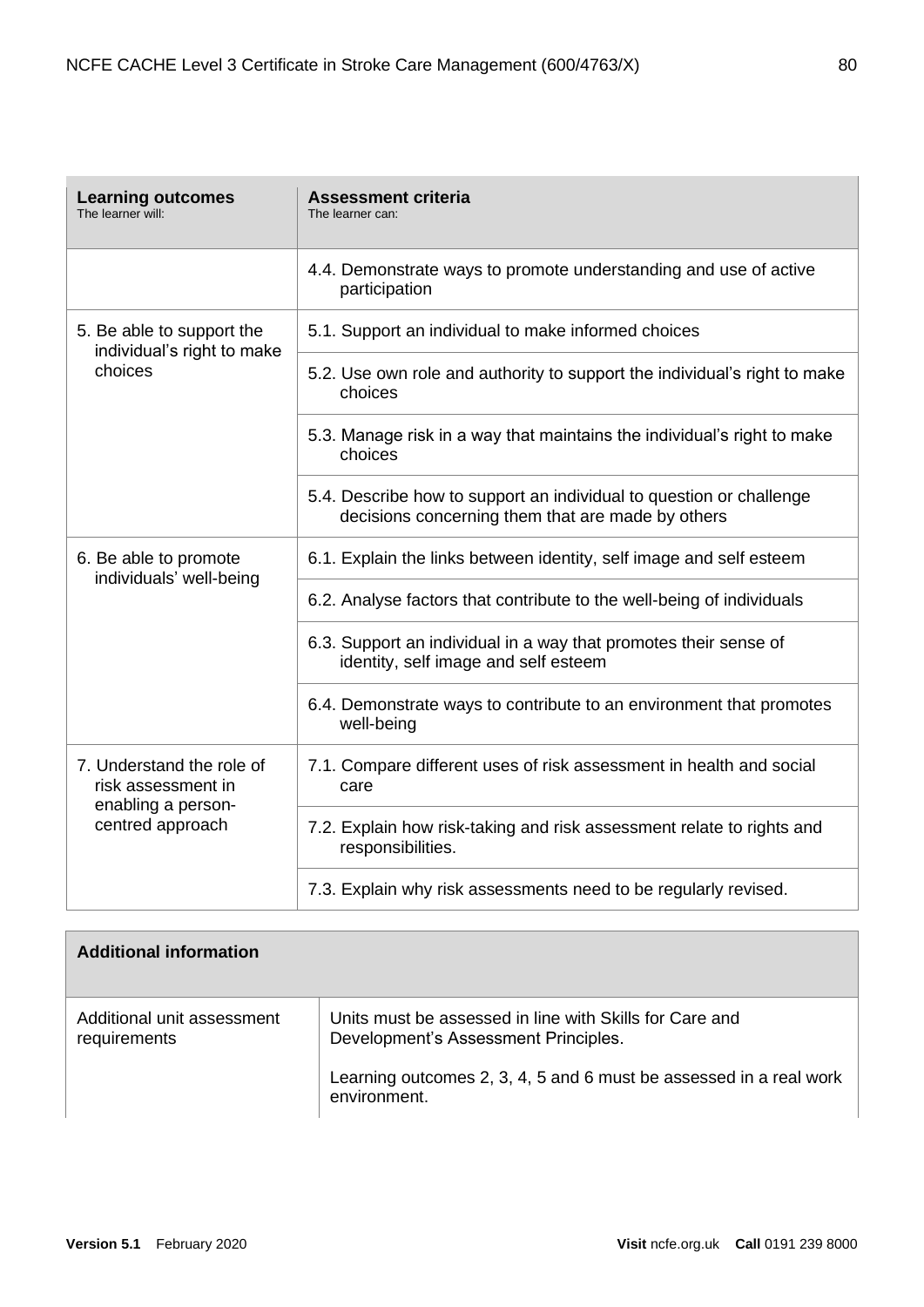# **Section 4: Assessment and quality assurance information**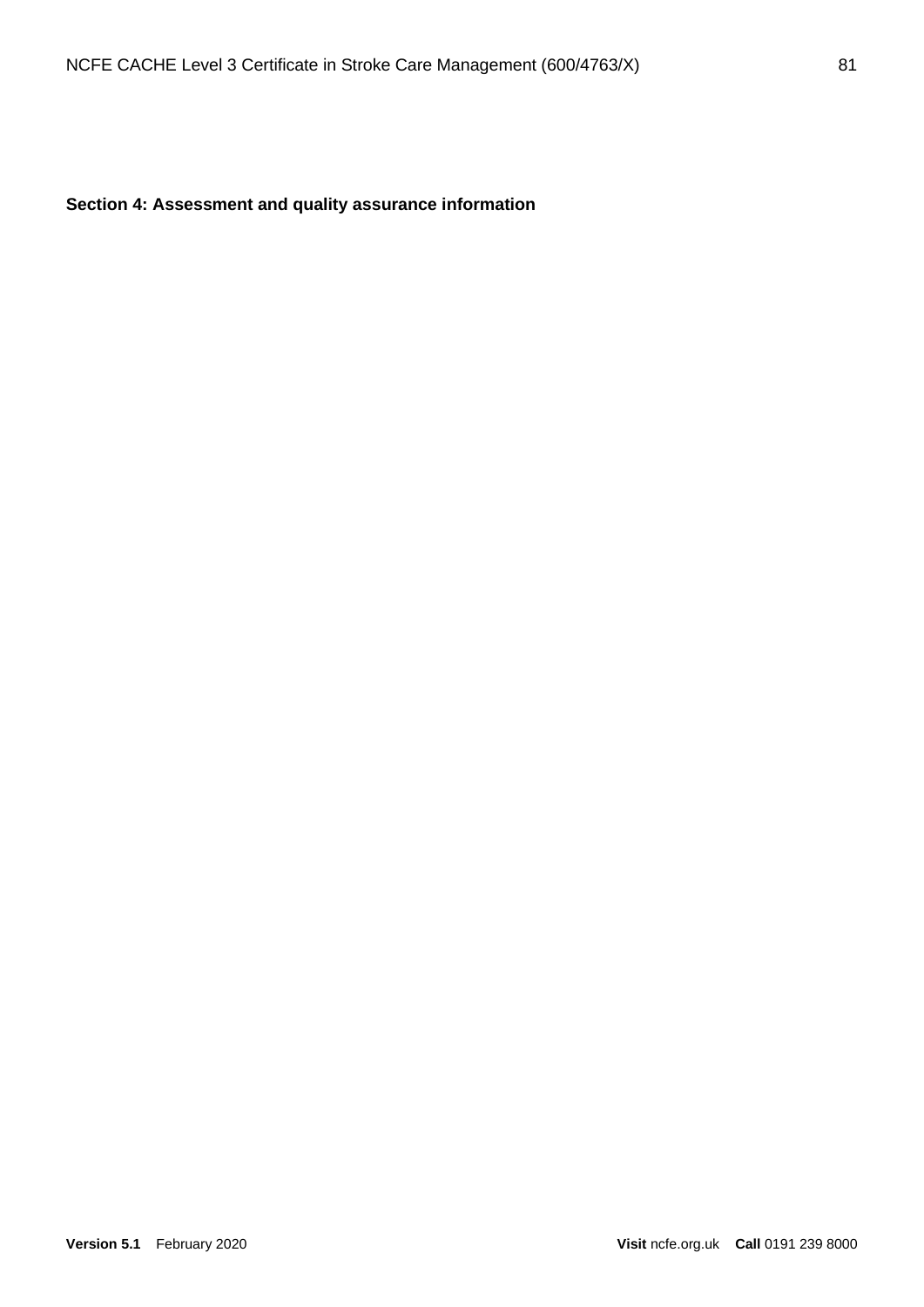## **Assessment strategies and principles relevant to this qualification**

The units we offer have been developed in line with the specific **assessment strategies or principles** of different Sector Skills Councils (SSCs) or by us where there is no SSC lead.

The key requirements of the assessment strategies or principles that relate to units in this qualification can be found on the NCFE website.

Centres need to ensure that individuals undertaking Assessor or Quality Assurer roles conform to the SSC assessment requirements for the **unit** they are assessing or quality assuring.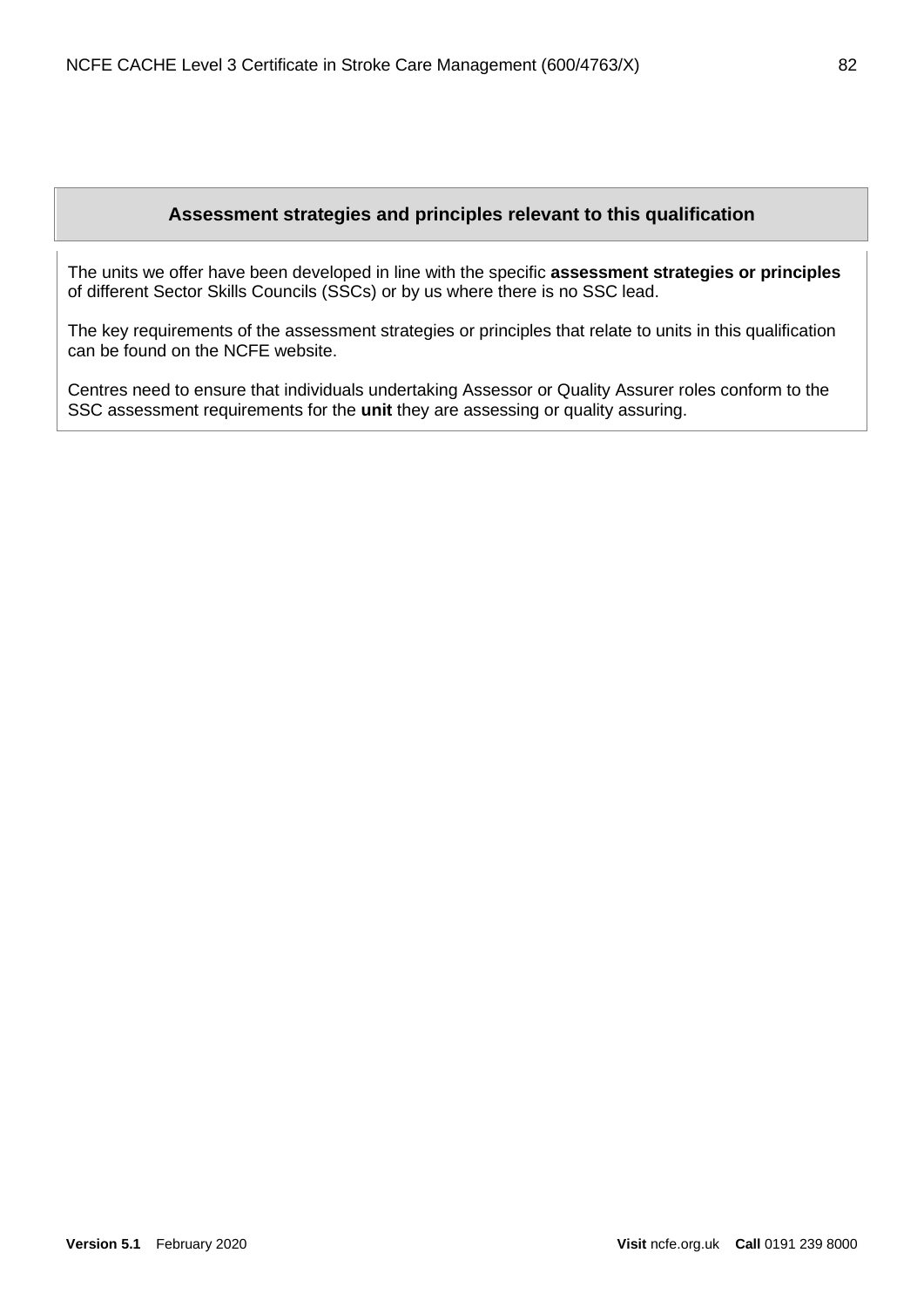#### **Internal Assessment**

Each learner must create a portfolio of evidence generated from appropriate assessment tasks which demonstrates achievement of all the learning outcomes associated with each unit. The assessment tasks should allow the learner to respond to a real life situation that they may face when in employment. On completion of each unit learners must declare that the work produced is their own and the Assessor must countersign this.

Internally assessed work should be completed by the learner in accordance with the qualification specification. A representative number of assessment hours should be timetabled into the scheme of work. Internal assessment hours must be administered outside of scheduled teaching and learning hours and should be supervised and assessed by the Tutor. Assessment activities can be integrated throughout, although separate from the teaching of the unit and do not have to take place directly at the end of the unit.

Any work submitted for internal assessment must be completed during scheduled assessment hours in accordance with the scheme of work, and must be authenticated and attributable to the learner. The Tutor must be satisfied that the work produced is the learner's own and the learner must declare that the work is their own.

In practice, this means that all of the portfolio of evidence will be completed in normal class time within scheduled assessment hours and kept separate from any teaching and learning hours.

The internal assessment component is based on 100% coverage of the qualification content which is assessed holistically against descriptors to achieve a grade.

If a Centre chooses to create their own internal assessment tasks, they must:

- be accessible and lead to objective assessment judgements
- permit and encourage authentic activities where the learner's own work can be clearly judged
- refer to the Good Practice in Internal Quality Assurance document on our secure website.

#### **Supervision of learners and your role as an Assessor**

Guidance on how to administer the internal assessment and the support you provide learners can be found on our secure website in the document **Good Practice in Internal Quality Assurance.**

#### **Feedback to learners**

Guidance on providing feedback during teaching and learning and each stage of the assessment can be found on our secure website in the document **Good Practice in Internal Quality Assurance.**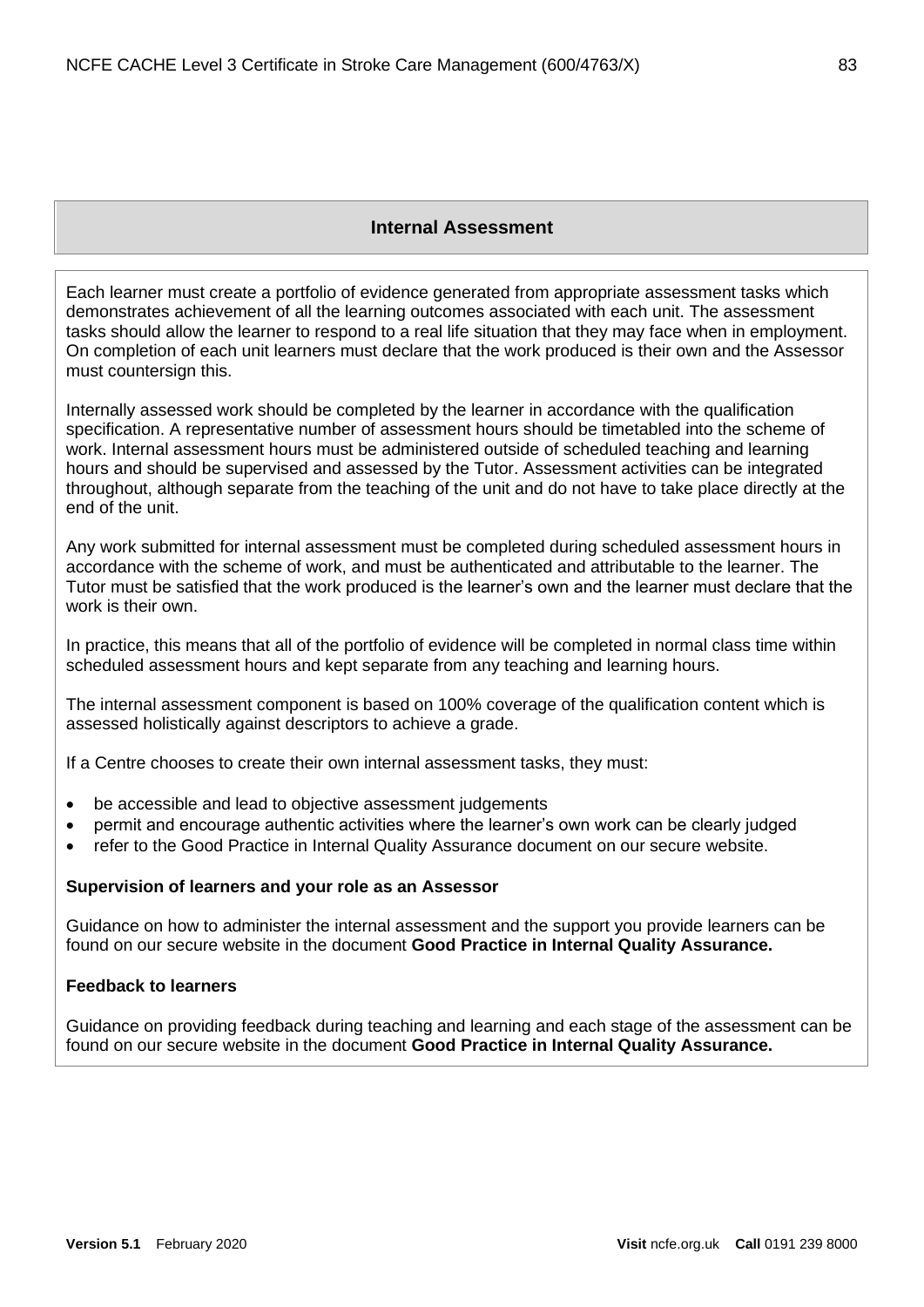## **Presenting evidence**

## **Written**

Written evidence may be presented in word-processed or handwritten form. Audio-visual content (videos, pictures, drawings, audio) may also be used.

Tables, graphs and spreadsheets may be produced using appropriate ICT.

Any copied material must be suitably acknowledged, and quotations must be clearly marked and a reference provided wherever possible to ensure that learner work can be authenticated.

## **Recorded**

Where audio-visual evidence of multiple learners is used, Centres must ensure that each learner being assessed is clearly visible and can be identified by the Quality Assurer.

The recorded evidence should allow the learner to demonstrate the learning outcomes clearly but should only show work relevant to what is being assessed. For example if a performance/participation is done as part of a group, the Quality Assurer will need to be able to see how each learner being assessed has contributed and met the learning outcomes.

To help our Quality Assurers to identify clearly when a particular learner is performing/participating we'd recommend including the following information:

- the exact start and finish times so that the Quality Assurer can go straight to that spot on the tape/recording
- a running order list and a description of each learner
- information about where the performance/recorded evidence took place
- what type of audience they were performing to (if applicable).

Centres must also ensure that the camera and microphone are set up in a suitable place to ensure good quality audio. This will allow the Quality Assurer to hear both the learner(s) and the Assessor (if applicable).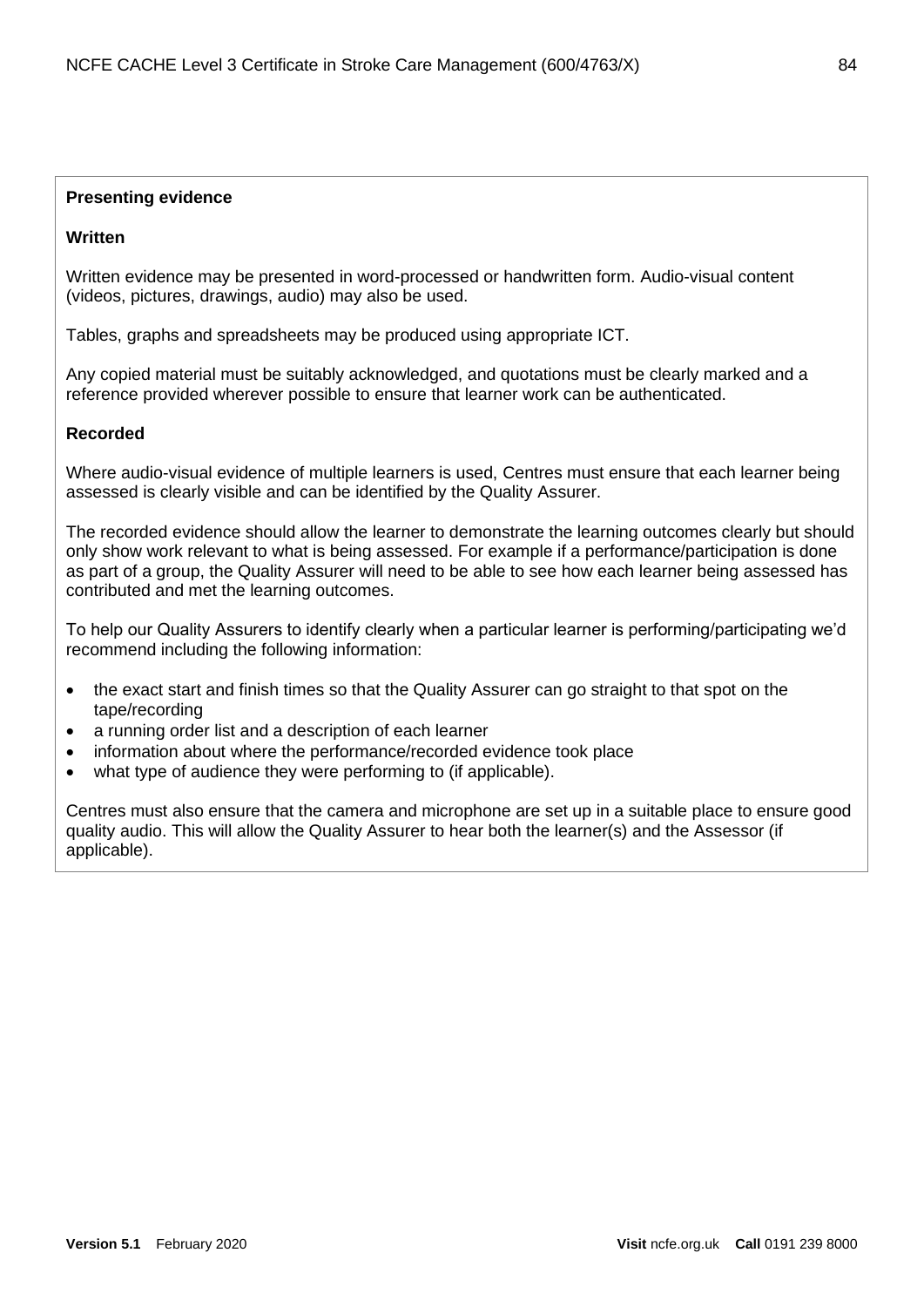### **Quality Assurance**

#### **Internal quality assurance**

Internal quality assurance is the process of ensuring that everyone who assesses a particular unit in a Centre is assessing to the same standards. It's the responsibility of Internal Quality Assurers to ensure that Assessors' decisions are sampled and monitored to ensure consistency and fairness. Internal Quality Assurers are also responsible for supporting Assessors by offering advice and guidance. The Internal Quality Assurer will follow the Centre's own sampling strategy in selecting the sample to be internally quality assured. See the guidance on sampling on the NCFE website.

The Internal Quality Assurer provides the vital link between the Assessors and the External Quality Assurer and acts as the Centre's quality assurance agent.

#### **External quality assurance**

External quality assurance of internal assessments is carried out at least once a year to ensure that assessment and grading decisions are in line with required standards. External quality assurance is carried out by External Quality Assurers who are appointed, trained and monitored by NCFE. External Quality Assurers are responsible for monitoring and sampling learners' evidence to ensure that internal assessment decisions are valid, reliable, fair and consistent with national standards. Centres are notified of their External Quality Assurer's contact details on registration of learners with NCFE.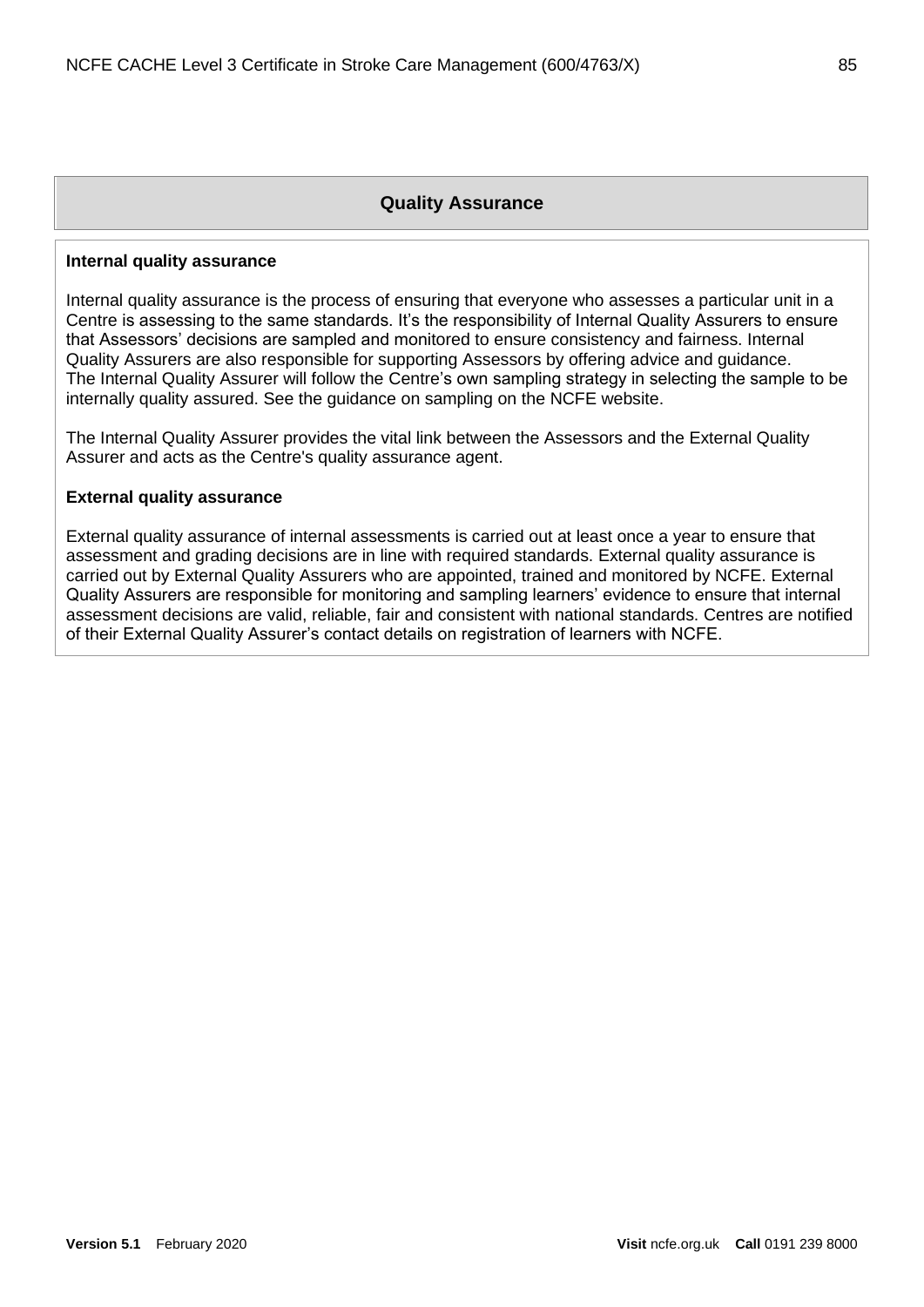## **Staffing requirements**

Centres delivering any of NCFE's qualifications must:

- have a sufficient number of appropriately qualified/experienced Assessors to assess the volume of learners they intend to register
- have a sufficient number of appropriately qualified/experienced Internal Quality Assurers to internally quality assure the anticipated number of Assessors and learners
- ensure that all staff involved in assessment and internal quality assurance are provided with appropriate training and undertake meaningful and relevant continuing professional development
- implement effective internal quality assurance systems and processes to ensure all assessment decisions are reliable, valid, authentic, sufficient and current. This should include standardisation to ensure consistency of assessment
- provide all staff involved in the assessment process with sufficient time and resources to carry out their roles effectively.

#### **Assessors and Internal Quality Assurance**

Staff involved in the Assessment and Internal Quality Assurance of this qualification must be able to demonstrate that they have (or are working towards) the relevant occupational knowledge and/or occupational competence, at the same level or higher as the units being assessed and internal quality assured. This may be gained through experience and/or qualifications.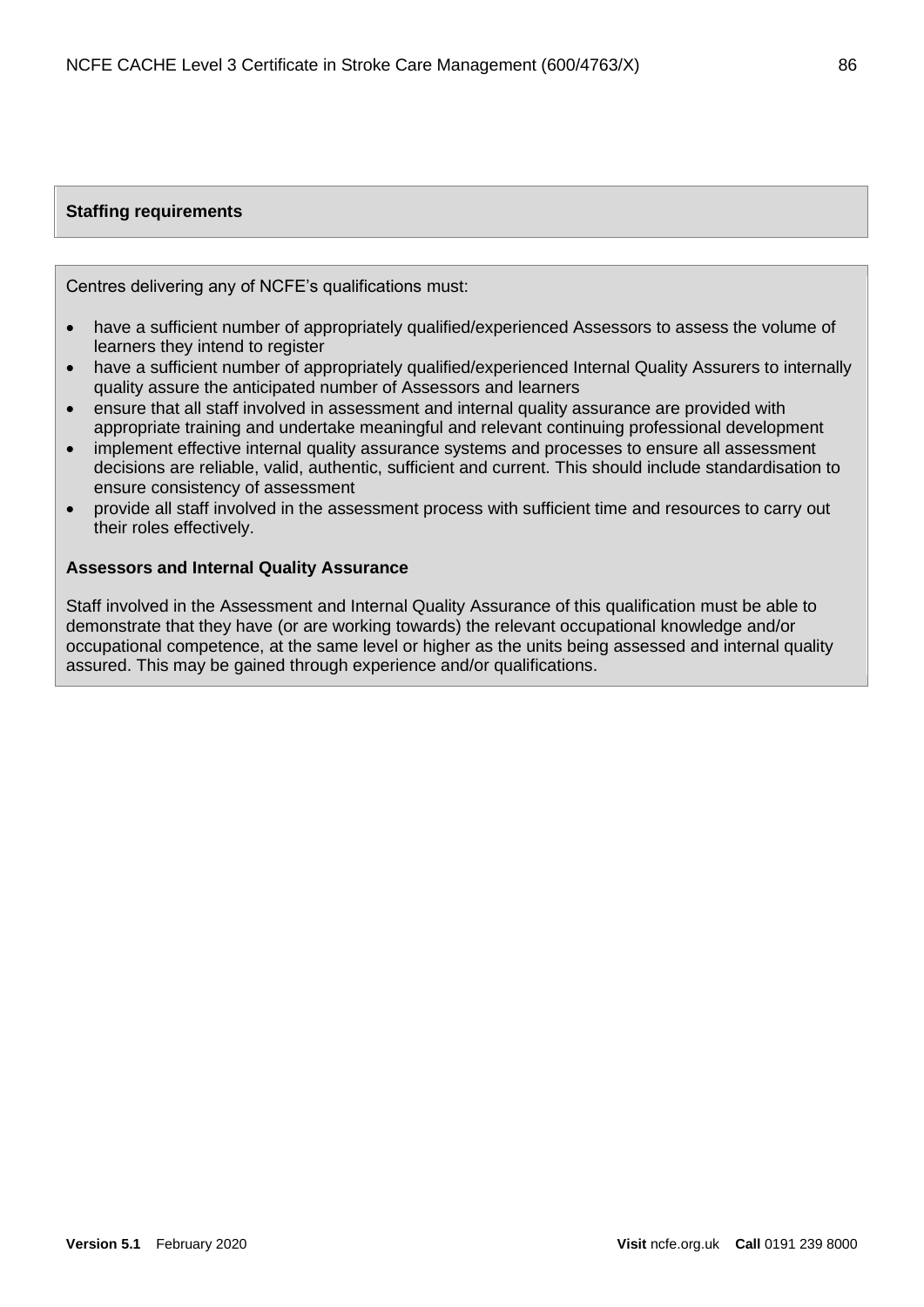**Section 5: Documents**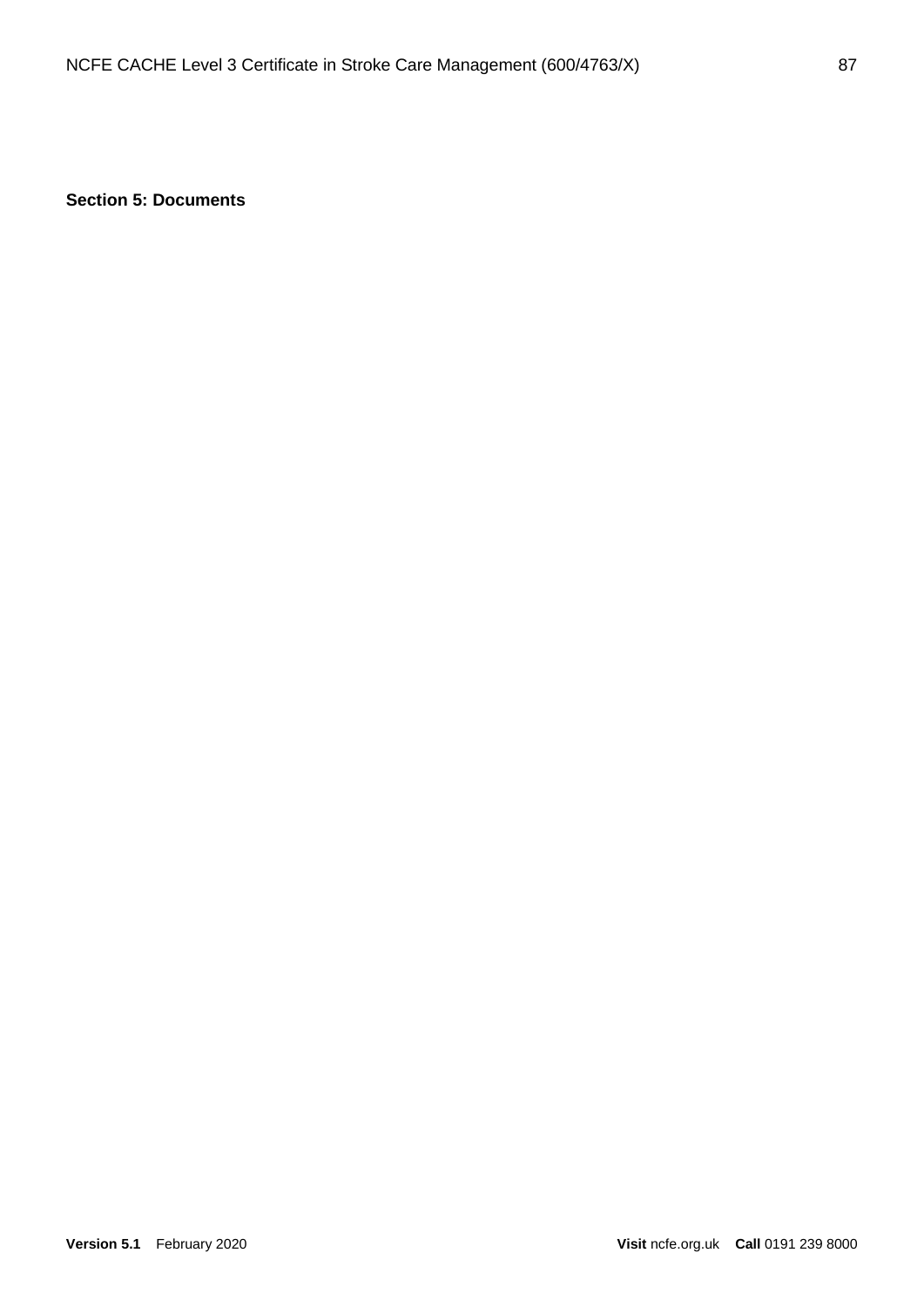## **Mandatory documents**

The completion of an Evidence Record and Record of Assessment Cycle form is **mandatory**. We have devised these templates for your convenience; however, you may design your own forms which comply with the content of our templates.

- Evidence Record
- Record of Assessment Cycle

We have also provided notes to guide you when completing these forms:

- Completing the Evidence Record
- Completing the Record of Assessment Cycle

The forms and guidance documents can be found on the NCFE website.

### **Resources**

The resources and materials used in the delivery of this qualification, must be age-appropriate and due consideration should be given to the wellbeing and safeguarding of learners in line with your institute's safeguarding policy when developing or selecting delivery materials.